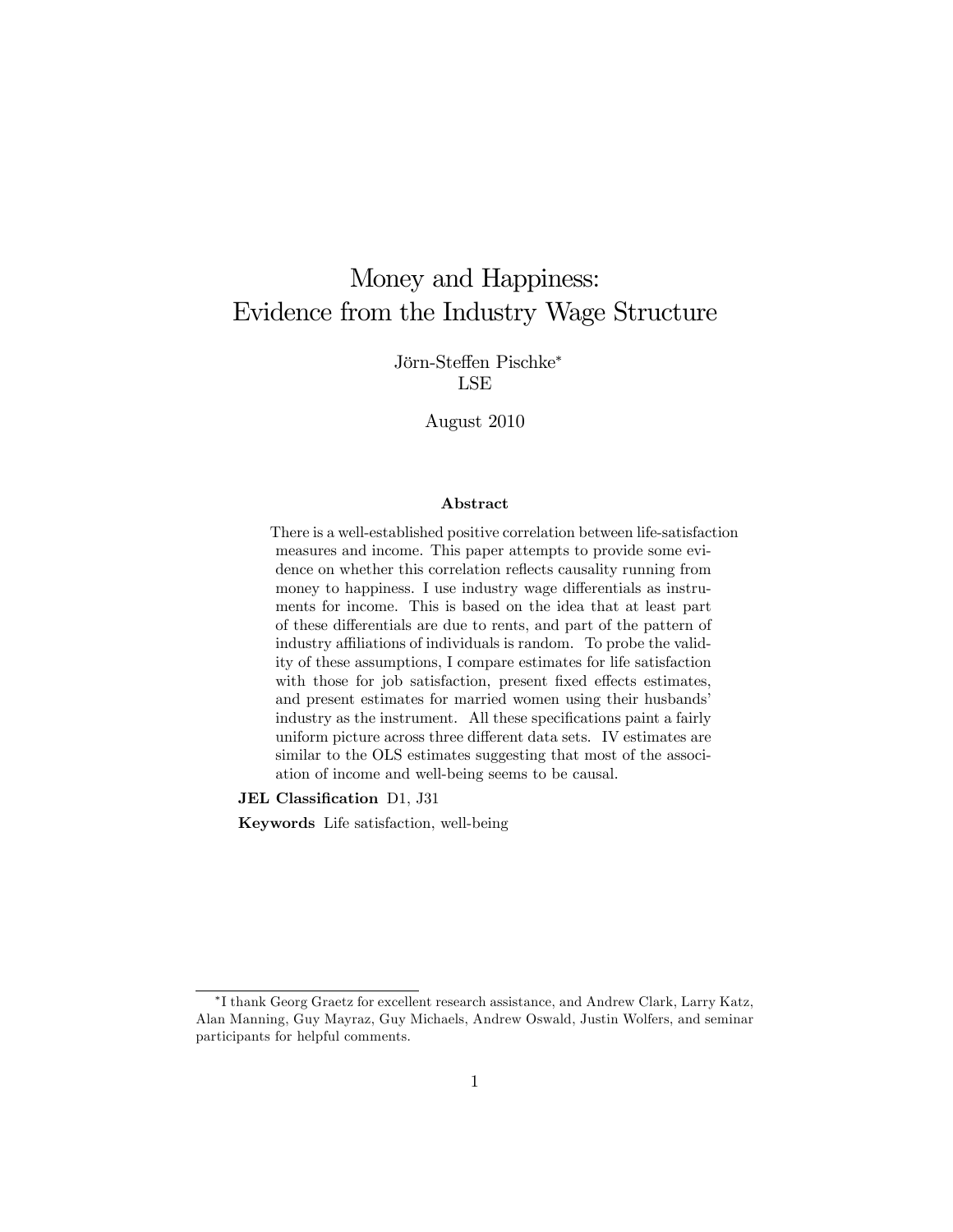Money cannot buy you happiness, and happiness cannot buy you money. That might be a wise crack, but I doubt it. **Groucho** Marx

#### 1 Introduction

Economists have taken an increasing interest in the study of life satisfaction data during the past two decades (witness for example the surveys by Frey and Stutzer, 2002 and Di Tella and MacCulloch, 2006). Much of this literature is concerned with the impact of income on happiness (e.g. Easterlin, 1974; Deaton, 2008; Stevenson and Wolfers, 2008a; Layard, Mayraz, and Nickell, 2008). Disentangling causality between these two variables is difficult, something that has not escaped a keen observer of human nature like Groucho Marx. But research has not made too much progress on the causality question to help Groucho out.

This paper tries to provide some evidence on the question of whether ìmoney can buy happinessîusing industry wage di§erentials as instruments for family income. The motivation for these instruments stems from the literature on the reasons for industry wage differentials, which concluded that these wage differentials most likely reflect rents rather than differences in unobserved skills and worker sorting. Workers in a high wage and a low wage industry may therefore not be very different in terms of other characteristics but workers in high wage industries will generally have higher wages, earnings, and family incomes. This approach follows Shea (2000), who has used industry affiliation as an instrument for income in regressions of intergenerational persistence. Using surveys from various countries I find that workers in high wage industries tend to be happier than those in low wage industries. IV estimates of the effect of income are of similar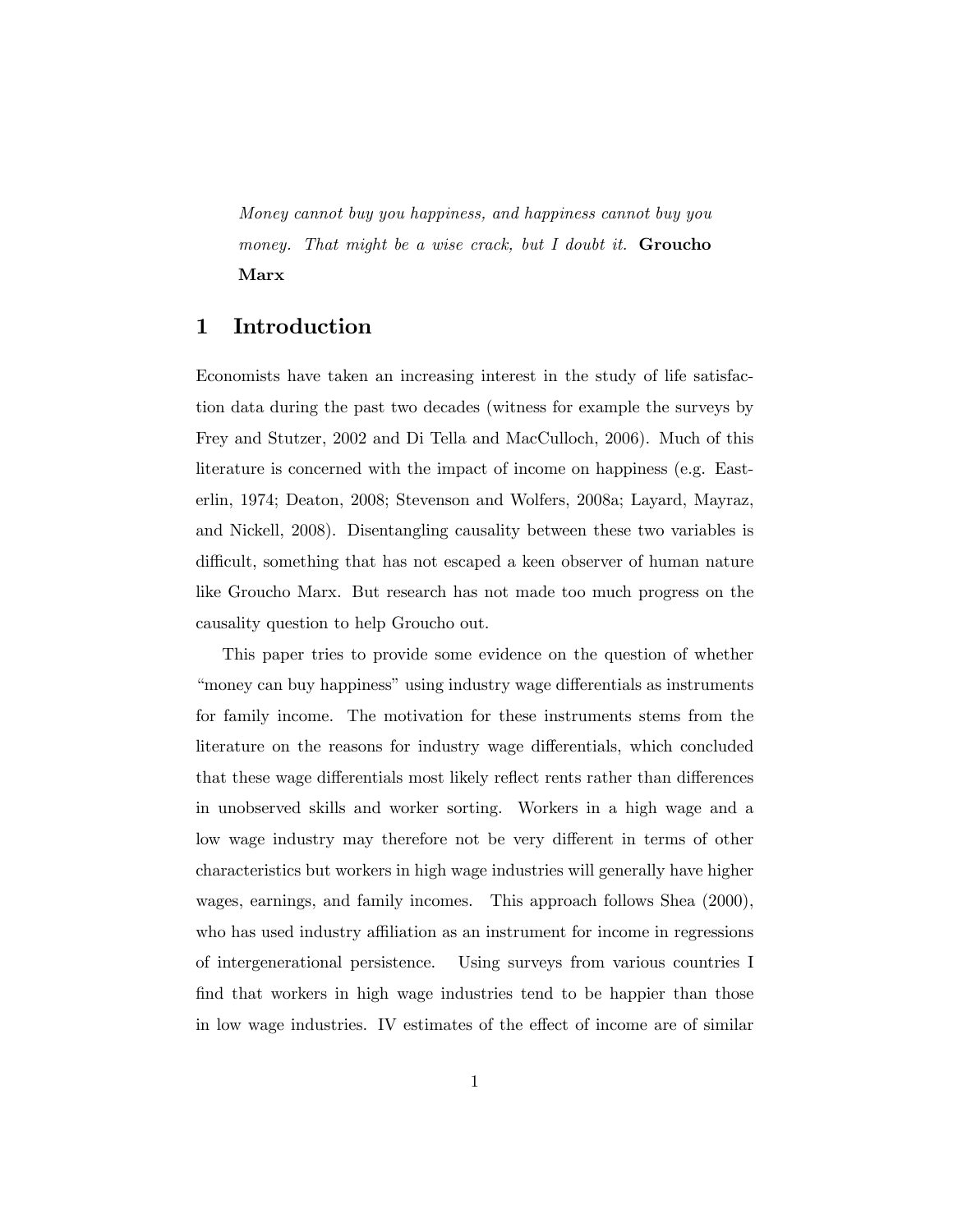magnitudes as OLS estimates.

There are various complications with the interpretation of these results. First, even if industry wage differentials mostly reflect rents rather than unobserved skills, there could still be sorting of workers into industries. This could still lead to the same type of reverse causality problem as when simply regressing happiness on income. Secondly, there may be third factors which affect both industry affiliation and hence income, and happiness. A good example are mission oriented industries. These industries offer low pay but might attract relatively happy individuals. More generally, industries may differ in job attributes in addition to the different wages they offer. The theory of compensating differentials suggests that job attributes, which are likely to affect happiness directly, will be systematically related to wages. I will discuss these problems in the next section.

In order to overcome these complications I offer various alternative approaches. I start by controlling for potentially omitted factors. But this approach is also problematic as these controls all tend to be choice variables of the individuals. One particular conditioning approach is individual fixed effects, and studying industry switchers. I also contrast results using life satisfaction and job satisfaction, since I would expect both to be subject to similar biases. An alternative approach is to look at married couples. Here, I instrument the happiness of married women with the industry affiliation of the husbands. With random mating, the wives should not be affected directly by the potential biases identified above. Even with assortative mating, these biases should be reduced in the wives sample. Neither of these approaches suggests that the effect of income on happiness is overestimated in the simpler specifications.

While the happiness literature has investigated many aspects of the re-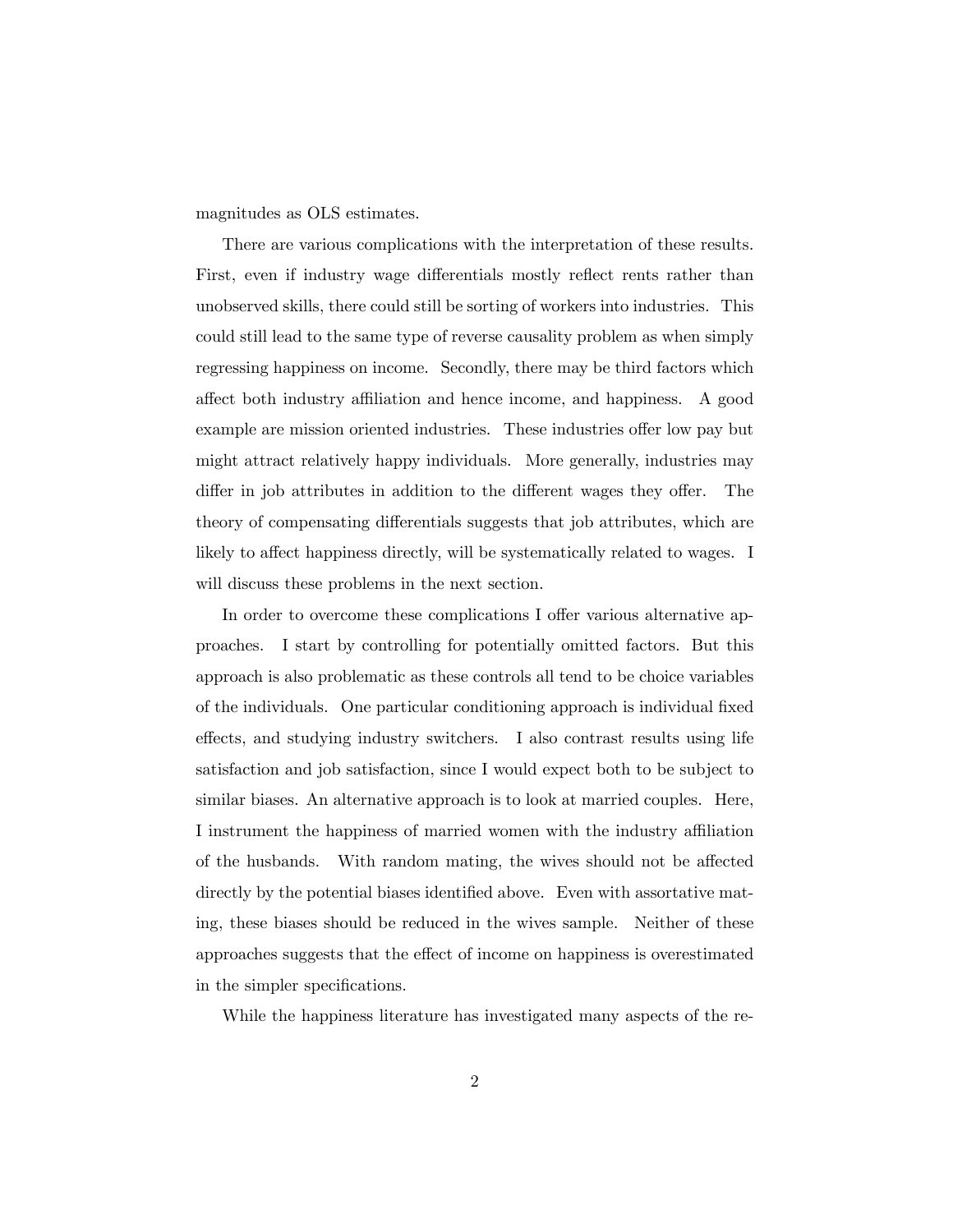lationship between income and life satisfaction, there are only a handful of papers which have tried to address the causality question. One approach is to control for individual effects as in Frijters, Haisken-DeNew, and Shields  $(2004)$ , who find positive income effects for east Germans after unification. But individual fixed effects are unlikely to be a complete solution as omitted factors may also be time varying. More promising are the attempts by Gardner and Oswald (2007) and Apouey and Clark (2009) to use lottery winners. Both papers find positive effect. In order to produce reasonable sized samples of winners, these studies have to rely on relatively small shocks to income as most wins are small, so that results tend to be imprecise. In a similar vein, Engelhardt and Gruber (2005) look at the effect of the Social Security notch on various variables, including income and happiness. Unfortunately, their estimates are too noisy to be informative.

The closest study to mine is Luttmer (2005), who instruments income with industry x occupation interactions of the respondent and spouse, and finds IV estimates three times as high as corresponding OLS estimates. Luttmer's interest is primarily in comparison income of a reference group, and the instrument for individual income in his paper is not particularly strongly motivated. I will revisit his results below, showing that the occupation instruments are responsible for the high IV estimates. I argue thatindustry is a more plausible instrument than occupation.

Clark (2003) investigates a somewhat different question. He studies how industry and occupation effects in job satisfaction are related to industry and occupation effects in wages. Clark thinks about these relationships as telling us something about rents. His regressions essentially correspond to the reduced forms I analyze. I find similar results to Clark (2003) when I analyze job satisfaction but different results when analyzing life satisfaction.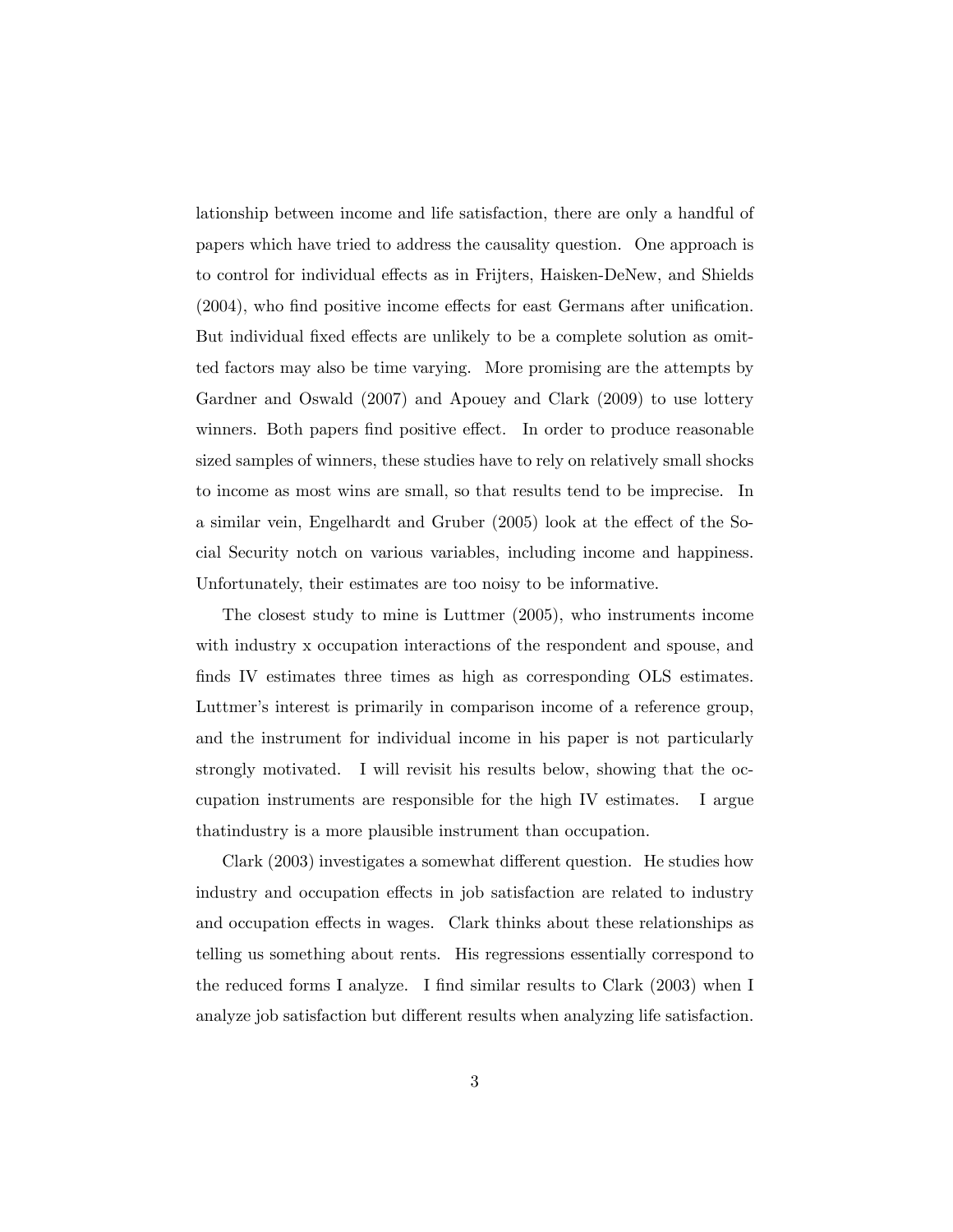Chevalier and Lydon (2002) directly regress job satisfaction on wages. They instrument the wage with the wage of the spouse, finding IV estimates about twice the size of the OLS effects.

Finally, Oswald, Proto, and Sgroi (2009) directly investigate the reverse causal channel running from happiness to productivity by studying individual output in a laboratory setting. They use variation in happiness coming from two sources. The first is a manipulation of mood by showing some of the subjects a short comedy clip. These individuals report higher satisfaction before starting a task which takes effort. The second approach uses variation in life satisfaction which is due to adverse circumstances like bereavement or illness of family members. In both cases they Önd that individuals who report higher satisfaction are more productive on the lab task. While these results are intriguing, it is an open question to what degree they carry over to settings outside the lab.

#### 2 Motivating the instrument

I am interested in estimating regressions of the following form:

$$
LS_i = \alpha + \beta y_i + \gamma x_i + e_i
$$

where  $LS_i$  is a measure of life-satisfaction,  $y_i$  is the logarithm of household income, and  $x_i$  is a set of possible covariates. This is a happiness equation typically estimated in the literature on cross-sectional data. The worry is that there may either be reverse causality or other factors which affect both life satisfaction and productivity and hence income. Extreme examples of this would be health problems or disability which limit the ability to work. But it is easy to think of less extreme examples, like not having your life together, mid-life crisis, etc. I expect these omitted variables to affect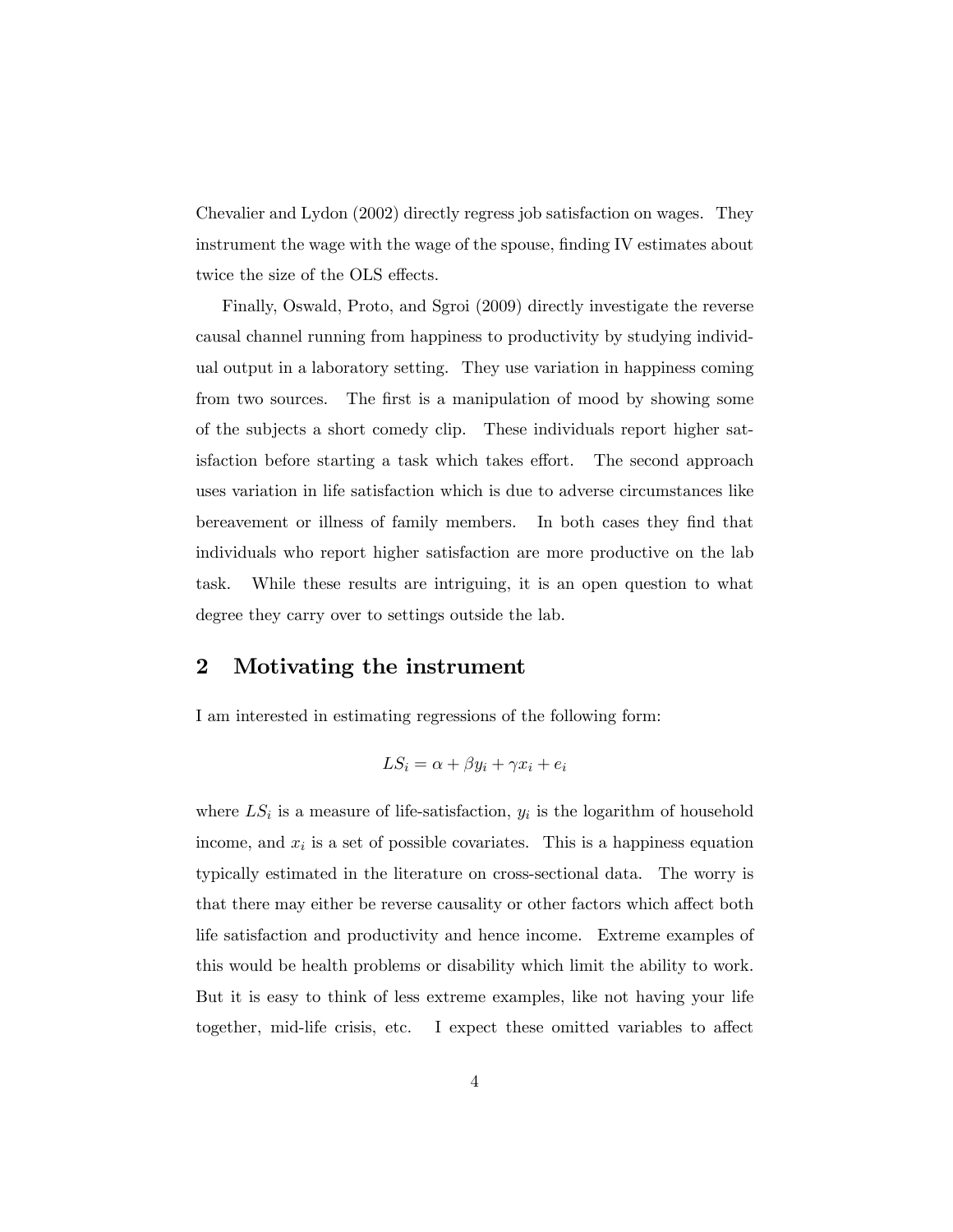happiness and income in the same direction, so the coefficient on income in the happiness equation should be biased up.

It is easy to imagine that these factors could be time varying, so individual fixed effects wouldn't solve the problem. Frijters, Haisken-DeNew, and Shields (2004) look at income changes of east Germans after reunification. They argue that post-unification income growth in east Germany was more exogenous than other income changes. But they control for year effects, hence taking out any aggregate income growth. It is unclear why individual level income changes for east Germans should be any more exogenous than those for other individuals.

Finding an instrument for income is an obvious alternative. There are two big challenges in this undertaking. First, data sets with LS variables tend to be relatively small by today's standards in fields like labor economics: a few 10,000 observations. This implies that any candidate instrument needs to move income a lot in order to give any reasonable level of precision. The second challenge lies in the fact that most instruments exploit some more aggregate information about individuals or sub-groups of them. But lots of things including macroeconomic variables could affect life satisfaction directly.

Industry wage differentials are a candidate instrument which has the potential to overcome both problems. These differentials are large: in the US there is a 50 log point spread in household incomes between those working in the top and bottom 2-digit industries. Despite this level of variation, my IV estimates tend to be imprecise, and my instruments are in the weak instrument discomfort zone. This suggests that much more refined instruments, relying on small amounts of variation in the data, are unlikely of any use.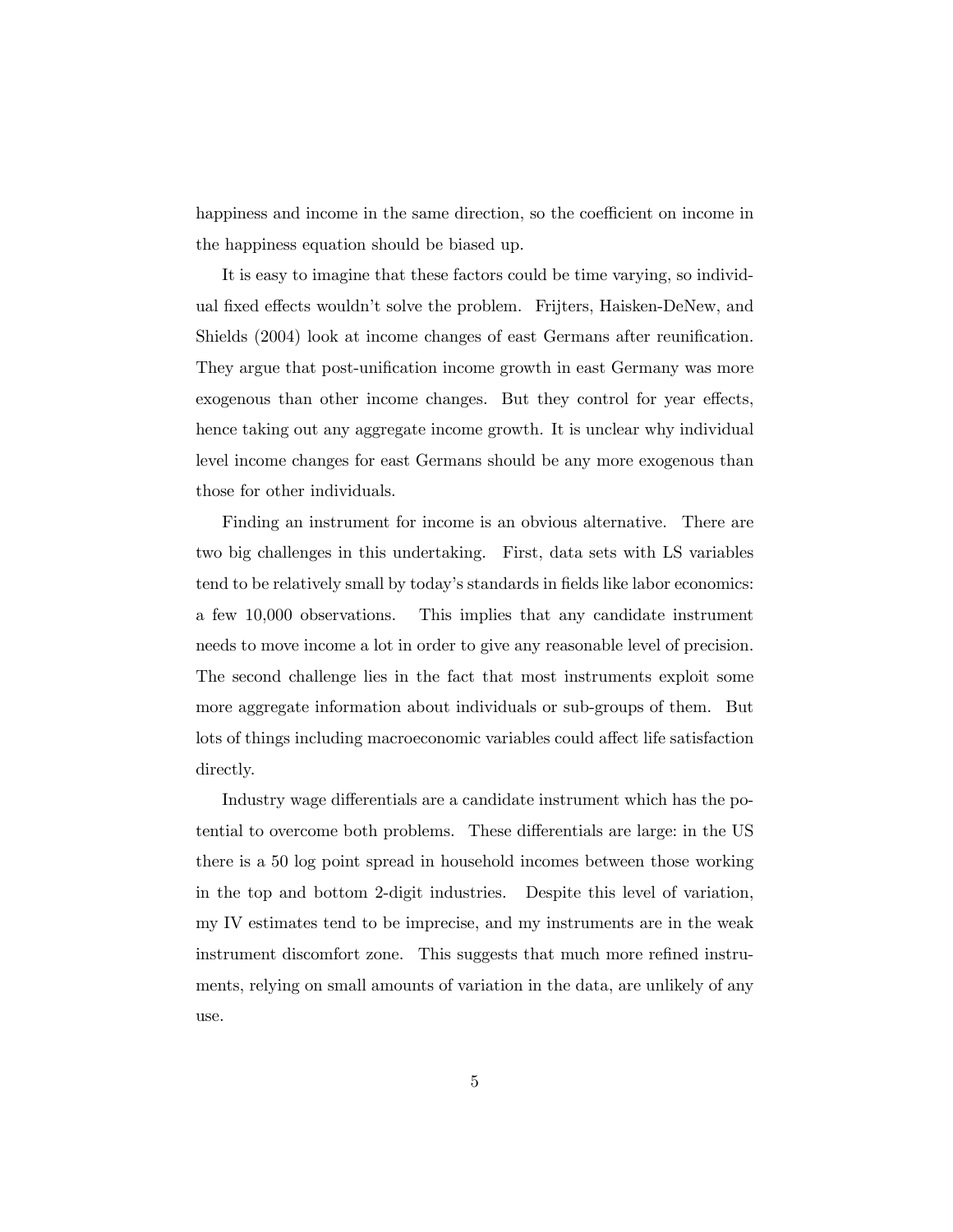My argument that income variation due to industry wage differentials is informative in this context rests on a series of assumptions. The first is that at least part of the variation in industry wage differentials is due to rents rather than employee characteristics. Many researchers in the 1980s concluded that a large part of the industry wage structure is indeed due to rents (e.g. Dickens and Katz, 1987; Katz and Summers, 1989; and Holzer, Katz and Krueger, 1991; but see Murphy and Topel, 1987 and 1989, for a dissenting view). Even if industry wage differentials only reflect rents, there could be much sorting into industries. The best evidence on this issue is probably the study by Gibbons and Katz (1992) who compare industry switchers who lost their jobs in plant closings (and who are therefore likely to choose their new industry more randomly than those who quit) to other industry switchers. Their results are largely inconclusive.

As a result it is important to consider the possibility that the industry wage structure is correlated with unobserved skills. If happier workers are also more productive this will imply that I should find happier workers in higher paying industries and my IV strategy does not solve the reverse causality problem. To address this issue I compare the estimates for life satisfaction to similar estimates for job satisfaction. If the causality runs from happiness to productivity I would expect the cheerful workers also to report higher job satisfaction. I would therefore expect to see similar effects of income, instrumented by industry a¢ liation, in equations for life satisfaction and job satisfaction. If the causality runs from income to satisfaction, I would expect an effect on life satisfaction but not job satisfaction if the answers to the job satisfaction question only refer to non-wage aspects of the job.<sup>1</sup> I will show that there is no strong relationship between industry

<sup>&</sup>lt;sup>1</sup>The wording of the questions is not particularly informative on whether individuals will think of the answers as including only non-monetary job attributes or wages as well.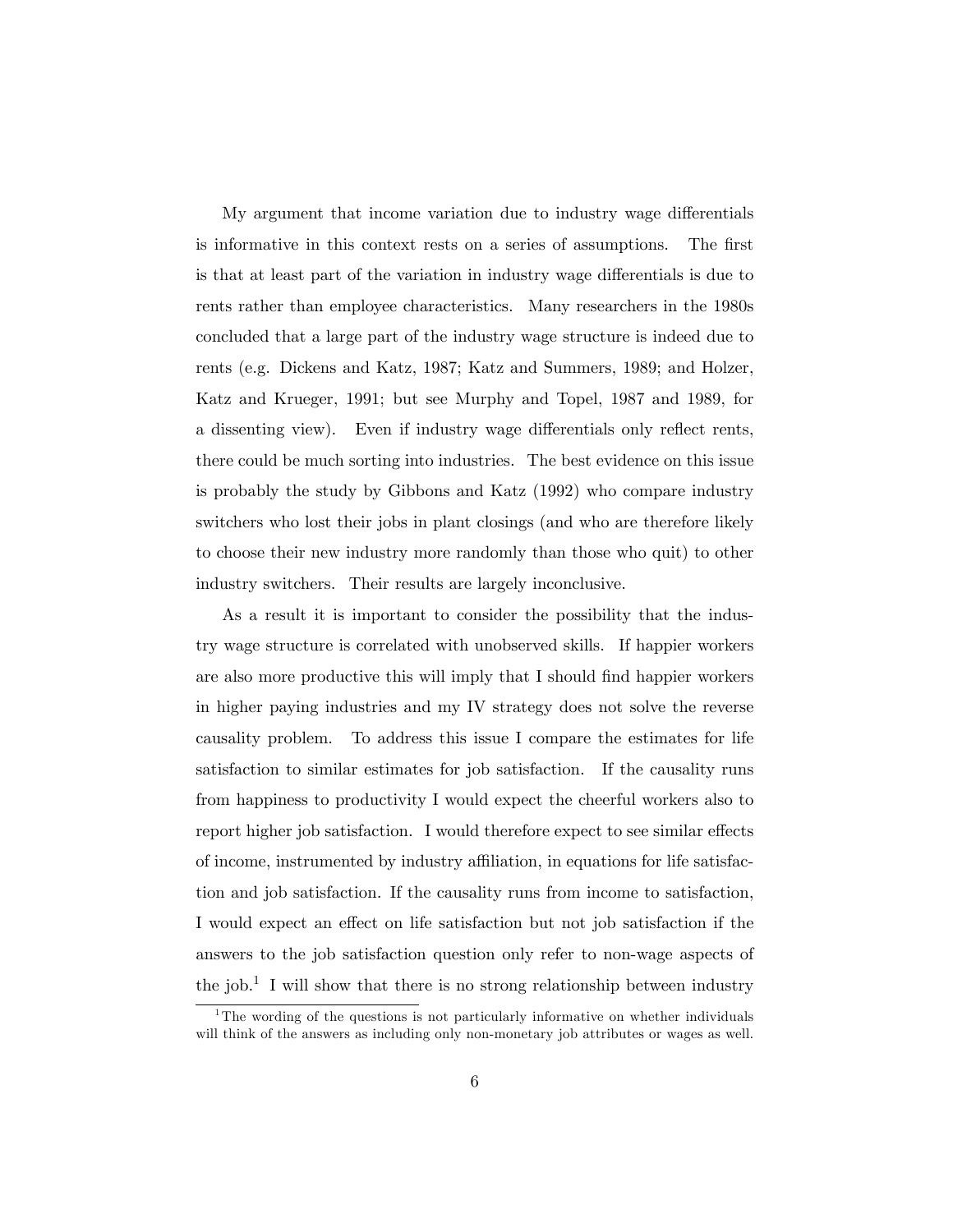income differentials and job satisfaction. If anything, workers in high wage industries tend to have lower job satisfaction. This seems to be more consistent with a story where the IV estimates truly work through income, and income only affects life satisfaction but not job satisfaction.

Even in the extreme case where industry wage differentials are entirely due to rents, there could still be sorting of individuals into these industries. Holzer, Katz, and Krueger (1991) demonstrate that jobs in high wage industries tend to attract longer job queues. As a result, the employers in these sectors have more choice. Even if applicants look similar in terms of their productive characteristics, employers may prefer to hire more cheerful or happier workers. This would also invalidate the exclusion restriction. In order to address this problem, I consider married men and women. I find similar effects in the subsample of married men. Repeating the same exercise for married women, using their husband's industry affiliation as instruments for their family income, again yields fairly similar results. Even if there is assortative mating on the basis of happiness or if there are spillovers from the happiness of the men on the happiness of the women, I would generally expect these effects to be weaker for the women than the direct effects for the men. The reverse causality stories would therefore suggest more attenuated IV estimates, which is not what I find. This also seems to point towards a story where income is causal.

A particular sorting story has to do with compensating differentials. The jobs in certain industries may be more pleasant than in others. Industry wage differentials may, at least partly, reflect these compensating differentials. The theory of compensating differentials in competitive labor

The GSS question is: "On the whole, how satisfied are you with the work you do?" while the GSOEP question is: "How satisfied are you today with the following areas of your life? [...] How satisfied are you with your job?"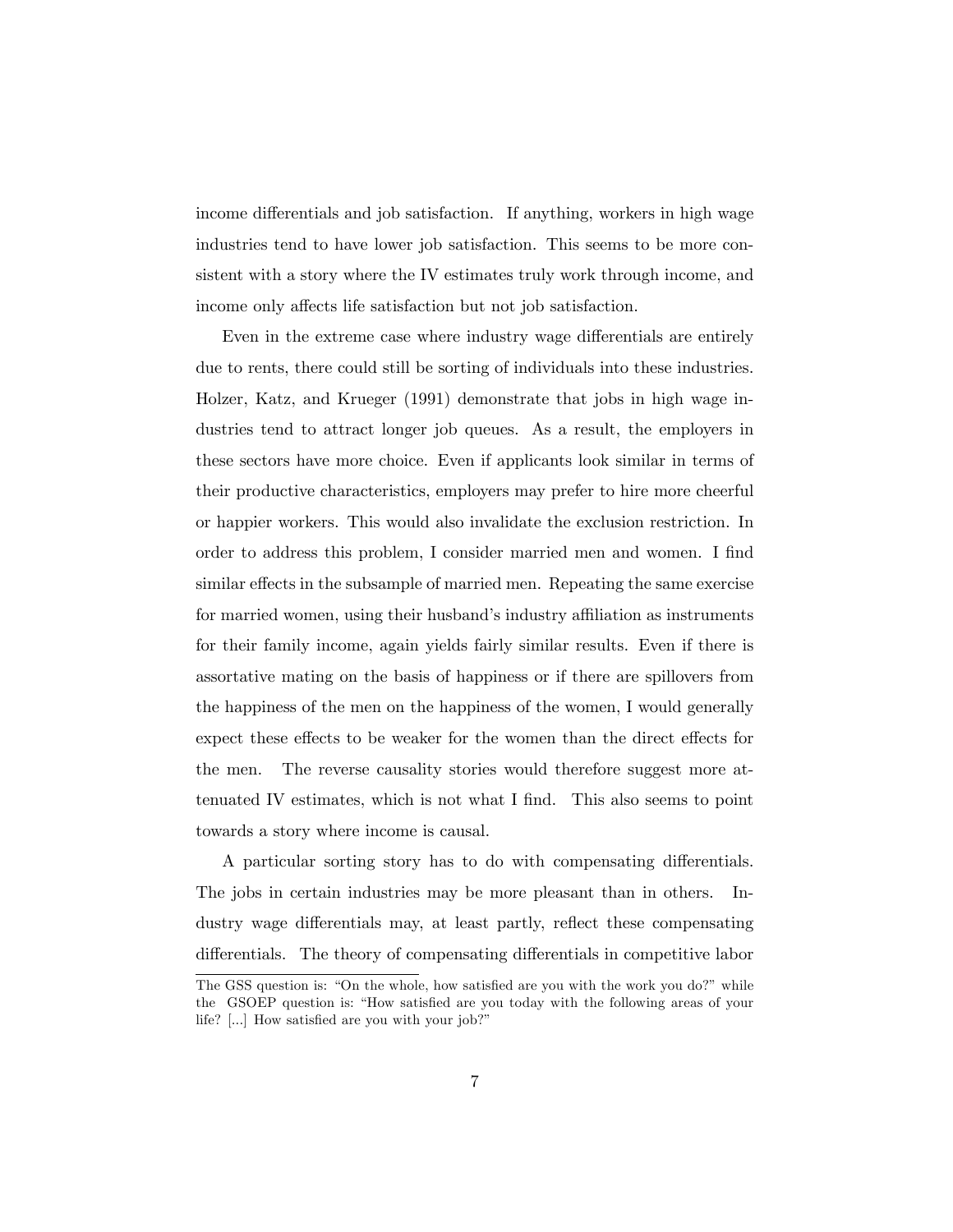markets suggests that wages and amenities are negatively related in equilibrium. Since amenities should enter life satisfaction this would lead to a downward bias of any income effects on happiness in my IV estimates. Of course, one premise of my investigation is that there are rents in the labor market. Labor markets where firms have wage setting power will generally lead to a tendency of wages and amenities to be more positively correlated. Firms will use both higher wages and more amenities to attract workers (see e.g. Manning, 2003). This leads to a countervailing force to the standard association between wages and amenities in compensating differentials models. As a result, the equilibrium correlation between wages and amenities may be positive or negative. If this correlation is positive, my IV estimates would be biased upward.

Comparing the results for life and job satisfaction should again help in this context as job satisfaction should reflect workplace amenities. The negative association between job satisfaction and income differentials across industries points towards the traditional compensating differentials story dominating (and this is more pronounced in the US data than in the German data). As a result, it seems that the estimates of income on happiness are more likely biased downwards than upwards.

An example of compensating differentials is mission oriented sectors. Some individuals may both be relatively content and not care as much about income but put a lot of emphasis on doing a meaningful job. They will tend to work in mission oriented sectors, which tend to be low paying on average. One interpretation is that workers in these sectors pay a compensating differential for a particular amenity they value.

Figure 1 illustrates that this is likely an important issue in my data. IV estimation with an exhaustive set of dummy variables, like industry dum-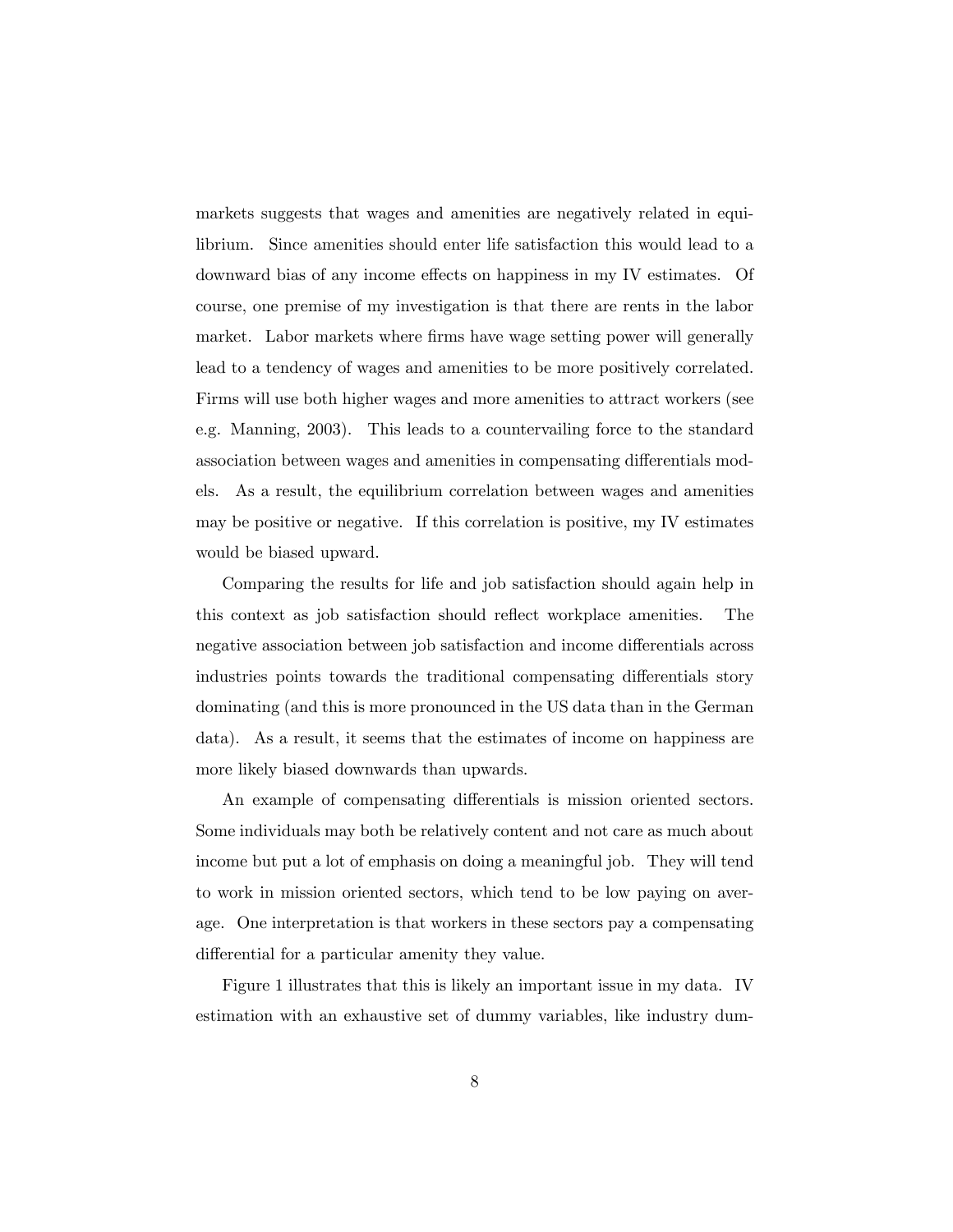mies, is equivalent to grouping the data by industry (after partialling out covariates) and regressing industry mean happiness on industry mean income. Figure 1 shows this "visual IV" graph (after removing effects due to education, age, and race). It shows clearly that higher paying industries are associated with happier individuals on average (the slope of regression line in this graph is 0.19 with a standard error of 0.10 and corresponds to the estimate in column (1) of Table 1 below). One notable outlier on the top left is "welfare and religious services". Priests and social workers are among the most content individuals despite the fact that they work in the lowest income industry. Most other industries line up reasonably well around the regression line. Mining and legal services are the highest income industries, and they tend to have very happy workers. However, these two industries are located much above the regression line as well.

Figure 2 repeats the same exercise for job satisfaction instead of happiness. Higher incomes are not related to higher job satisfaction. In fact, the relationship is weakly negative. "Welfare and religious services" are again an outlier. Workers in this sector are highly satisfied with their low paying jobs. This is in line with the competitive version of the compensating differentials model. Ignoring "welfare and religious services," there is little relationship between income and job satisfaction. This suggests that amenities and compensating differentials probably do not play a large role in biasing the estimates for income. To the extent there is a bias it will tend to reduce my IV estimates.

#### 3 Data

The data come from three sources: The US General Social Survey (GSS), the European Social Survey (ESS) and the German Socio Economic Panel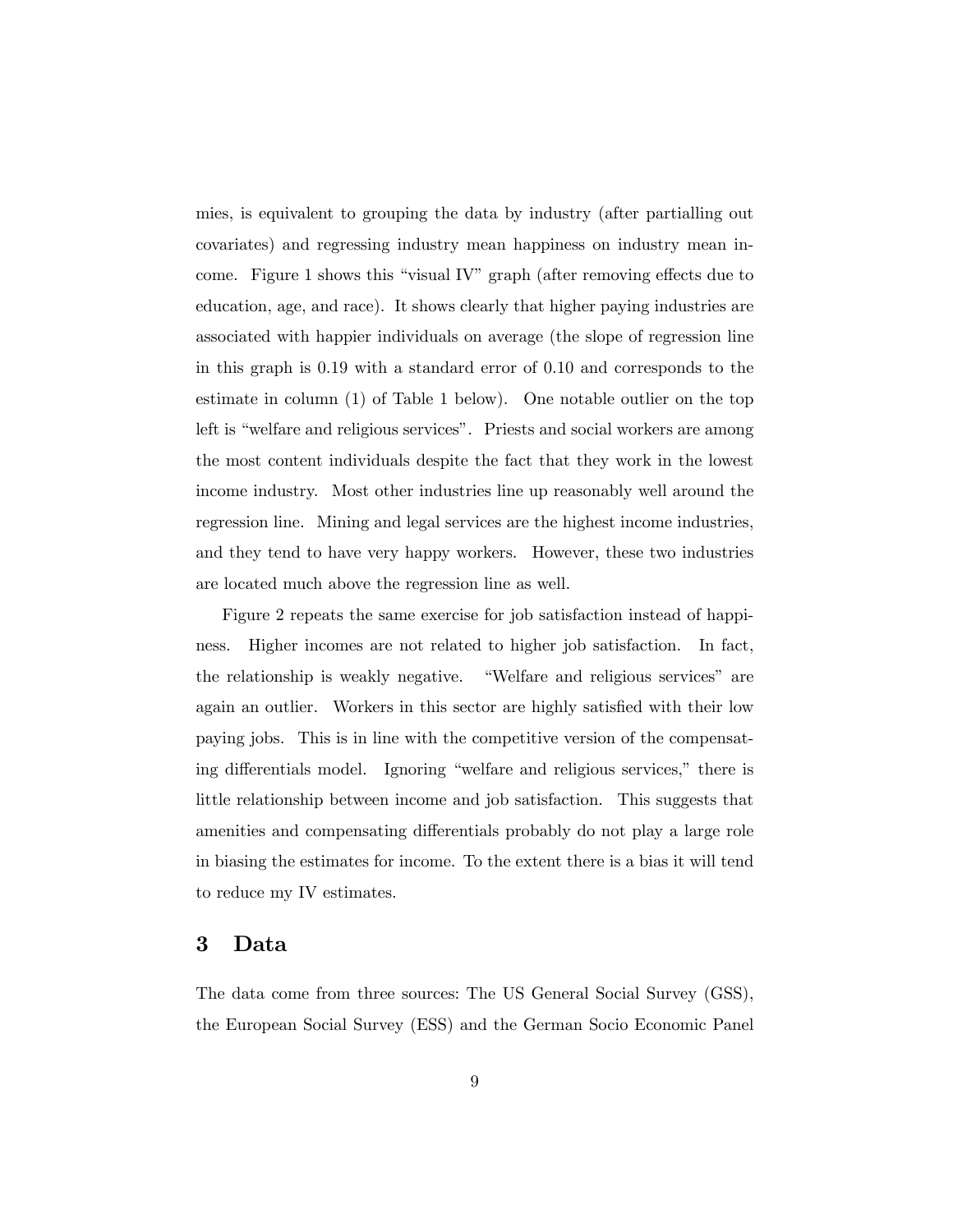(GSOEP). The GSS is a relatively consistent repeated cross-sectional survey. I use the 26 waves from 1972 to 2006. The basic life satisfaction measure in the GSS asks "Taken all together, how would you say things are these dayswould you say that you are very happy, pretty happy, or not too happy?", i.e. it allows answers in three categories. In order to make results from this and other measures, which come from different scales, comparable I follow an approach of van Praag and Ferrer-i-Carbonell (2008), and transform the categories to the means implied by an ordered probit Ötted to the raw sample fractions. All regressions are then run on the transformed values (van Praag and Ferrer-i-Carbonell refer to this as probit-adapted OLS). Other scalings give qualitatively very similar results. The question on job satisfaction allows four answers, which I transform in the same way.

My second main regressor, family income, is also a bracketed variable. I assign midpoints to the brackets as in Layard, Mayraz, and Nickell (2008). I use Hout's (2004) conventions for the assigning values to the top bracket, and use a value of \$187,500 for 2006.

The main sample consists of employed men aged 20 to 64. I use a consistent sample without missing values for marital status, education, occupation, industry, happiness, or job satisfaction. Like Stevenson and Wolfers (2008b), I delete the black oversamples and the Spanish language sample, and I weight all regressions by the weight WTSSALL. The male sample has 12,121 observations.

I use the industry and occupation affiliation of the respondent. These are coded in 3-digit codes following the 1970 and 1980 Census classifications. In order to reduce the number of instruments and controls, I aggregated the industries into 33 and the occupations into 22 consistent categories. Details are given in the appendix. For the wives sample, I selected married females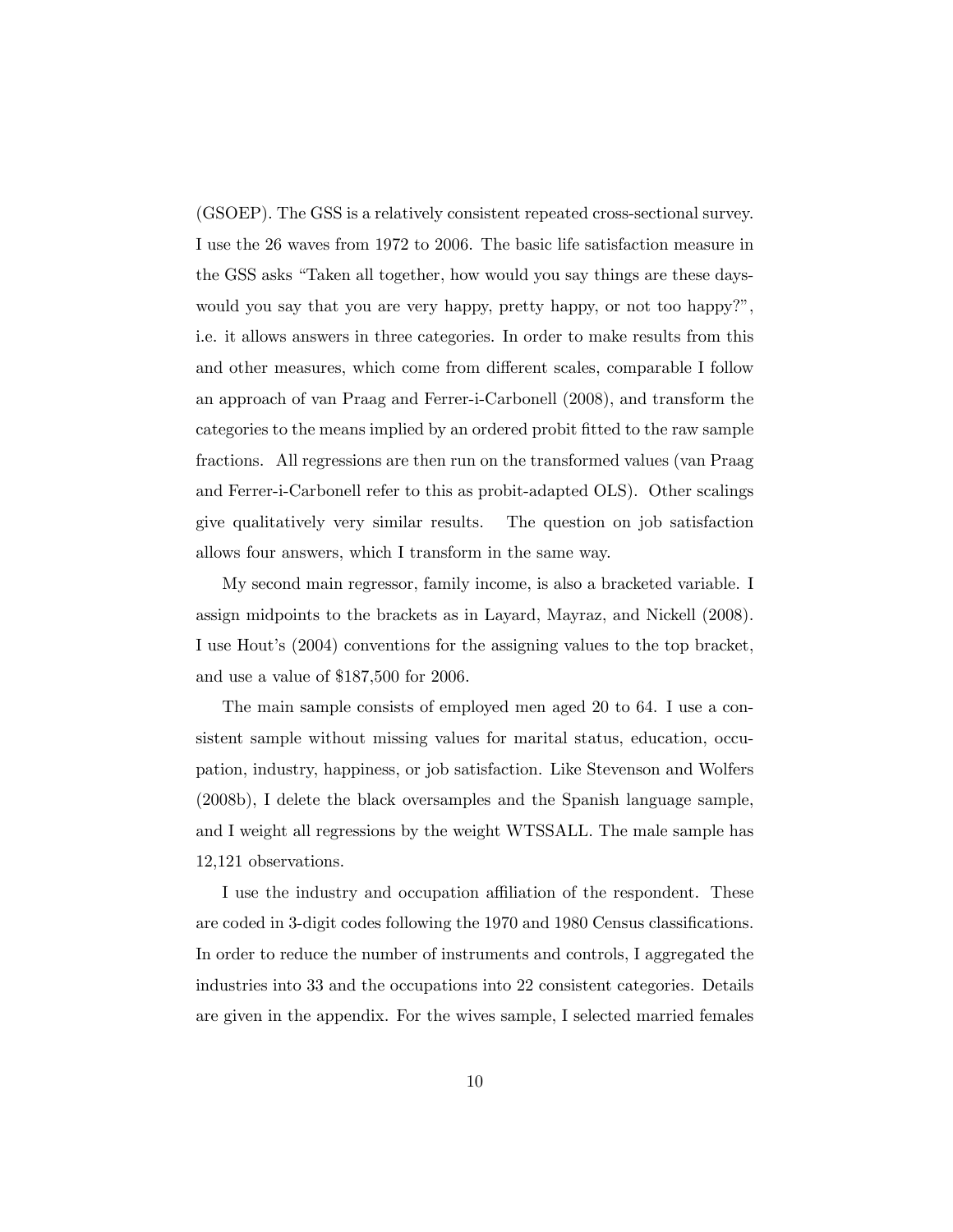aged 20 to 64 with employed husbands. For the wives sample, the industry and occupation variables I use refer to the husband, while other controls (age, education, race) refer to the respondent.

The ESS is also a repeated cross-section survey which has been carried out in 2002, 2004, 2006, and 2008 in 24 European countries. The set of countries differs somewhat between waves of the survey so that there are between 15 and 20 countries in each particular wave. One advantage of the ESS is that it has two well-being questions, one on happiness and one on life-satisfaction. The former is similar to the question in the GSS and the latter to the one in the GSOEP. The happiness question is "Taking all things" together, how happy would you say you are?" while the life satisfaction question asks: "All things considered, how satisfied are you with your life as a whole nowadays?î The answers to both questions are on an 11 point scale.

Household income is also bracketed in the ESS. I follow Layard, Mayraz, and Nickell (2008) again in assigning bracket midpoints. For the lowest bracket, I assign 2/3 of the bracket boundary, and for the highest 3/2 of the bracket boundary. Industries in the ESS are classified according to NACE codes (revisions 1 and 1.1). I grouped the NACE categories into 30 sectors, which are relatively commensurate with the GSS classification, although a precise correspondence is not possible. Similarly, I grouped occupations, which are classified according to ISCO-88 into 22 groups commensurate with the GSS. Details are in the appendix.

The GSOEP is a longitudinal survey of households in Germany that started in 1984. The well-being question is similar to the life-satisfaction question in the ESS: "How satisfied are you with your life, all things considered?î Answers are on an 11 point scale, also as in the ESS. Unlike in the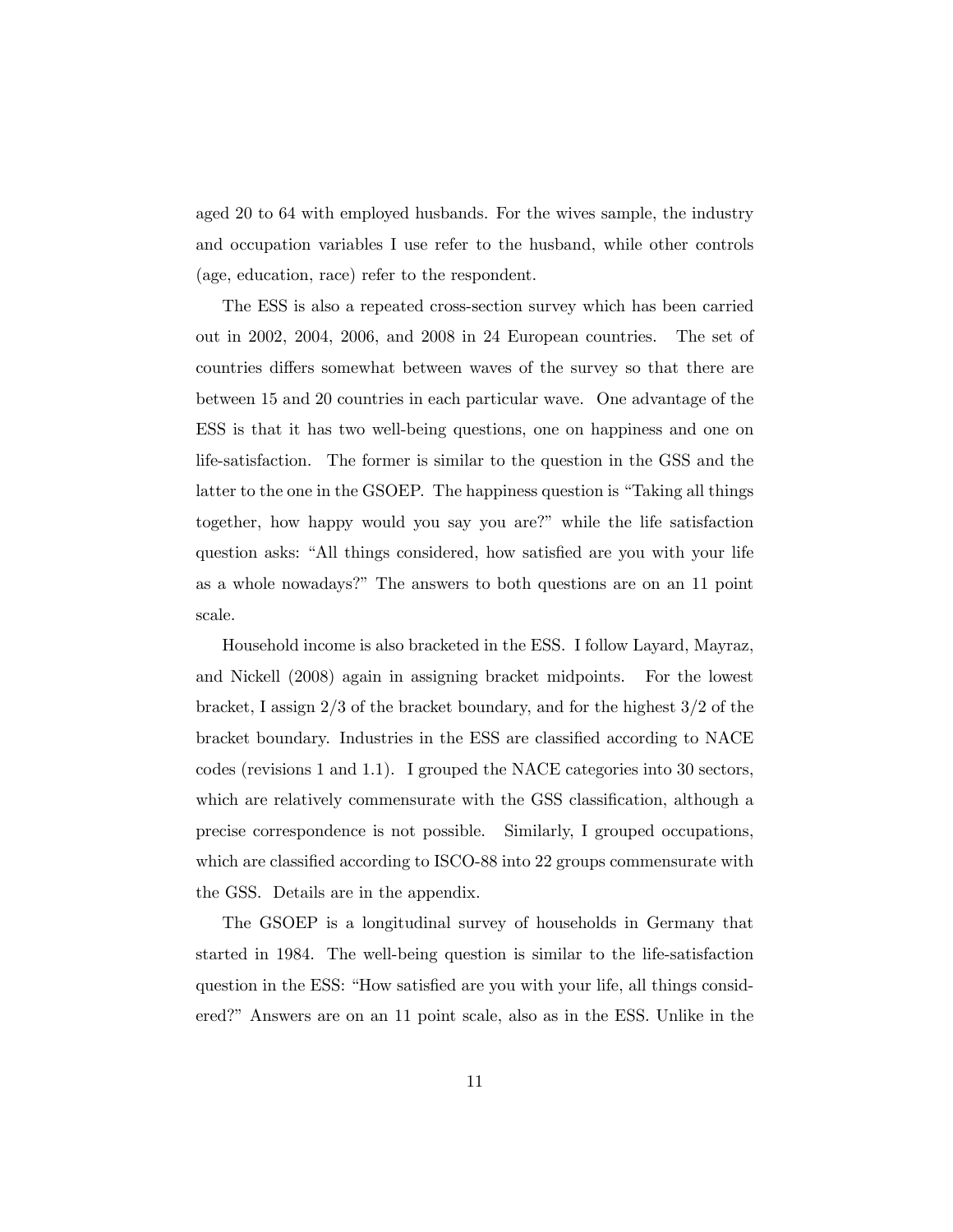GSS and ESS, household income is a continuous variable. I use the same sample selection criteria as in the other data sets. I also restrict the sample to west Germans (eliminating foreigners), drop the high income oversample, and the East German respondents who were added after German unification in 1991. Satisfaction for east Germans might have been influenced by many factors special to the transition period during the initial phase after unification.

Because of attrition, item non-response, and refreshments, the panels I obtain are unbalanced. They consist of individuals aged 20 to 64 who were interviewed between 1984 and 2007. The pooled male sample consists of 58,120 observation on 9,310 individuals. For the wives sample, I matched employed husbands with their wives to obtain a sample of 6,059 married couples with 37,815 observations. Regressions are weighted by the individual cross-sectional sampling weights PHRF. I use the two-digit CNEF equaivalent industry variable provided in the GSOEP which has 28 categories. Occupation is also coded according to ISCO-88, and I recode it similar to the ESS into 22 categories.

#### 4 Results

Table 1 displays the results for the sample of men from the GSS. Each column shows a different specification, and each specification is estimated by OLS, 2SLS, and using Ackerberg and Devereux's (2009) Improved Jacknifed IV estimator (IJIVE). All estimates control for a basic set of covariates: age, age squared, dummies for black and other race, eight education dummies, and 25 year dummies. Controlling for these variables is relatively innocuous as they are not choice variables except for education. Controlling for education is important as more educated workers are typically more satisfied with both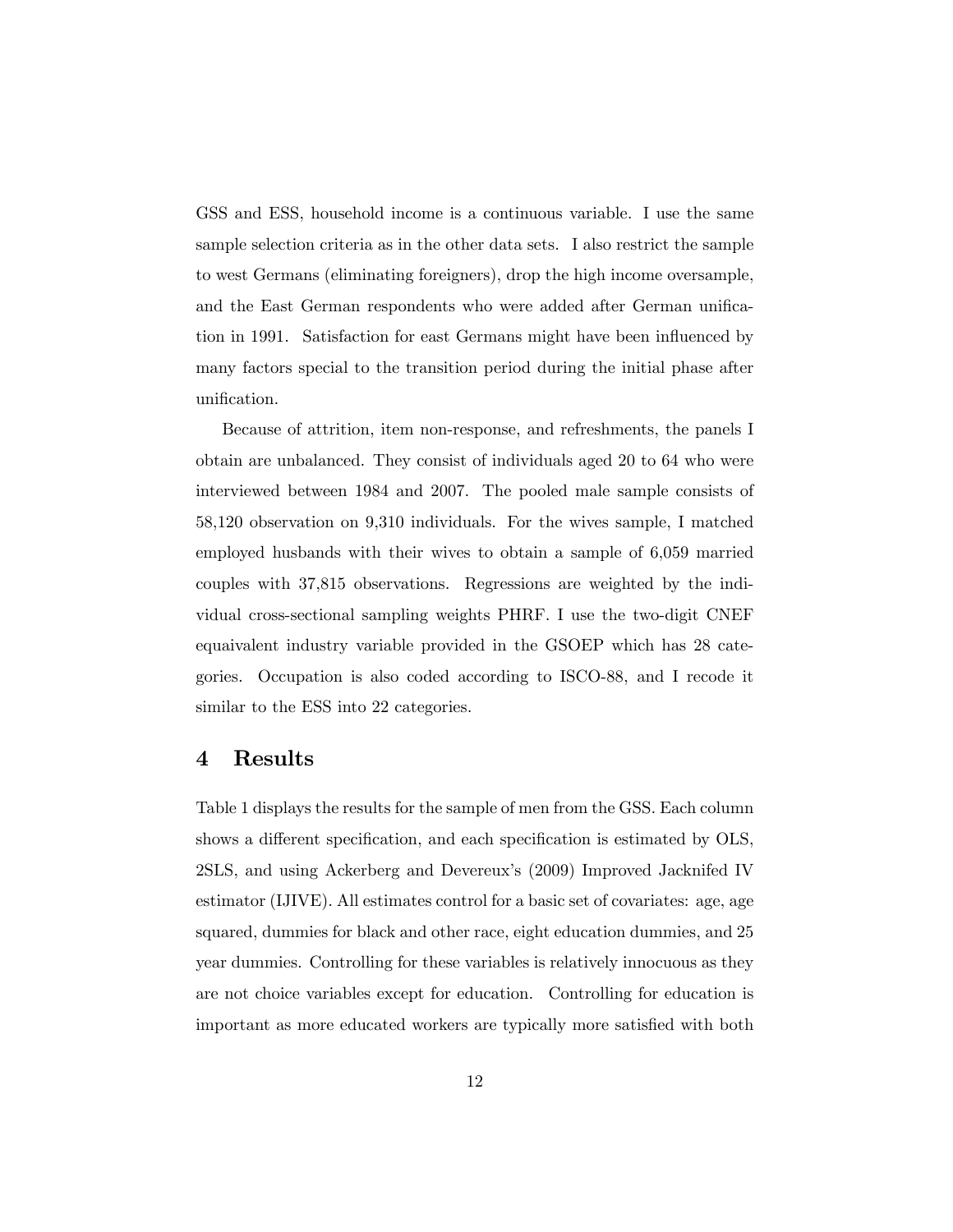their jobs and their life, and they tend to work in particular industries. Oreopoulos (2007) uses compulsory schooling laws to investigate whether the relationship between life satisfaction and education is causal. He finds little evidence for a bias. Hence, education appears to be a valid control in this regression.

The dependent variable in columns (1) to (4) is the ordered probit scaled trichotomous happiness variable. The OLS estimate of ln(family income) is 0.16, i.e. a  $10\%$  increase in income is associated with an increase of 1.6 percent of a standard deviation of happiness.<sup>2</sup>

The first stage of the IV regression involves running family income on 31 industry dummies as well as the covariates. This is a fairly substantial number of instruments. Although the industry wage structure predicts wages and family incomes well, there is a concern about weak instruments in these regressions. I present the F-statistic for the excluded instruments at the bottom of each column. In column  $(1)$  the F is 13.3, which is somewhat borderline (Stock, Yogo and Wright, 2002). I therefore repeat all the 2SLS estimates using IJIVE. This estimator tends to have much better bias properties and coverage in small samples with weak instruments as illustrated by Ackerberg and Devereux (2009). They find that the estimator performs similar to LIML or better. I am using IJIVE instead of LIML here because the estimator is linear, and specifically accomodates large covariate sets and fixed effects, which are difficult to use in LIML. The IJIVE estimates are generally very similar to the 2SLS estimates although standard errors are slightly higher.

The IV estimates in column (1) are very similar to the OLS estimates, slightly above 0.16. However, the IV estimates are not particularly precise

<sup>2</sup>Running an ordered probit model on the original happiness variable directly controlling for all the covariates yields a slightly higher estimate of 0.218.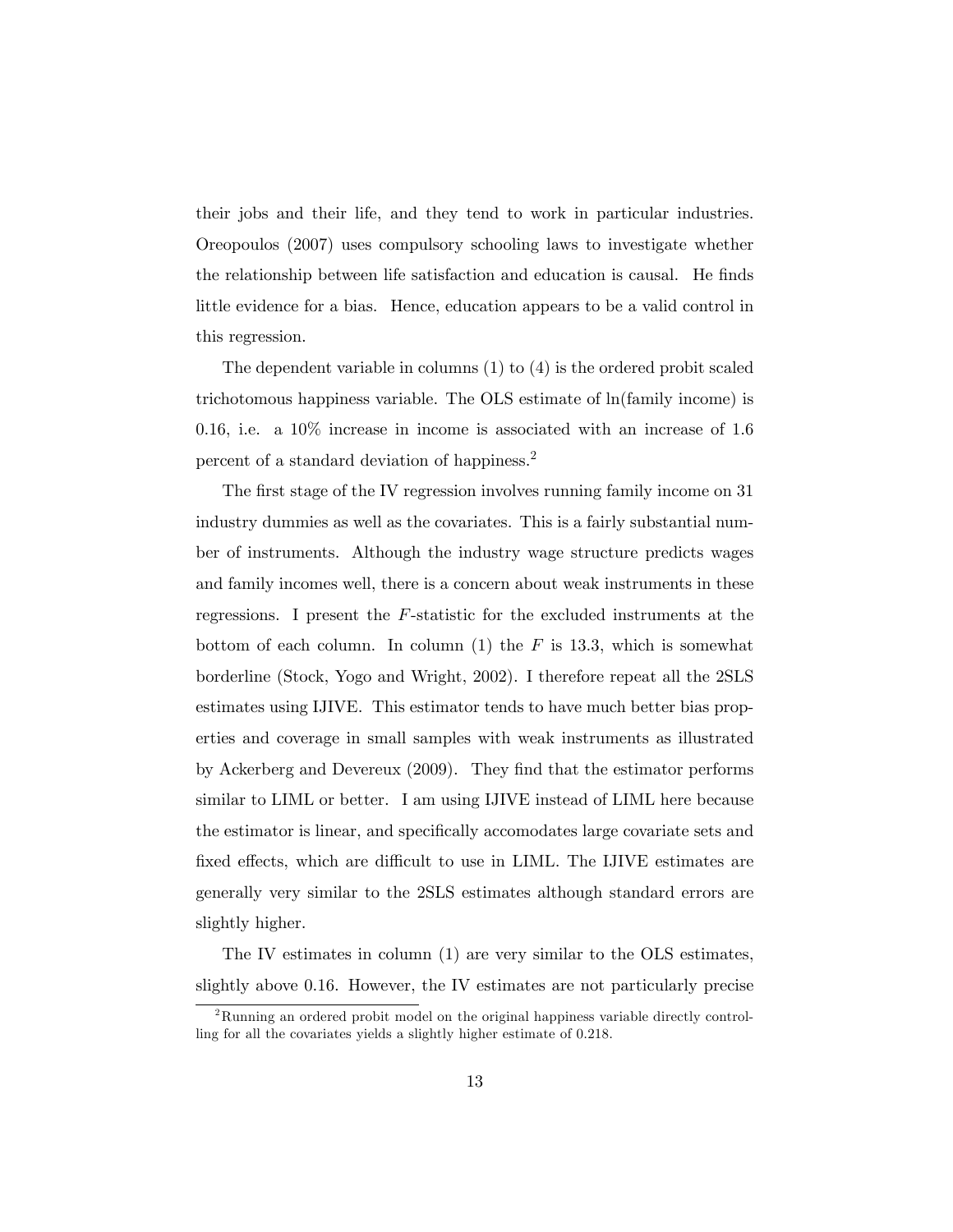given the sample size and the strength of the instrument. While the 2SLS and IJIVE estimates are significantly different from zero, the confidence intervals include both values substantially below and above the OLS estimate.

Column (2) controls for four marital status dummies, a covariate used by many researchers in the happiness literature. But marital status is certainly a more dubious covariate. There is a reverse causality problem as happier men may be more attractive to women and hence more likely to be married (Stutzer and Frey, 2006). Moreover, higher earnings due to a more favorable industry affiliation may affect marriage prospects or marital stability, so that marital status would be a "bad control" in the language of Angrist and Pischke  $(2009, \text{ section } 3.2.3)$ . I include this specification for comparability with the previous literature. I will also rely on subsamples of married individuals below, which are, of course, subject to similar problems. While both the OLS and IV estimates in column (2) are lower the main conclusion is that OLS and IV results are still very similar.

The next set of controls entered in column (3) are 21 occupation dummies. The motivation for this is that industry may proxy for many personal attributes beyond the basic regressors like age and education. Occupation should pick up a lot of this variation. On the other hand, occupation is a choice variable of the individual and similar concerns as for marital status apply. The OLS estimates are very similar to column (2) and the IV estimates are somewhat larger again. It is difficult to know why the IV estimates go up in this case. A large part is probably that occupation controls for some of the effects like happy social workers and priests working in low paying industries. Since the precision of the estimates is not that high this change may well also be due to sampling variability. Most importantly, there is no evidence that the previous IV estimates were too high because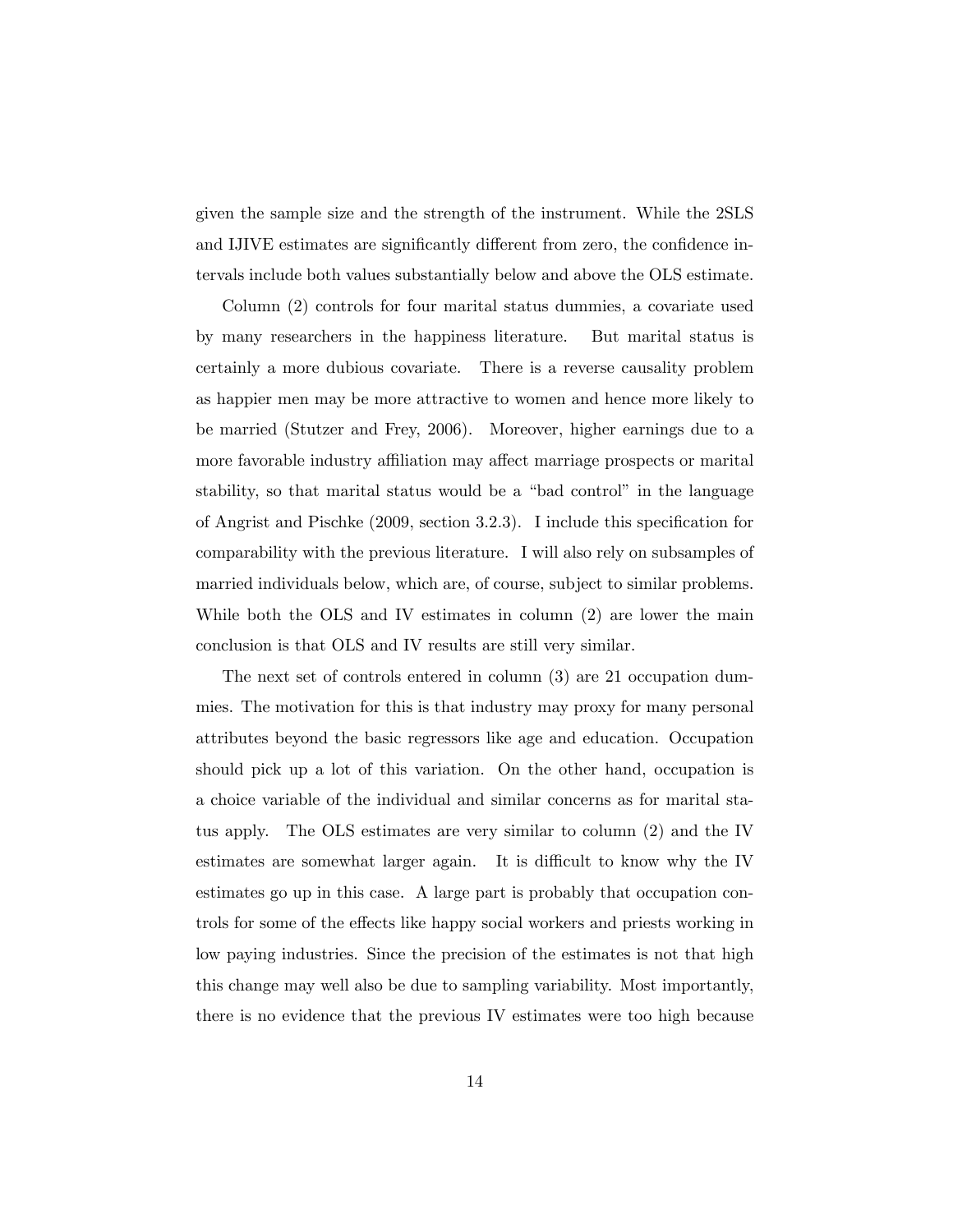of omitted attributes of the individuals.

Industry affiliation is an outcome of the matching process between workers and employer. As a result, the IV estimates may still be subject to reverse causality or third factors if industry affiliation is correlated with other relevant attributes. For example, happier workers may be more productive, and employers in high wage industries may be more likely to hire these more productive workers (or, because they have a greater pick of the crop, they may simply want to enjoy the more cheerful colleagues). If the IV results are due to happier workers being more productive I would expect this effect also, or particularly, to reveal itself when I look at job satisfaction, rather than life satisfaction.

Results for job satisfaction are in columns (5) to (7). These are very different from those in columns  $(1)$  to  $(3)$ . In particular, the OLS results are similarly positive but the IV estimates are now negative, mirroring the findings by Clark (2003). Although the first stage is the same, 2SLS and IJIVE estimates are more dissimilar, often an indication for problems with weak instruments. But IJIVE estimates should still be approximately unbiased. However, the IJIVE estimate in column (5) is strongly negative and actually significant (although even IJIVE standard errors may be too small with weak instruments). Including occupation dummies in column (7), the estimate remains negative but becomes insignificant. The picture painted by these results is certainly very different from that emerging from the results for the happiness variable. Higher paying industries do not seem to be associated with higher job satisfaction.

Under the assumption that job satisfaction summarizes job amenities (but not wages), a simple way to deal with compensating differentials is to include job satisfaction as a control in the happiness regression. This is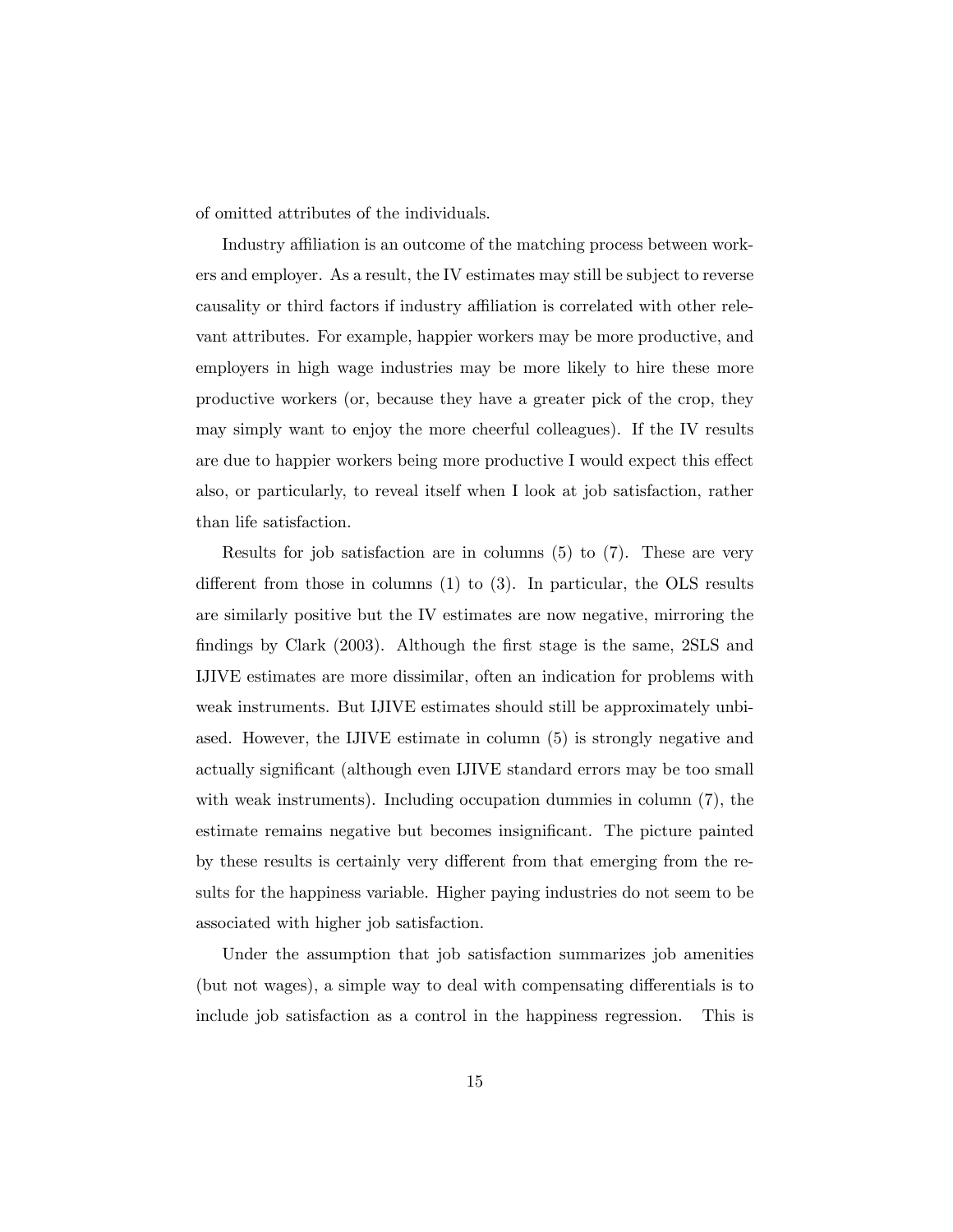done in column (4) and is subject to the same caveats as with the earlier covariates. Given that the industry level correlation between incomes and job satisfaction is negative it is not surprising that using job satisfaction as a control raises the income coefficients in the happiness regressions, albeit only slightly from the specification in column  $(3)$  which already controls for occupation. Basically, occupation and job satisfaction seem to play a very similar role here.

How are the results with industry dummies as instruments related to the findings by Luttmer (2005)? Luttmer used industry and occupation interactions as instruments, and found large effects of income. Table 2 replicates these types of results with the GSS data. Column (1) repeats the baseline results from Table 1. Column (2) replaces industry with occupation as instruments. The occupation instruments generate IV estimates about twice the size of OLS. This is may be not surprising in light of the findings by Krueger and Schkade (2008) that higher earnings occupations tend to be more pleasant. But it seems unlikely that this reflects the causal effect of income rather than simply the sorting of workers into occupations. Column (3) uses the actual Luttmer instrument, the interaction of industry and occupation. One problem here is that there are a lot of industry-occupation cells, and hence a lot of instruments. As a result of the large degree of overidentification, the instruments tend to be very weak. While the 2SLS estimate is lower than in column (2), this is less true for the IJIVE estimate, indicating that 2SLS may be biased downward. The conclusion from this exercise is that it is occupation which causes the higher estimates. I consider occupation a much more dubious instrument than industry.

The results so far mostly show a fairly consistent pattern and point towards a story where income is indeed causal. But it is important to probe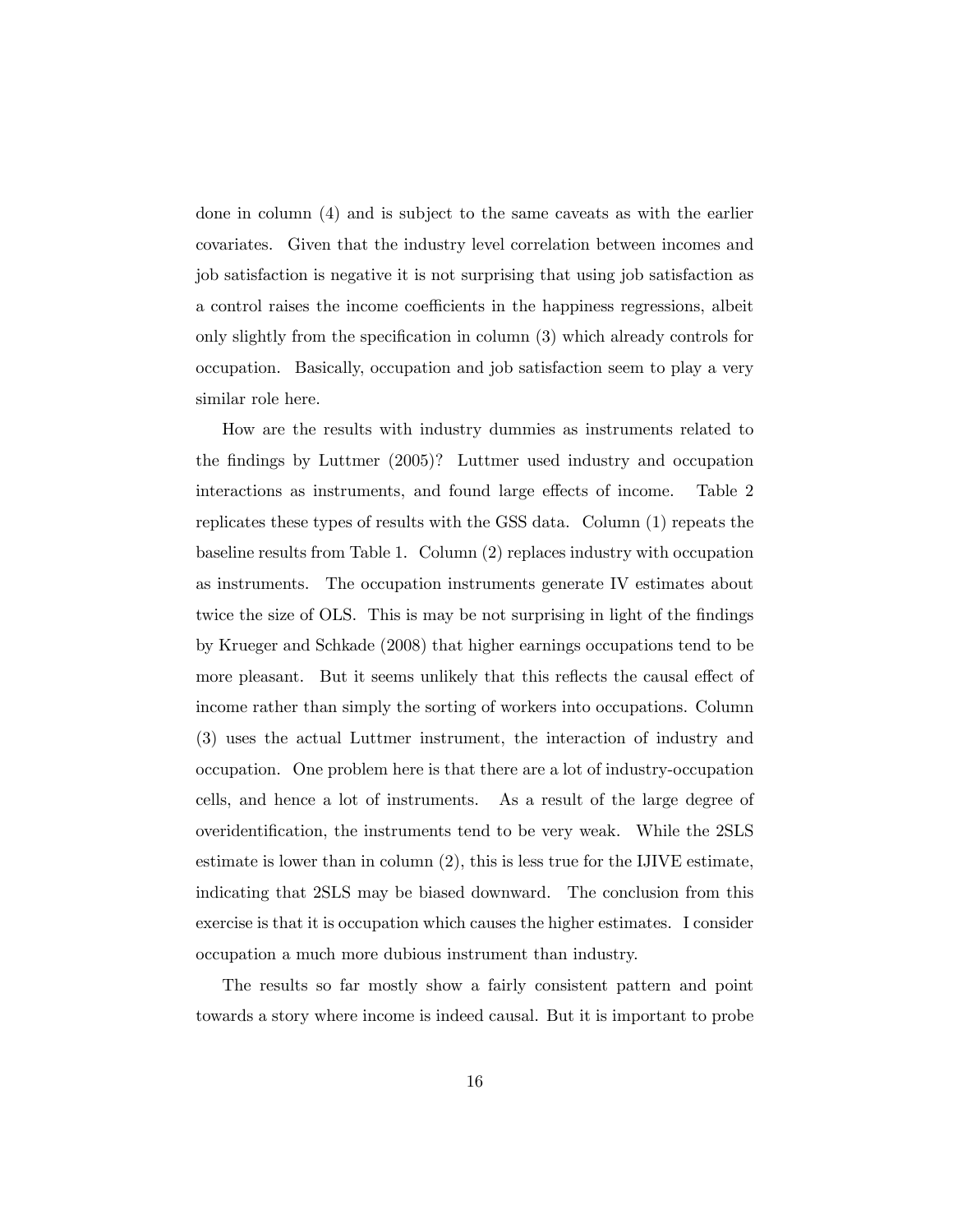further whether the association between higher income due to industry wage differentials and happiness is not driven by some other factor which affects both happiness and industry affiliation. I therefore turn to a sample of married women with employed husbands in Table 3. Here, I instrument the family income for these women by the industry affiliation of their husband. Even if there is some relationship between the industry of the male and that manís happiness, this should not fully spill over to his wife. Even with some spillovers, and with assortative mating I would expect any bias for the women to be less than it is for the men. On the other hand, family income is strongly influenced by the husband's earnings, and industry affiliation continues to work as instrument in the female sample.

Table 3 starts by repeating the regressions for happiness from Table 1 for the subsample of married men. This sample is smaller and the instruments are slightly weaker now, with first stage  $F$ -statistics of around 6 to 9. Consequently, IJIVE standard errors are quite large but the estimated coefficients on income are not terribly different from Table 1. Columns (3) and (4) display the results for wives. Notice that the GSS samples individuals, so these are not the wives of the men in columns (1) and (2) but a random sample of married women with working husbands. The instruments are actually slightly stronger in the wives sample, with Fs of 9 to 12. The OLS coefficient on income for women is only about  $60\%$  the size of the coefficient for men. The IV coefficients tend to be a bit lower yet.

The remainder of Table 3 splits the wives sample into those working, and those not employed. I would like to rule out that any of the results for women are driven by the employment pattern of the wives. For example, one worry might be that couples are more likely to work in the same industry as two random individuals, and even the results for wives still reflect some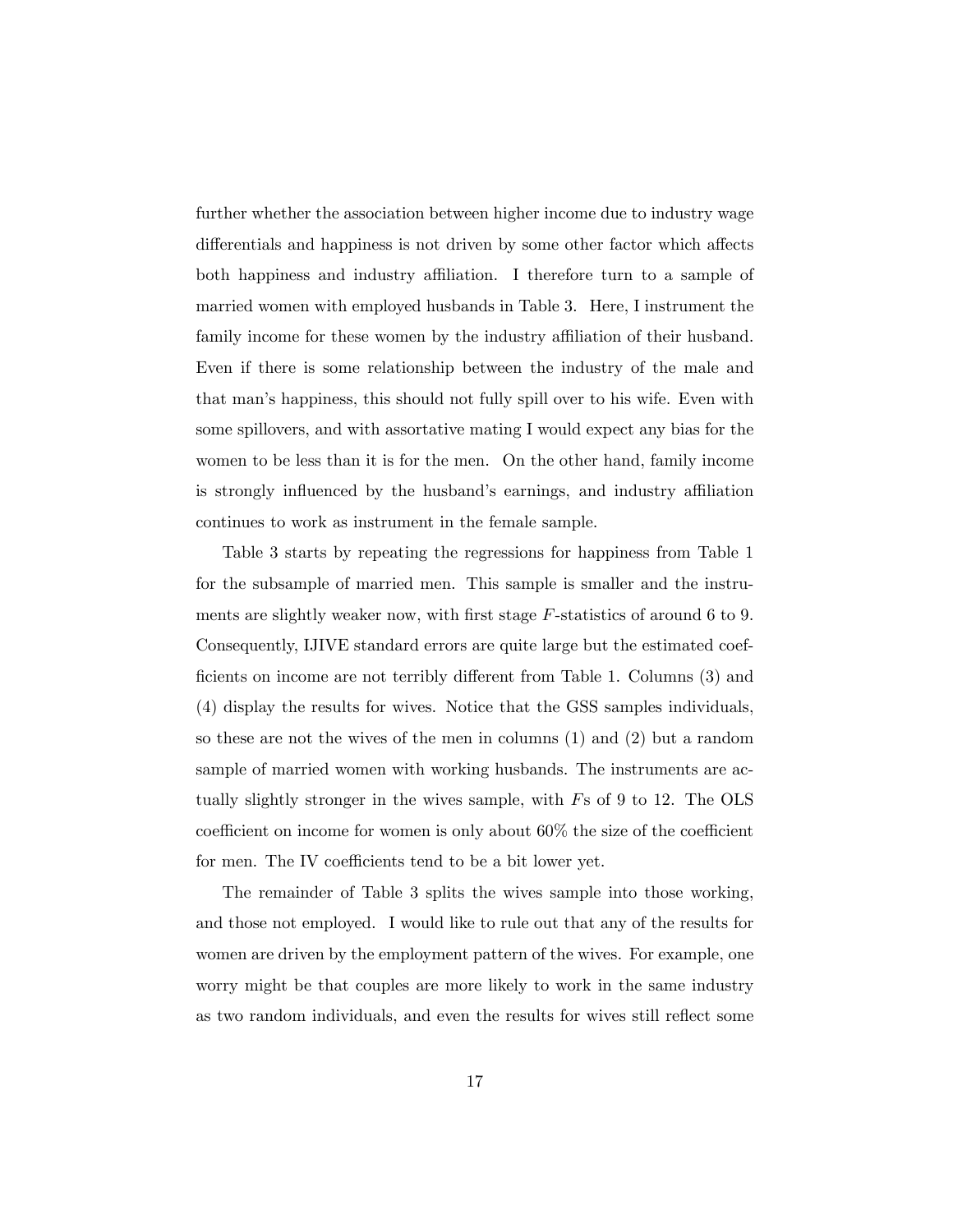other relationship between industry affiliation and happiness. In columns (5) and (6), instead of controlling for covariates for the wives, I look at the subsample of non-working wives. The instruments are yet weaker and standard errors higher than before in this smaller sample. The IV results for this particular subsample look close to zero, and are definitely much lower than the OLS results (which are not changed much from columns (3) and  $(4)$ ). This is one of the few specifications which suggests little effect of income on happiness.

Columns (7) to (10) in Table 3 look at the sample of employed wives. Columns  $(7)$  and  $(8)$  replicate the specifications from columns  $(3)$  and  $(4)$ on this subsample. The results do not look fundamentally different from those for the husbands in columns (1) and (2). Together with the results for non-working wives this might actually suggest that the results could be driven by marital sorting, the fact that couples work in similar industries, and non-income industry attributes could be driving the results. However, in the working wives' sample we can control for the wives' industry affiliation directly. This is done in columns  $(9)$  and  $(10)$ . F-statistics are remarkably unaffected by this (although they are very low); in fact only about 15 percent of women work in the same two digit industry as their husband. The IV estimates are higher than in columns (7) and (8), not lower. This suggests a different story than the non-working women. In fact, the result seems more consistent with a causal effect of income and the result for non-working women being an outlier.

Table 4 presents similar results with data from the European Social Survey (ESS). The ESS has two satisfaction variables, happiness and life satisfaction. Both are recorded on an 11 point scale, much finer than in the GSS. But the ESS has also many drawbacks. Income is recorded on the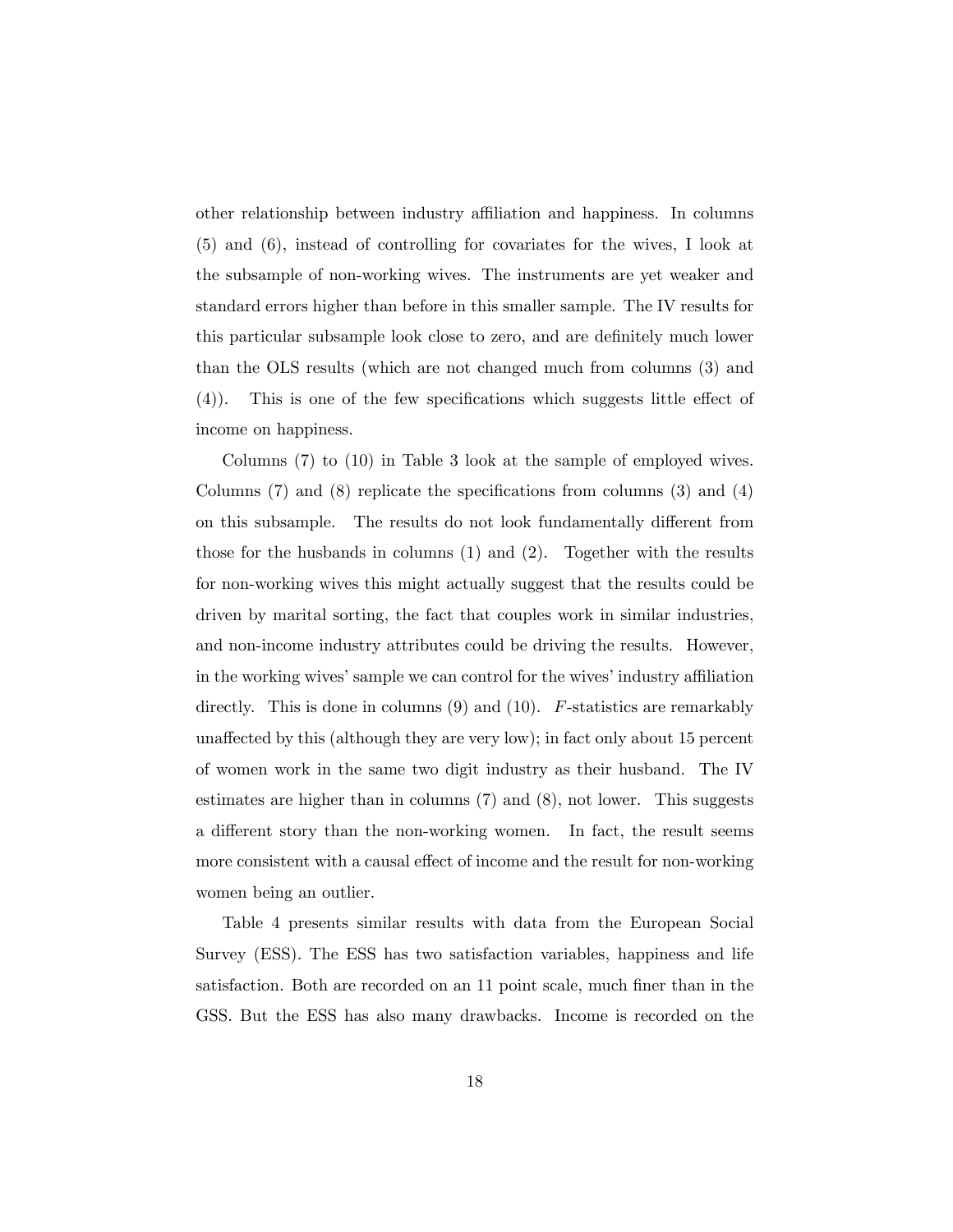same 12 bracket scale for all countries. Because the sample countries differ in their average income levels, and the brackets span the income scale across countries, the within country variation in income is small. Spouses' industry is not recorded, so the analysis here is limited to the male sample.

Columns (1) to (3) in table 4 present the regressions for happiness. The OLS coefficient is  $0.22$ , a bit higher than in the US GSS. The IV coefficients in column (1) are slightly below the OLS result, the opposite as with the GSS. The instruments here are yet weaker, with an  $F$  of only 9. While the regressions control for country x wave effects, I pool the estimates for all countries and waves and only use one set of industry dummies to gain more power. The rationale for this is the fact that the industry wage structure is very similar across countries (see Katz and Summers, 1989).<sup>3</sup> Despite the low F, IJIVE is very close to 2SLS.

Controlling for occupation in column (3) further weakens the power of the instruments and the IV estimates are lower than OLS. In addition to the non-working wives in the GSS, this is yet another specification where the IV estimates are low. I would also discount this result somewhat because it is not replicated with the life satisfaction variable instead of happiness in columns (4) to (6). For life satisfaction, the IV estimates change relatively little depending on the specification. One likely explanation of the column (3) results may simply be sampling variation.

Table 5 presents results for west German men from the GSOEP. The German question refers to life satisfaction, and is most similar to the life satisfaction question in the ESS. The OLS estimate for Germany of 0.33

 $3$ The individual country samples are rather small, and using country specific industry effects would result in too large a number of instruments. There is does not seem to be enough of a simple pattern to industry wage effects across countries which could be exploited for some more parismonious specification allowing for some heterogeneity across countries.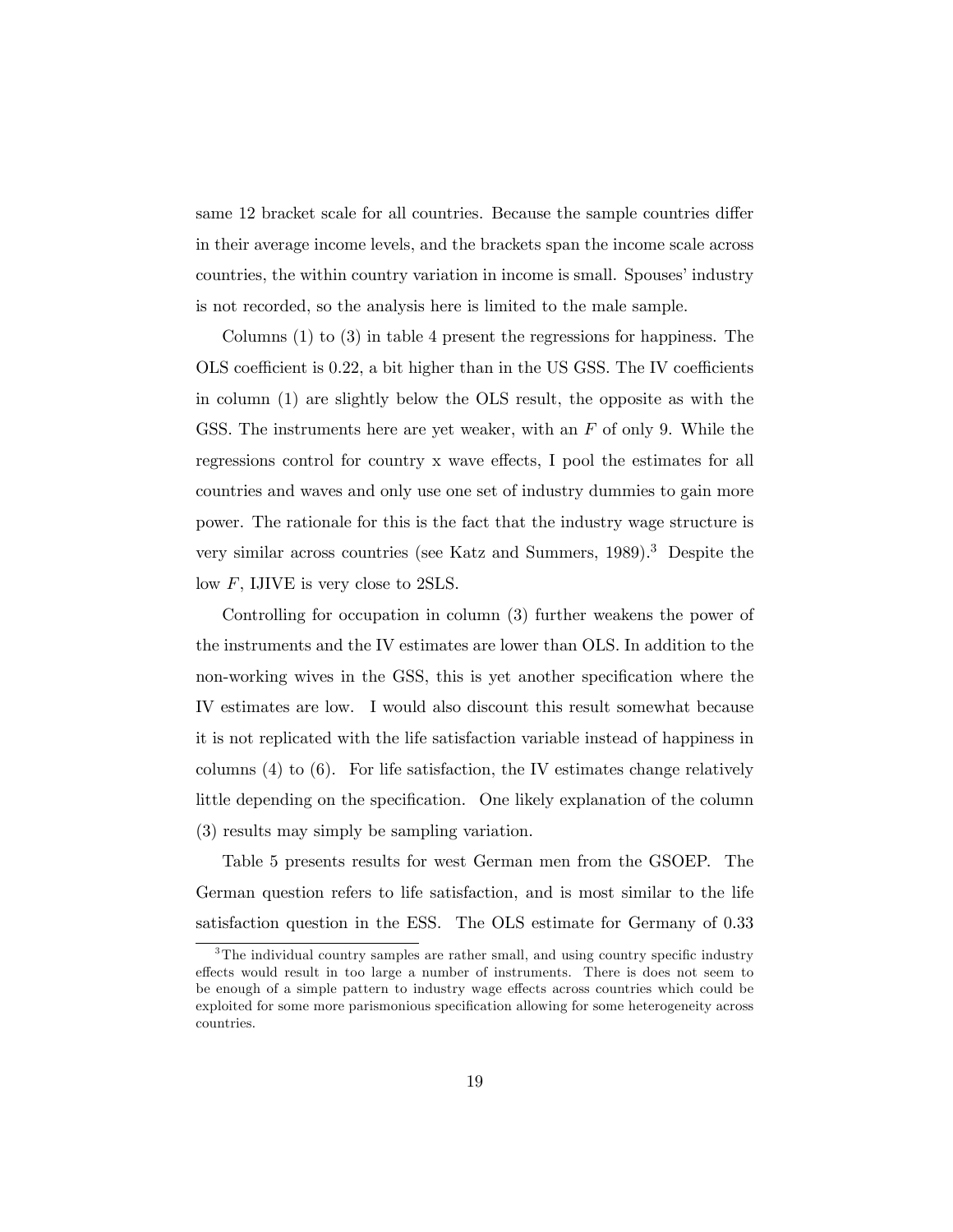is about a third higher than the ESS estimate.<sup>4</sup> Yet more curious, the IV estimates are about twice the size of the OLS estimates in column (1) with the baseline set of covariates. This pattern remains when other covariates are added in columns  $(2)$  to  $(4)$ . The *F*-statistic for the German data is very low, in the range of 3 to 4, which sheds some doubt on the results. One reason for this might be the fact that industry wage differentials tend to be narrower in more regulated labor markets like Germany than in the US.

The pattern for job satisfaction is again different, just like in the GSS. However, the IV estimates on job satisfaction are positive now rather than negative, although they are much closer to zero than the life satisfaction estimates. One explanation for this pattern of results is that frictions are more imporant in the German labor market than in the US. Workplace amenities and wages are therefore positively correlated, and the IV estimates for life-satisfaction in Germany are biased up. For the US, the standard compensating differentials story holds, and the income effects for the US are biased down. A puzzling aspect of this explanation is that Germany seems to be different from the other countries in the ESS although other European countries seem to have labor market institutions closer to those in Germany's than in the US.<sup>5</sup>

One of the main advantages of the GSOEP is the longitudinal nature of the data. This allows the introduction of individual fixed effects. While the fixed effects absorb a lot of variation in the life satisfaction variable, it is an open question whether the remaining variation in industry affiliation due to

<sup>&</sup>lt;sup>4</sup>The OLS estimate on the ESS subsample for Germany is  $0.352 (0.035)$ , which is slightly above the GSOEP estimate. The ESS estimate excluding Germany is 0.211 (0.017).

<sup>&</sup>lt;sup>5</sup>It is worth noting that the ESS includes a fair number of eastern European countries, which tend to have relatively flexible labor markets, as well as the UK and Ireland. Looking at subgroups of countries doesnít suggest any particular pattern according to labor market institutions.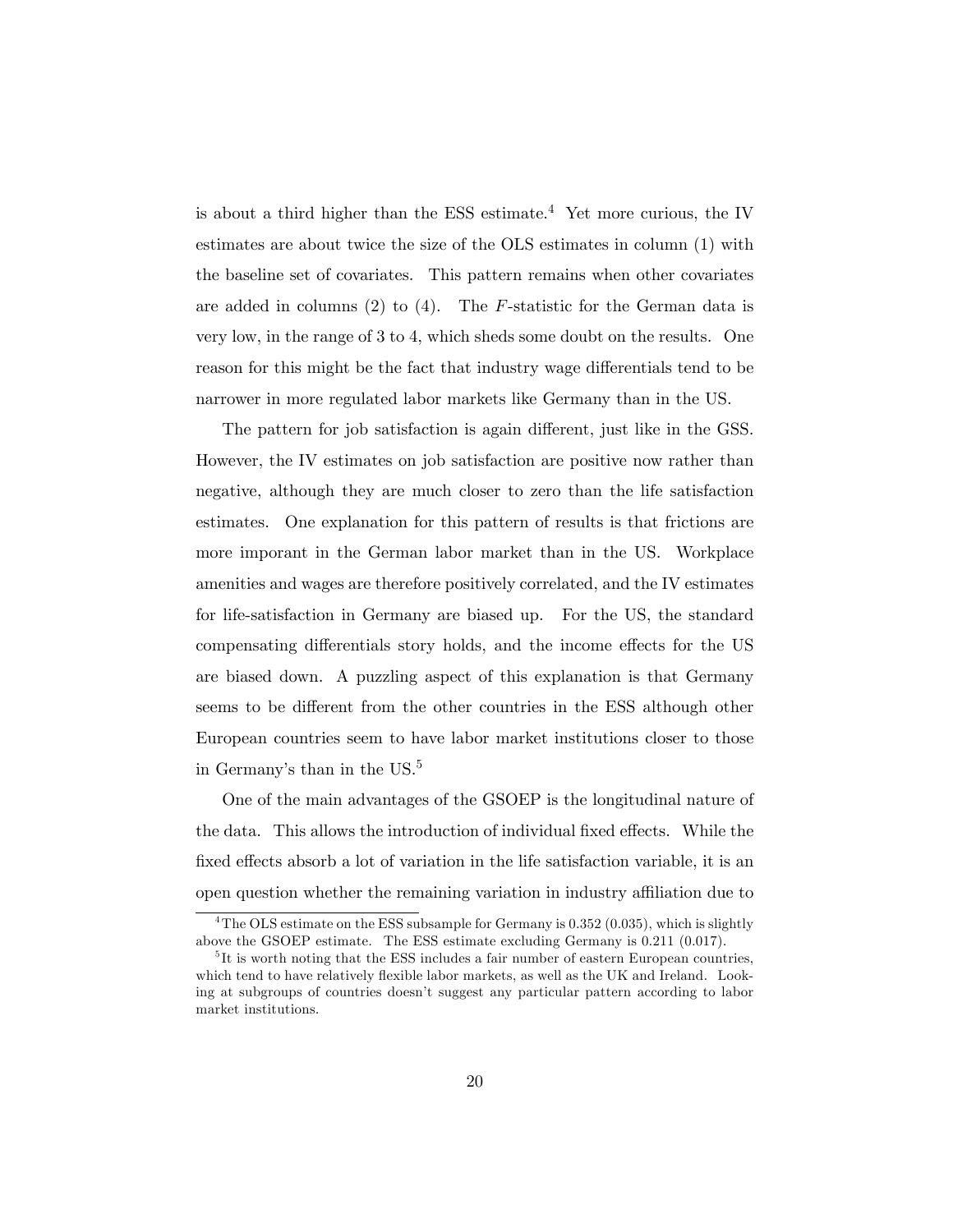industry switchers is more random than the cross-sectional variation. In any case, the fixed effects estimates, shown in Table 6, are a useful comparison. F-statistics are between 1 and 2, and standard errors are high. Both OLS and IV results for life satisfaction tend to be slightly lower than in the pooled estimates in Table 5 but the basic pattern is still the same. IV results are still well above the OLS estimates. The results for job satisfaction change more: the IV coefficient is now negative. Curiously, the fixed effects results for job satisfaction mirror the cross-sectional GSS much more than the crosssectional GSOEP results.

Table 7 turns to the results for husbands and wives. The specifications are comparable to those for the GSS in Table 3. The results on husbands look very much like those for all men, and all the results for wives are very similar to those for husbands. In particular, there is no evidence in the German data that the IV coefficients are low for non-working wives, as in the GSS. This suggests that the GSS results may be an outlier. I don't show any fixed effects estimates for these smaller samples as these are simply too imprecise to be useful.

Despite some lack of precision a somewhat consistent story does emerge from the different samples and specifications. IV results are typically similar to OLS or larger. The few cases which are different seem to be outliers rather than systematic deviations, something that is fully expected given the sizeable confidence intervals.

#### 5 Discussion and other instruments

The results presented in the previous section suggest that the OLS estimate might indeed be close to the causal effect of income on happiness. In this section I will explore whether this interpretation is consistent with other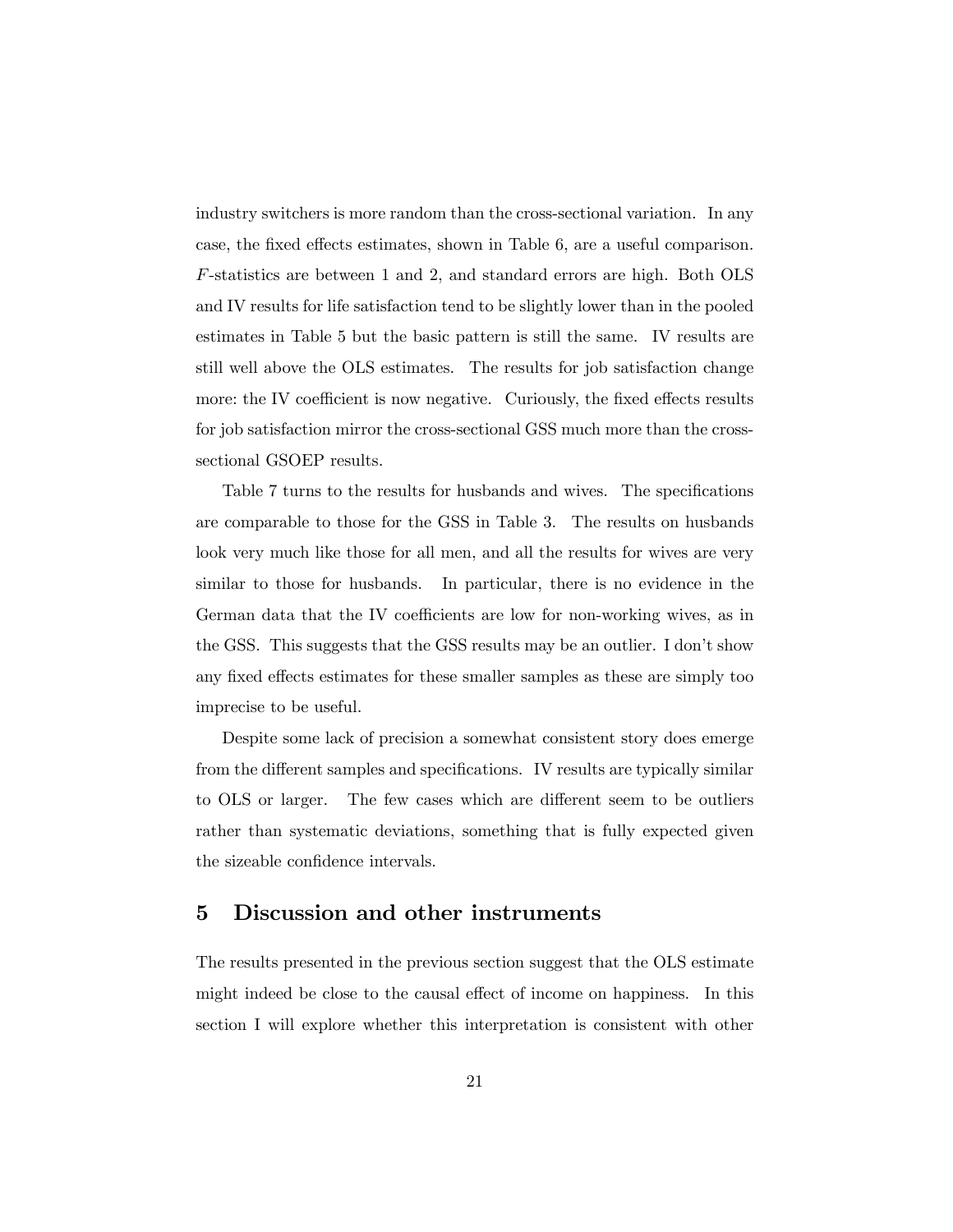findings in the literature, consider other potential instruments, and alternative explanations for the IV results.

I consider four main issues. First, I investigate some alternative instruments for income. Other employer wage differentials are prime candidates, particularly those due to union status and Örm size (union status is also part of Sheaís, 2000, instrument set). I will discuss results using these instruments in the GSS, which are noisy but in line with the earlier industry results. Another possibility is to exploit the changes in wage inequality which have taken place in the US over the past 40 years. These changes have also been exploited in the literature on intergenerational transmission, see Acemoglu and Pischke (2001), while Stevenson and Wolfers (2008b) document inequality trends in the GSS happiness data. I link these trends to income, and try to argue that it is more difficult to learn anything on the question at hand from the GSS data.

The second issue is the relationship between the results presented here, and those found in the literature using cross-country regressions, or the within country time series evidence. I will argue that aggregating to the country level is IV, and hence these results should form a comparison for the IV estimates presented here.

The third issue is that permanent income may matter more for life satisfaction than transitory income. The IV estimates isolate relatively permanent differences in income, and this may lead to larger estimates. I address this issue directly by using income over multiple years in the GSOEP, which is a panel.

Finally, I will take up the issue of how to interpret the IV results presented earlier if relative, rather than absolute income matters, as has been argued in much of the literature on happiness. While it is beyond the scope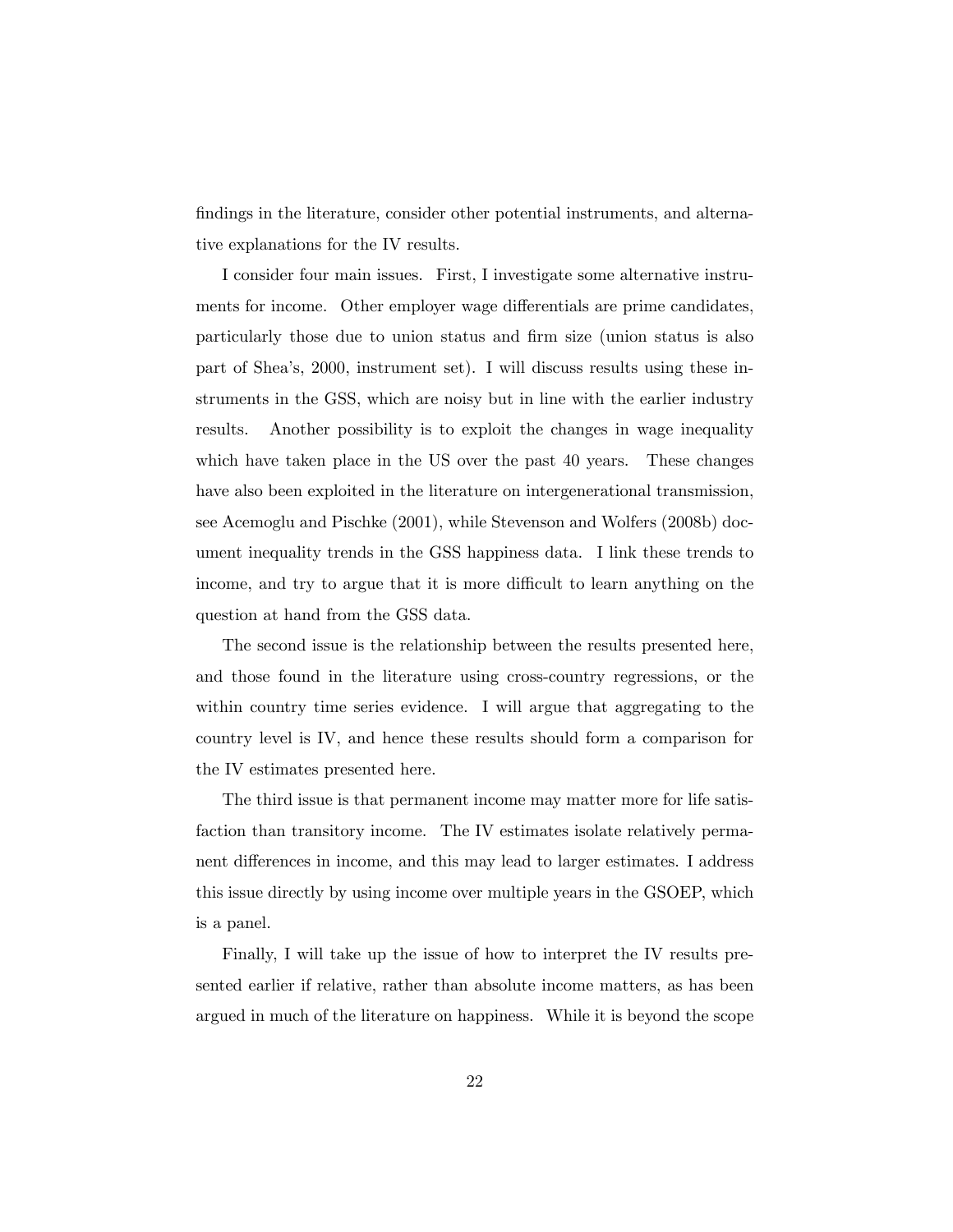of this paper to disentangle the effects own income and that of comparison groups, I will show that the presence of relative income in a happiness equation does not lead to an upward bias in the estimates I present.

Start with income differentials due to union status and firm size. I have argued that individuals end up in different industries at least to some degree by chance. The same argument can be applied to firms of different size and union status. Hence, these variables have as much claim as valid instruments as industry. The GSS asks about union status and Örm size in some but not all years. As a result an analysis with these variables has to rest on much smaller samples. Union status and firm size, although they predict income well, are not quite as powerful as industry. Consequently, standard errors tend to be about twice the size of those in Table 1. Results are displayed in Table 8. Although the estimates are more variable across specifications, the estimates are also clustered around the OLS value, corroborating the previous findings using industry affiliation.<sup>6</sup>

The changes in wage inequality in the US have led to pronounced changes in the family income distribution. There are different ways of exploiting these changes in the present context. One way would be to use the changing returns to education as an instrument for family income, controlling for education and year main effects. But much of the change in wage inequality happend within narrow groups. An alternative is therefore to exploit the changes in overall wage inequality: Acemoglu and Pischke (2001) show that this is most easily done by controlling for families' rank in the income distribution.

The paper by Stevenson and Wolfers (2008b) on happiness inequality

 ${}^{6}$ IV estimates in the sub-sample using both union and firm size instruments tend to significantly larger than the OLS estimates, and larger than in the union or firm size only samples. However, IV estimates are also higher in this sub-sample when just one of the instruments is used in isolation.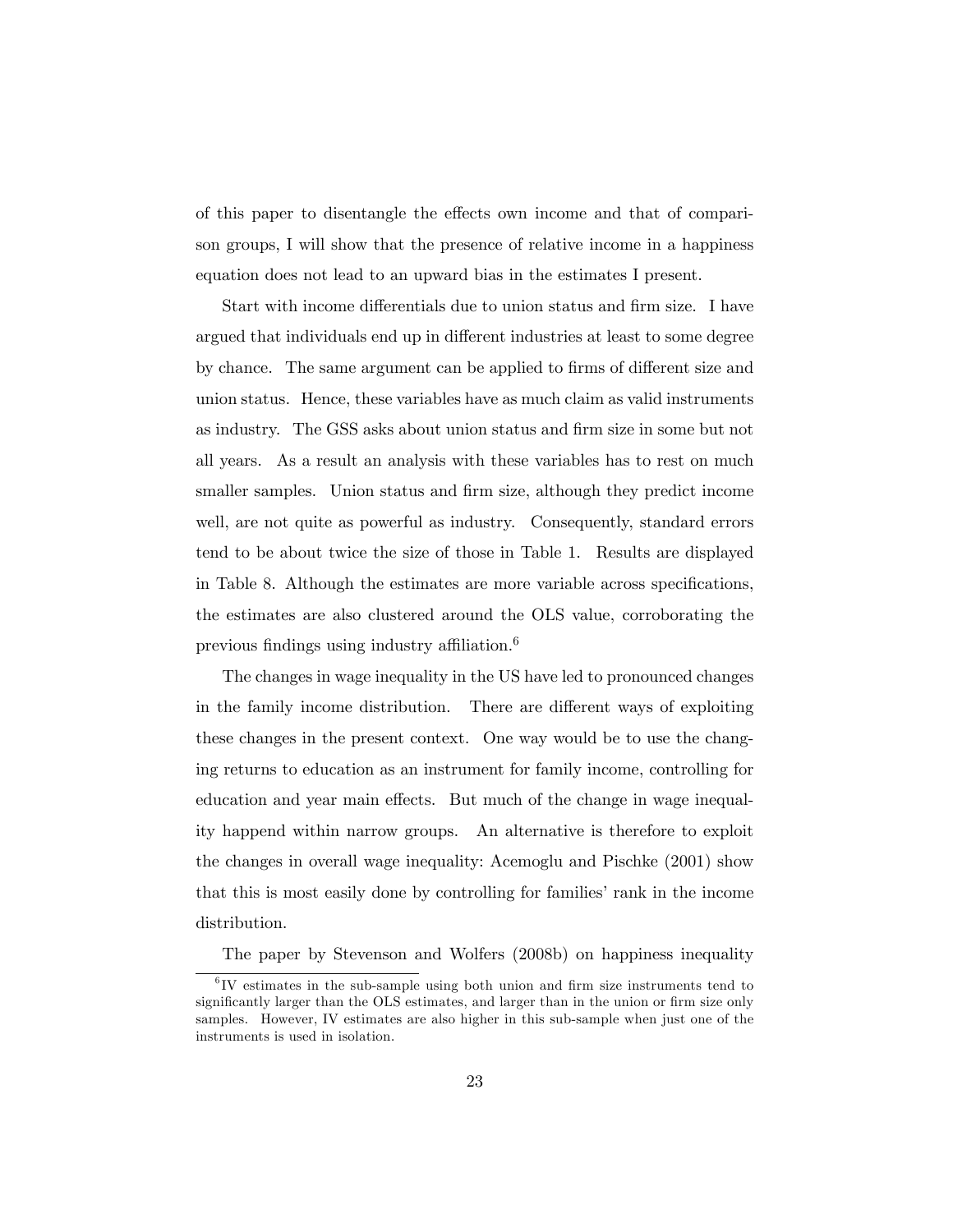essentially provides the reduced forms for both these exercises, and the literature on wage inequality the first stages. As a result, it is simple to put together what to expect from these exercises. Stevenson and Wolfers find that overall happiness inequality has decreased since the 1970s, while education differentials have widened. This suggests that using changing returns to education as an instrument would lead to positive estimates of the income effect, while using overall inequality would rather lead to zero or negative estimates (the latter has also been noted by Layard, 2003).

For completeness, I report results of these two exercises in Table 9. The first line simply reports the standard OLS estimate. The second line reports OLS estimates controlling for rank in the income distribution. This is effectively the same as using the interaction of income rank and year as an instrument for income. The estimates are positive but much smaller than OLS. Of course, the happiness literature has long stressed the potential imporance of relative income comparisons (e.g. Luttmer, 2005). No student of this literature will therefore be surprised to Önd rank to do most of the heavy lifting in these regressions, with less of an effect left for the level of income. Nevertheless, the point estimates are still small and positive, maybe surprising in light of the Stevenson and Wolfers (2008b) findings. They do a more careful job in making sure the GSS satisfaction measure is consistent over time, something that might matter for this particular exercise exploiting time series variation.

The next two rows show the estimates using the interaction of survey year and years of schooling as an instrument for income. As expected, this yields estimates larger than the OLS ones. Nevertheless, it works poorly in the GSS data because there is basically no existent first stage here. The GSS annual samples are small, returns to schooling bounce around from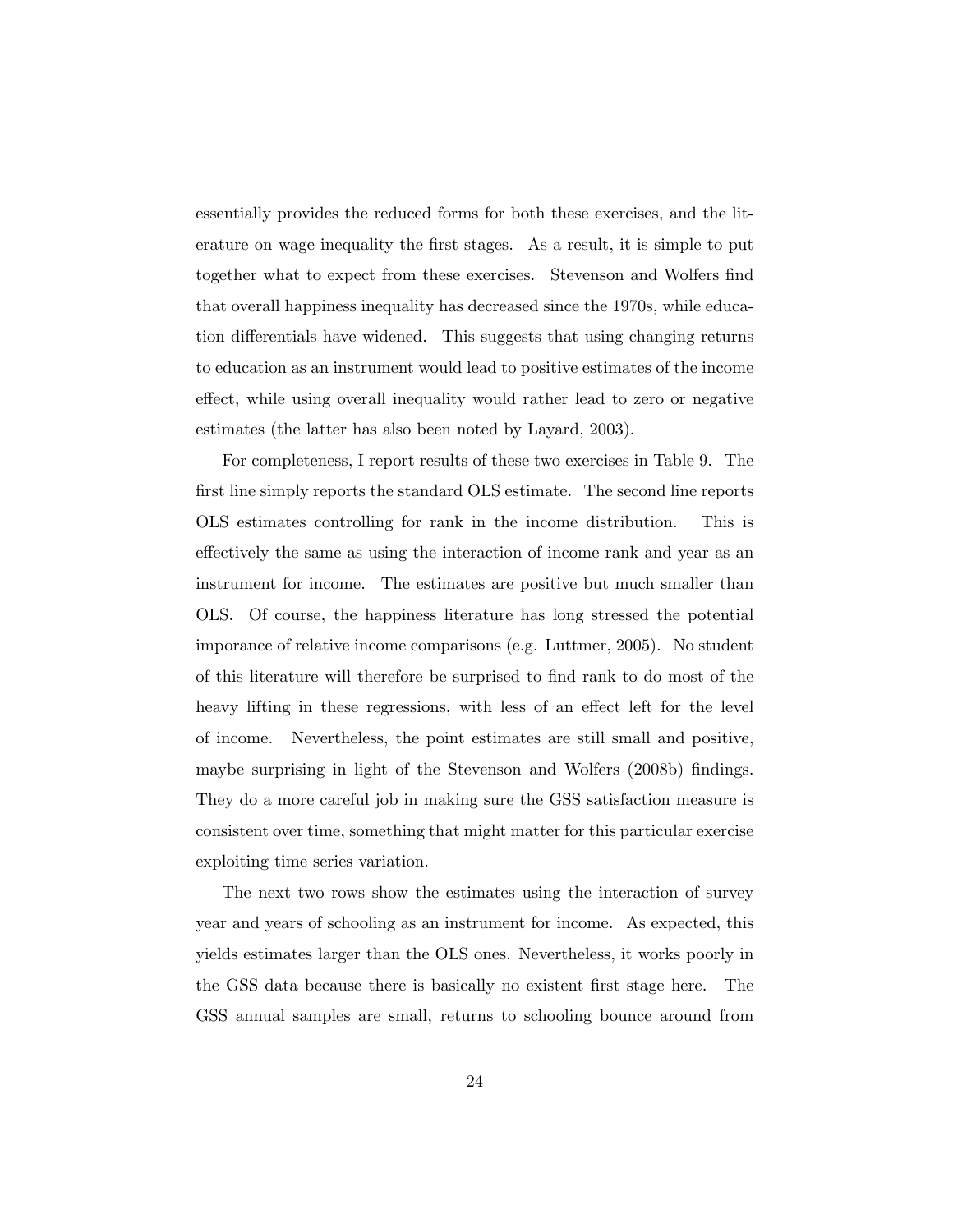year to year in these samples but don't show a pronounced upward trend. One could presumably make some headway on this by using better data on income, for example from the CPS in conjunction with the GSS reduced form. I donít pursue this particular avenue here since the main point of this exercise is to illustrate that wage inequality trends are difficult to exploit in this context, and one can obtain different answers depending on the component of inequality used. Clearly, in order to pursue either of these strategies it is necessary to think more carefully about the potential role of relative income.

A large literature discusses country level correlations between income (or GDP) and happiness, and similar estimates for single countries over time, most notably a series of papers by Richard Easterlin (1974, 1995). Aggregating income to the country level is the same as instrumental variables estimation with a set of country dummies as instruments. A similar argument applies to the within country time series regressions. Arguably, country dummies (or year dummies) are useful instruments in this context. I would expect most of the reverse causality or omitted variables bias issues to operate at the level of the individual. Aggregating will filter out that variation. Differences in GDP per capita seem unlikely to be due to the fact that some countries have happier and hence more productive citizens, although this possibility cannot be ruled out completely. Hence, country level studies form another natural comparison for my results here.

The most comprehensive and thorough analysis of the currently available cross-country data is Stevenson and Wolfers (2008a). They Önd that the income coefficients using individual level micro data are remarkably similar in size to the estimates from the cross-country regressions. In a large sample of countries, including poorer ones, they also find that the within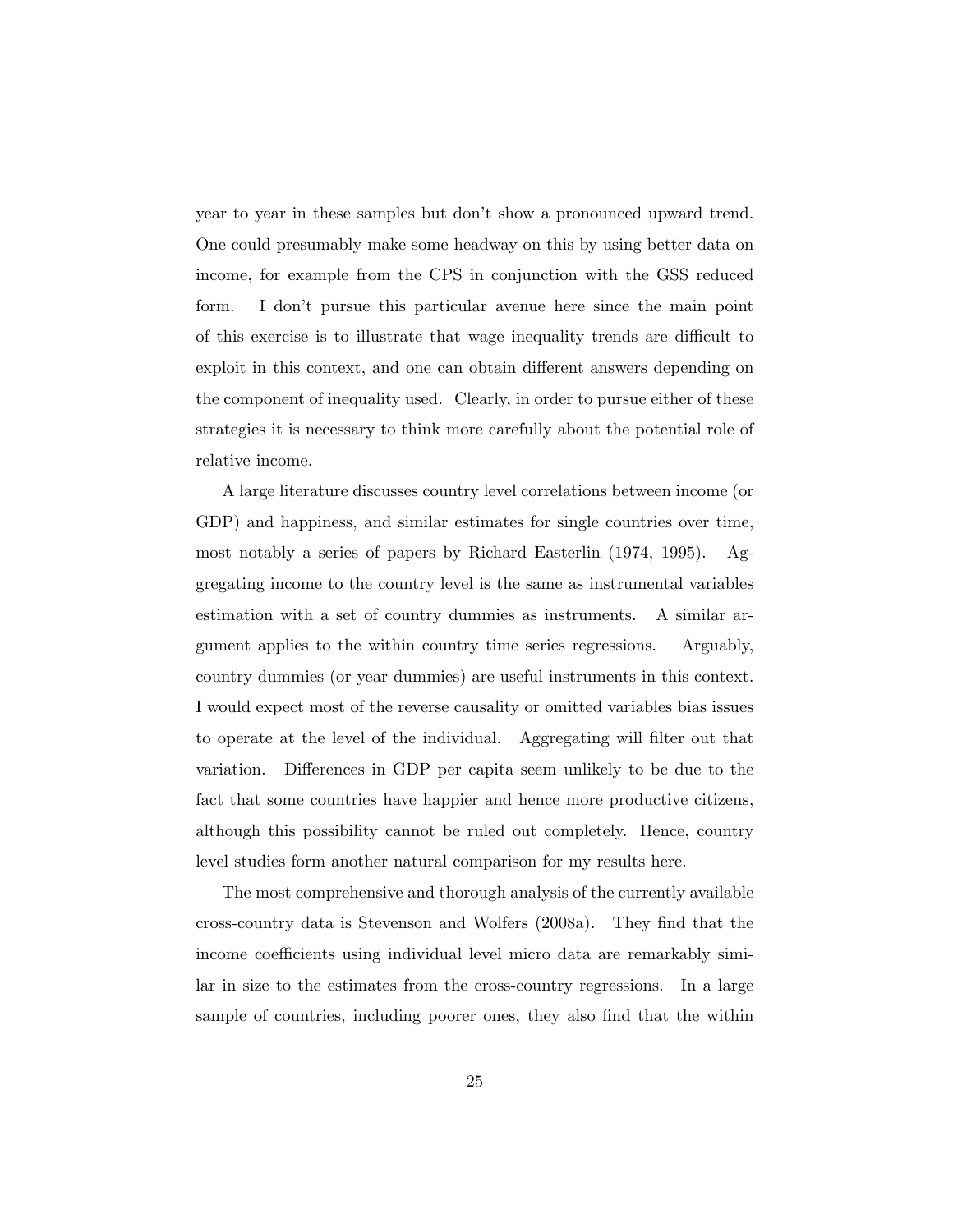country time series relationship mirrors the cross-country and micro data estimates. They also analyze a number of single country experiences, particularly Japan and the US. Taking account of breaks in the Japanese data, they conclude, unlike previous authors, that the period of high growth in Japan was mirrored by increasing life-satisfaction, followed by a leveling off in both variables after 1980, and a decline in life-satisfaction recently. Like others, they conclude that there was no increase in happiness in the US over the past 35 years. Stevenson and Wolfers (2008a) point out that standard errors for single country time series estimates are large. As a result, they do not want to draw strong conclusions from the US time series evidence alone.

Other authors, e.g. Layard, Mayraz, and Nickell (2009) argue strongly for the value of the US experience, and debate some of the conclusions to be drawn from the evidence for European countries. This argument focuses on a few small subsamples because these are particularly pertinent for the debate about the relevance of relative income comparisons. Easterlin and Angelescu (2009) find little evidence of a time series relationship of income and happiness in a sample of 37 countries with relatively long time series. They stress the difference between the impact of long run income growth and fluctuations due to the business cycle. The long run growth seems to bear little relation with happiness while the business cycle does, a point also raised by Layard, Mayraz, and Nickell (2009). Nevertheless, some of the macro evidence also seems fairly consistent with my results. The main deviation is, just as in the inequality case, due to some of the time series variation. Whether this implies that happiness is related to relative income is an issue which remains open to debate.

Instrumental variables estimates invariably isolate more permanent com-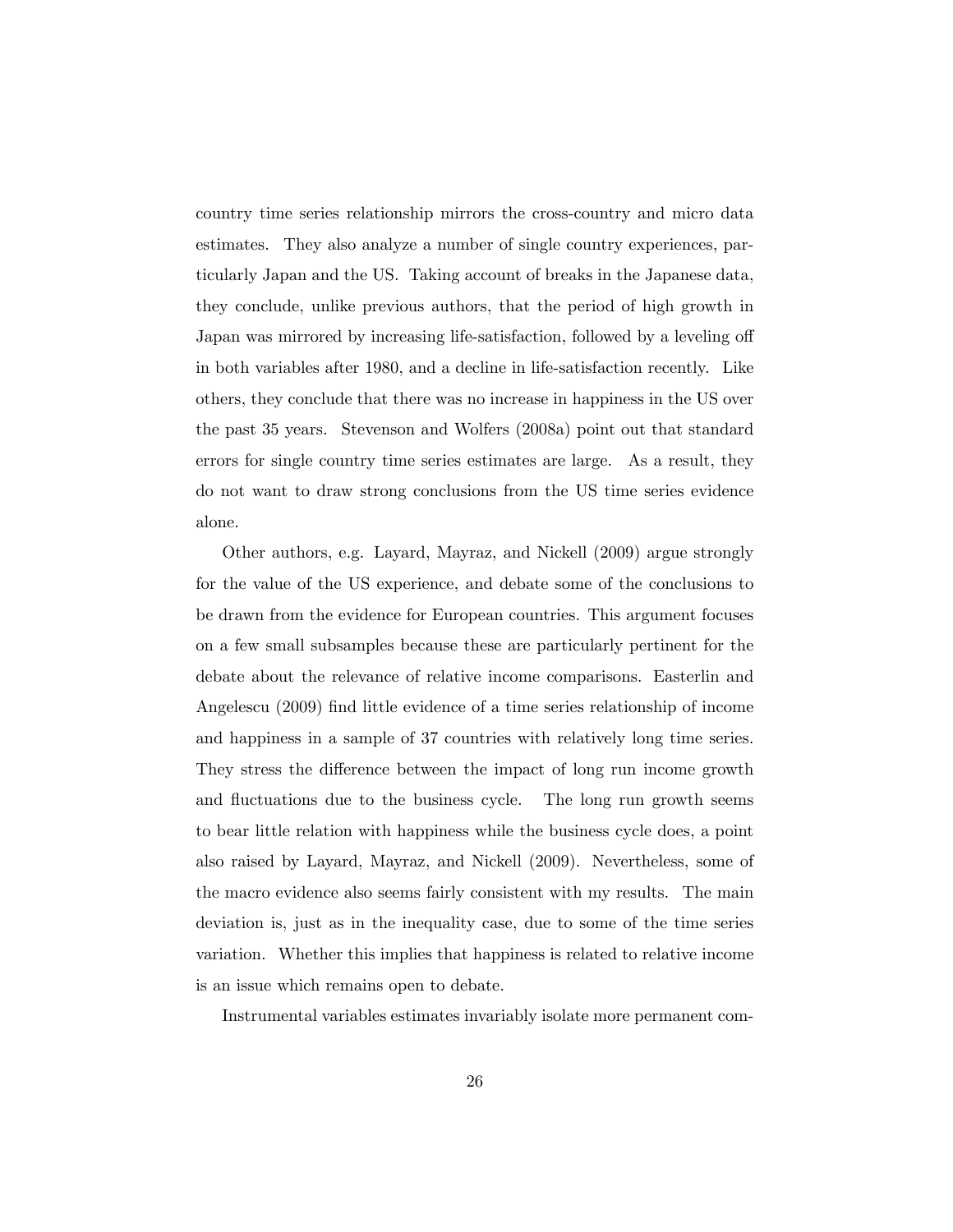ponents of income. Consumption smoothing by forward looking individuals implies that the distinction between current, permanent, and transitory income may be quite pertinent for the evaluation of income differences. It is also unclear exactly what time horizon survey respondents use when answering well-being questions. Most happiness questions actually mention that they refer to "these days" or "nowadays." Some of the psychology literature also raises issues as to whether the answers to these questions are actually unduly influenced by current circumstances and mood (Schwarz and Clore, 1983, Schwarz, 1987). Whether transitory or permanent income matters more for life-satisfaction, at the end of the day, is an open empirical question.

Stevenson and Wolfers (2008a) also worry about the permanent income issue. They look at results using education as instrument for income in large cross-country samples, arguing that education will proxy for permanent income. They find IV results which are about 50-100% higher than OLS in the Gallup World Poll and Pew Global Attitudes Survey. In the World Value Survey, on the other hand, IV results are about the same size as OLS estimates. Of course, it is far from clear whether education is a useful instrument in this context as education may possibly affect lifesatisfaction directly (I use it as a control variable instead!). It is difficult to know whether the education effect works through income, and permanent income is more important than transitory, or whether there is a direct role of education in affecting happiness.

Oswald and Powdthavee (2008), using panel data from the British Household Panel Survey, instead instrument income with lagged income, which seems preferable to education. Similar to Stevenson and Wolfers (2008a), they find a  $50-70\%$  increase in the income coefficient. I follow a similar ap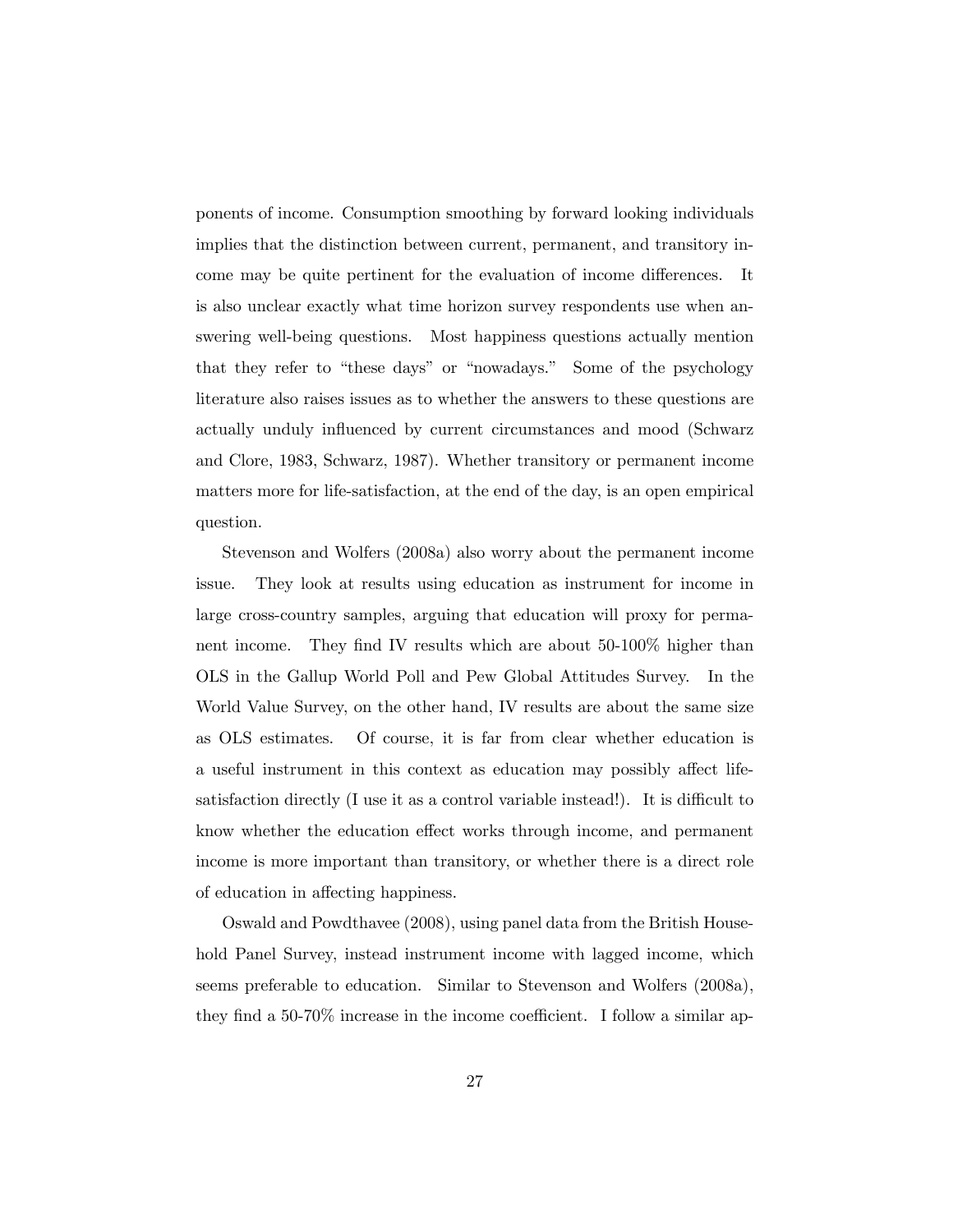proach here by using averages of income over three years as the instrument. Table 10 presents the results. This table has three main rows. The first row shows OLS results. The second rows shows 2SLS estimates, using three year average income as instrument for current income. The third row shows 2SLS estimates using industry dummies as instruments for income as before. I repeat these estimates because the sample here is smaller than before (only men with three consecutive observations contribute). The upshot from the table is simple: the 2SLS results using industry dummy instruments are well above the OLS results, while the 2SLS results using average income as instruments are only 5-10% higher than the OLS estimates. To the degree that the IV estimates are above the OLS estimates there is little evidence in the GSOEP data that this is because permanent income matters more for life satisfaction than current income.

Much of the debate in the happiness literature centers around the importance of relative income, as this is one of the possible explanations for the absence of a secular increase in happiness in the most advanced economies. The empirical evidence I have presented here is not particularly well suited to speak to this issue. Nevertheless, it is important to consider how the presence of relative income concerns might affect the interpretation of the IV estimates.

Suppose we are interested in the following regression

$$
LS_{ig} = \alpha + \beta y_{ig} + \gamma \overline{y}_g + \delta w_{ig} + \varepsilon_{ig}
$$
 (1)

where  $g \in G$  denotes some group,  $\overline{y}_g$  is average group income, and  $w_{ig}$  is a confounder. Our conjecture is  $\beta > 0$ , i.e. income has a causal effect on lifesatisfaction, and  $\gamma < 0$ , relative income comparisons matter. The regression I run is instead

$$
LS_{ig} = a + by_{ig} + e_{ig}.\tag{2}
$$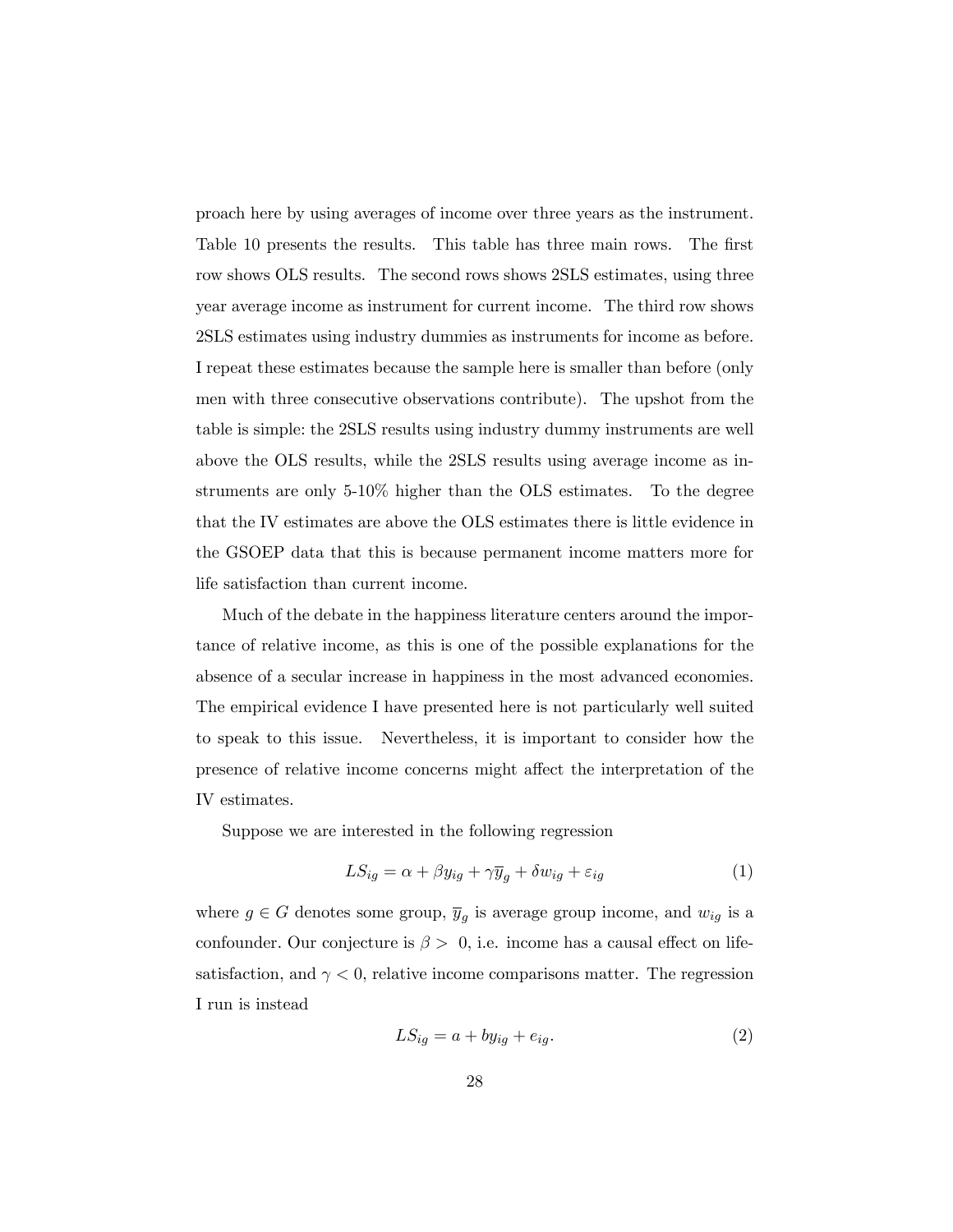So the question arises, if we are interested in regression (1) and we run (2), what does this imply for the comparison of OLS and IV applied to (2)? Or to put it differently, could my IV results be biased up because of relative income concerns?

There are two sources of the OLS - IV difference. The first is the presence of  $\gamma y_g$  in regression (1). That is the confounder we are interested in here. The second is  $\delta w_{ig}$ , the standard omitted variables bias problem. While this is the focus of the current paper, I will shut down this channel by setting  $\delta = 0$  for the following discussion in order to highlight the effect of relative income.

Start with the OLS regression. The population regression coefficient from running (2) is

$$
b_{OLS} = \beta + \gamma \frac{cov\left(\overline{y}_g, y_{ig}\right)}{var\left(y_{ig}\right)} < \beta.
$$

Also note that

$$
\frac{cov\left(\overline{y}_g, y_{ig}\right)}{var\left(y_{ig}\right)} < 1.
$$

This comes from the fact that individual  $i$  is member of group  $g$ , so that  $cov\left(\overline{y}_g, y_{ig}\right) = var\left(\overline{y}_g\right) < var\left(y_{ig}\right).$ 

Compare this to the IV estimator using an instrument  $z_s$  which varies at an aggregate level  $s \in S$  possibly different from g. The population IV coefficient is

$$
b_{IV} = \beta + \gamma \frac{cov\left(\overline{y}_g, z_s\right)}{cov\left(y_{ig}, z_s\right)}.
$$

In order to analyze this, consider two cases. In case 1 the partition  $S$  is the same or a coarser set than G. In this case  $cov(y_{ig}, z_s) = cov(\overline{y}_g, z_s)$  and hence

$$
b_{IV} = \beta + \gamma < b_{OLS}.
$$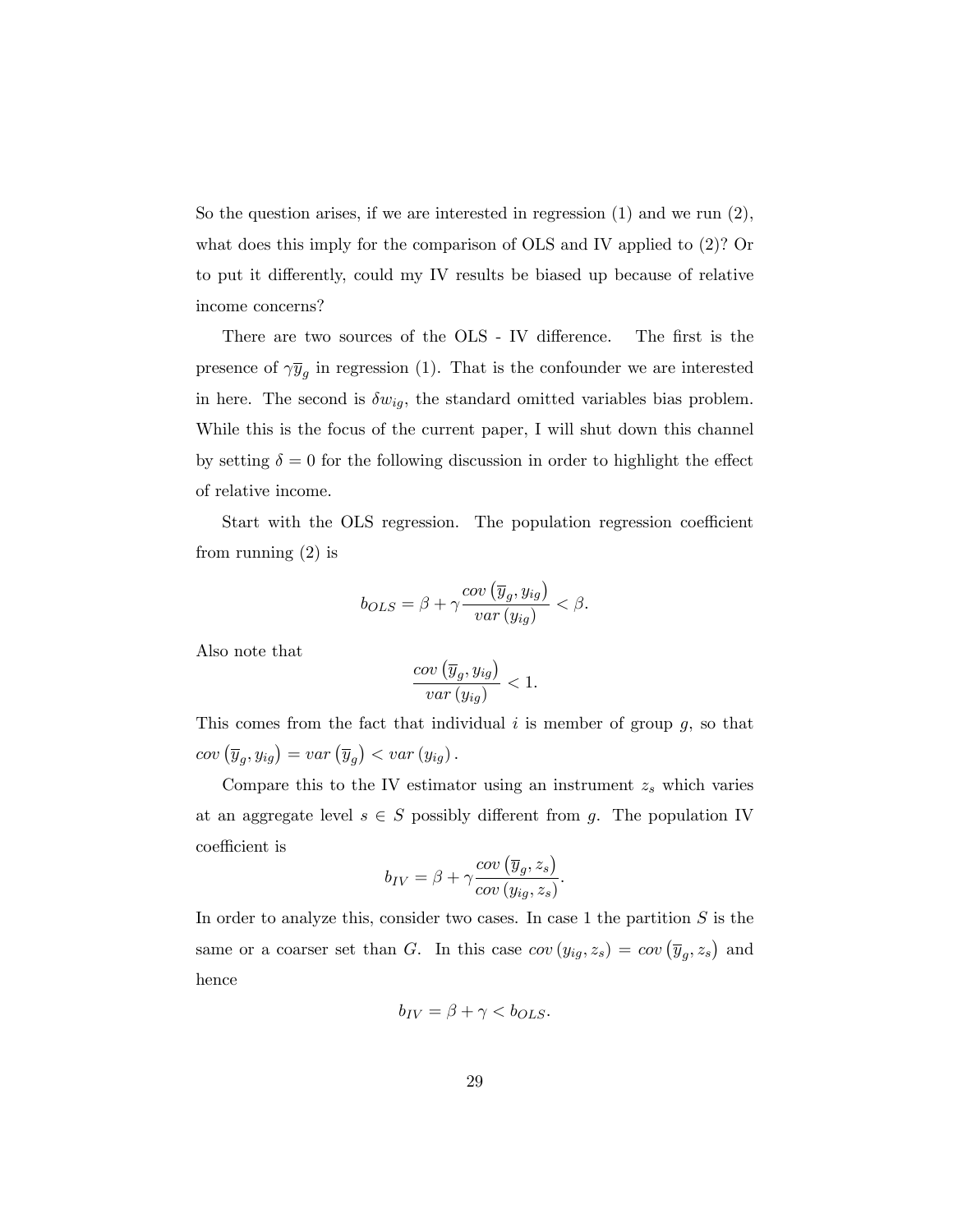Now consider case 2 that  $S$  is finer than  $G$ . For simplicity, I will also assume that S partitions G. Then we have  $cov(\overline{y}_g, z_s) \propto var(\overline{y}_g)$  and  $cov(y_{ig}, z_s) \propto var(\overline{y}_s)$  so that

$$
b_{IV} = \beta + \gamma \frac{var\left(\overline{y}_g\right)}{var\left(\overline{y}_s\right)}.
$$

With  $\gamma < 0$ , and since

$$
\frac{var\left(\overline{y}_g\right)}{var\left(y_{ig}\right)} < \frac{var\left(\overline{y}_g\right)}{var\left(\overline{y}_s\right)} < 1,
$$

it follows that  $b_{IV} < b_{OLS}$ .

As a result  $b_{IV} < b_{OLS}$  independent of whether S or G is coarser. In either case, IV affects the covariance involving  $y_{ig}$  in the denominator more than the already smaller covariance involving  $\overline{y}_g$ . Hence, if relative income matters, my IV estimate should be smaller than the OLS estimate. Moreover, both will be underestimates of  $\beta$ . Finally, the difference between OLS and IV should be large when the comparison groups are larger groups and vice versa.

Mayraz, Wagner, and Schupp (2009) analyze data from the German SOEP where individuals were asked directly whom they compare themselves with. They find that average income of the same sex, individuals in the same profession, and co-workers are the main comparison groups. Clark and Senik (2010) similarly finds that co-workers are the main comparison group using data from wave 3 of the ESS. Since my regressions are for either men or women, and include (country-) year effects, any comparison group at the national level would be absorbed. The Öndings by Mayraz et al. (2009) imply that comparison groups may be relatively broad. As a result, I should Önd IV results which are substantially smaller than OLS. This is not systematically the case. I conclude that relative income comparisons alone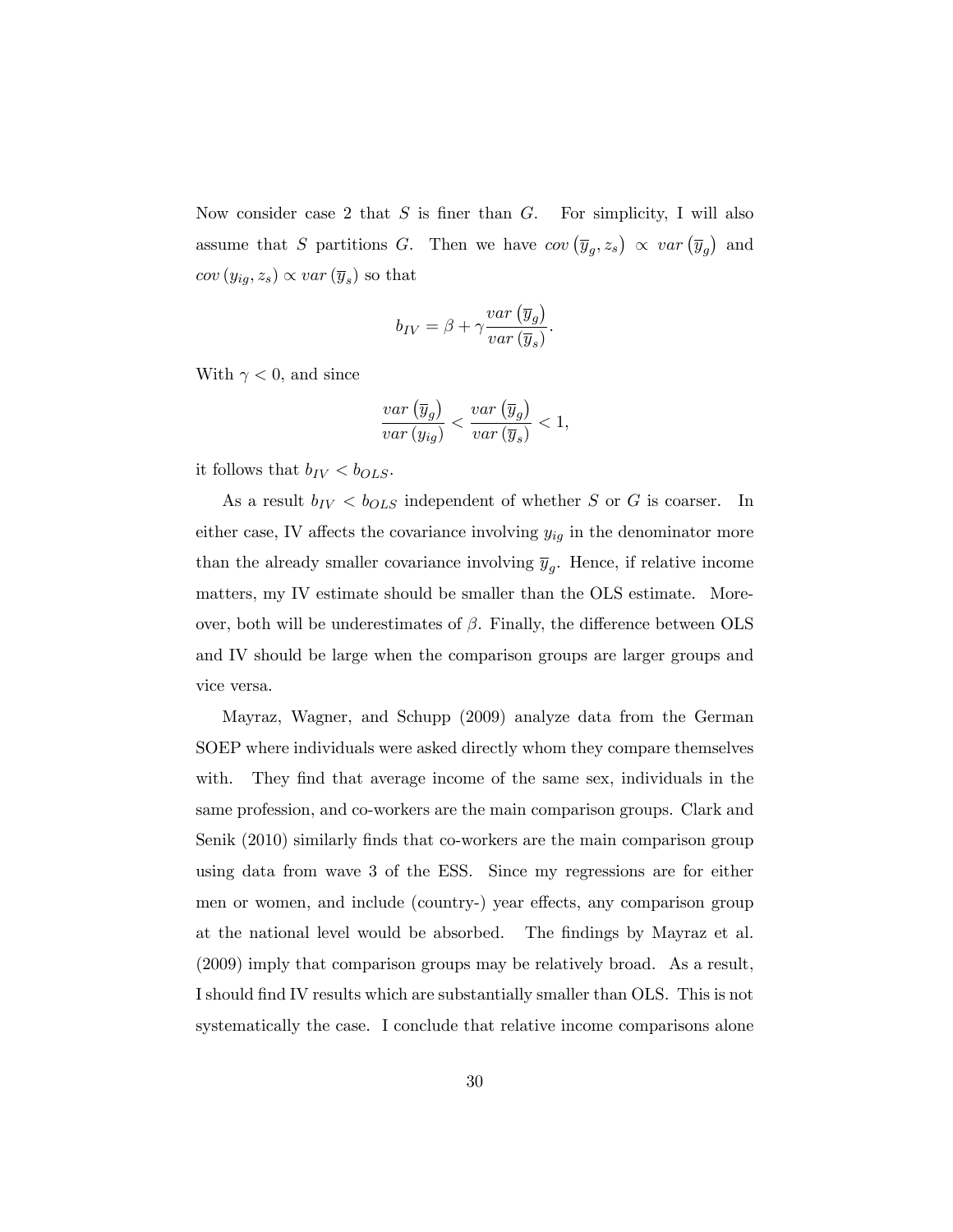do not explain the pattern of the IV results particularly well. Moreover, if we are interested in the presence of an omitted variable biasing the OLS income coefficient up, then the IV results provide even stronger support for a causal effect of income in the presence of relative income concerns.

#### 6 Conclusion

This paper attempts to provide some evidence on whether the cross-sectional association between well-being measures in survey data (happiness or life satisfaction) and family income is causal or not. Compelling and viable instrumental variables for income are hard to come by in this setting because the data sets with life satisfaction questions are small, and the idiosyncratic variation in happiness is large. As a consequence, the results presented here are suggestive at best.

I have used industry wage differentials as predictors for family income. While industry differentials are large, particularly in the US, they are also far from ideal as an instrument in this context. This is highlighted, for example, by the outlier industry "welfare and religious services" which is poorly paid but has very happy workers. This combination is likely due to the sorting of a very particular group of individuals into this sector. The approach in this paper rests on the assumption that sorting of this type is the exception, and industry affiliation is to a large part actually more or less random. In order to probe this assumption, I push the data in various directions: with the comparison of life satisfaction versus job satisfaction results, using individual fixed effects, and looking at the life satisfaction of the wives, using husbands industry as the instrument. While IV standard errors are large, and the results bounce around to some degree, to me at least, they seem to be pointing in a remarkable consistent direction. The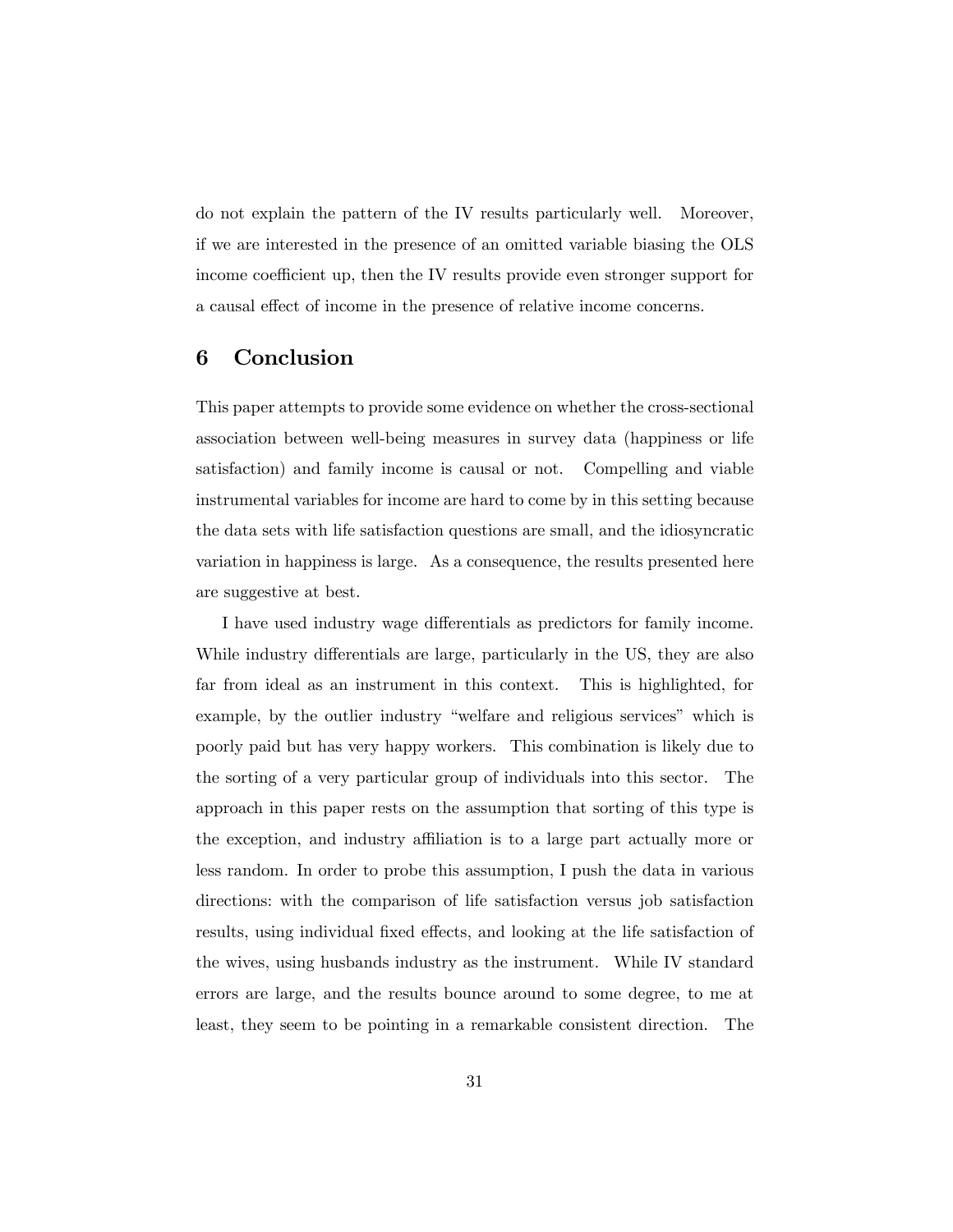IV results tend to be very similar to the OLS results, and for the most part not smaller.

Of course, the similarity of 2SLS and OLS estimates could simply stem from the fact that overidentified 2SLS estimators with weak instruments are biased towards OLS. However, IJIVE estimates, which tend to be much better behaved point in the same direction. The results are also fairly consistent with the existing literature on this topic, including the crosscountry studies, which I argue can be interpreted as useful IV studies in this context. The results are also not simply explained with the IV estimates proxying for relatively permanent income, or by the presence of relative income comparisons.

None of the individual IV estimates presented in this paper are very precise. But it is important to keep in mind that the estimates stem from four or five independent data sets (men and women in the GSS, men in the ESS, and men and women in the GSOEP, although the latter are actual couples and hence may not be independent). Treating husbands and wives as in the GSOEP as independent, the meta estimate across the IJIVE estimates for the baseline cross-sectional specifications from the five samples is 0.165 with a standard error of 0.047. This compares to an OLS meta estimate of 0.186 with a standard error of  $0.008$ . Moreover, the  $95\%$  confidence interval for the IJIVE meta estimate is 0.07 to 0.26, ruling out both very low and very high estimates. Overall, the provisional evidence presented here points in the direction that the income-life satisfaction relationship is mostly causal rather than driven by reverse causality or omitted factors.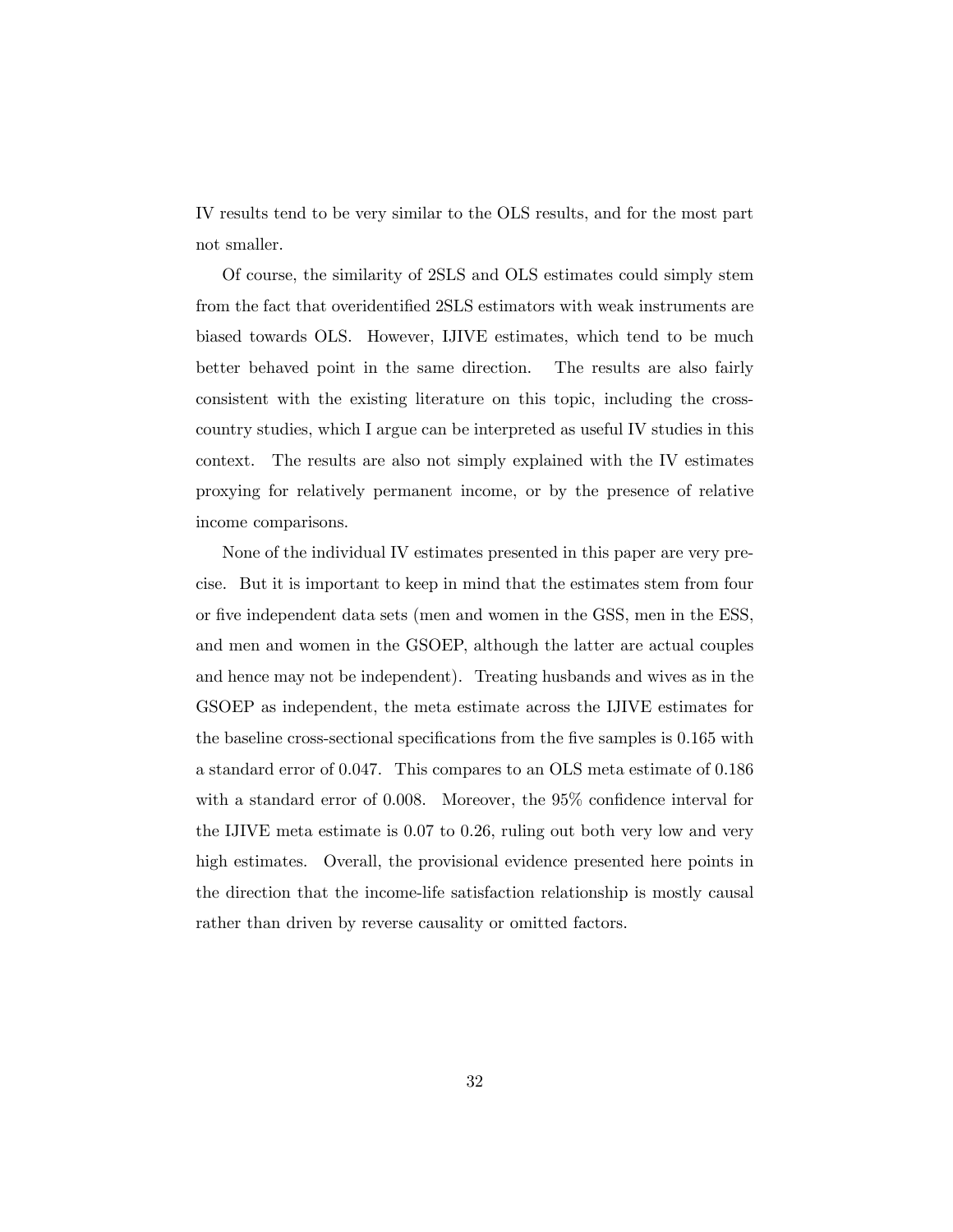#### References

- [1] Acemoglu, Daron and Jörn-Steffen Pischke  $(2001)$ , ""Changes in the Wage Structure, Family Income, and Children's Education," European Economic Review, 45, (May), 890-904.
- [2] Ackerberg, Daniel A., and Paul J. Devereux (2009), "Improved JIVE Estimators for Overidentified Linear Models with and without Heteroskedasticity," Review of Economics and Statistics, 91, No. 2 (May), 351-362.
- [3] Angrist, Joshua D. and Jörn-Steffen Pischke (2009), *Mostly Harmless* Econometrics: An Empiricist's Companion, Princeton, NJ: Princeton University Press.
- [4] Apouey, Bénédicte and Andrew Clark (2009), "Winning Big but Feeling No Better? The Effect of Lottery Prizes on Physical and Mental Health," mimeographed, PSE (December).
- [5] Chevalier, Arnaud and Raymonn Lydon (2002), "Estimates of the Effect of Wages on Job Satisfaction," CEP Discussion Paper 531 (May).
- [6] Clark, Andrew (2003), "Looking for Labour Market Rents Using Subjective Data," mimeographed, PSE (September).
- $[7]$  Clark, Andrew and Claudia Senik  $(2010)$ , "Who compares to whom? The anatomy of income comparisons in Europe" Economic Journal, 120, N0. 544 (May), 573-594.
- [8] Deaton, Angus (2008), "Income, Health and Wellbeing Around the World: Evidence from the Gallup World Poll," Journal of Economic Perspectives, 22, No. 2 (Spring), 53-72.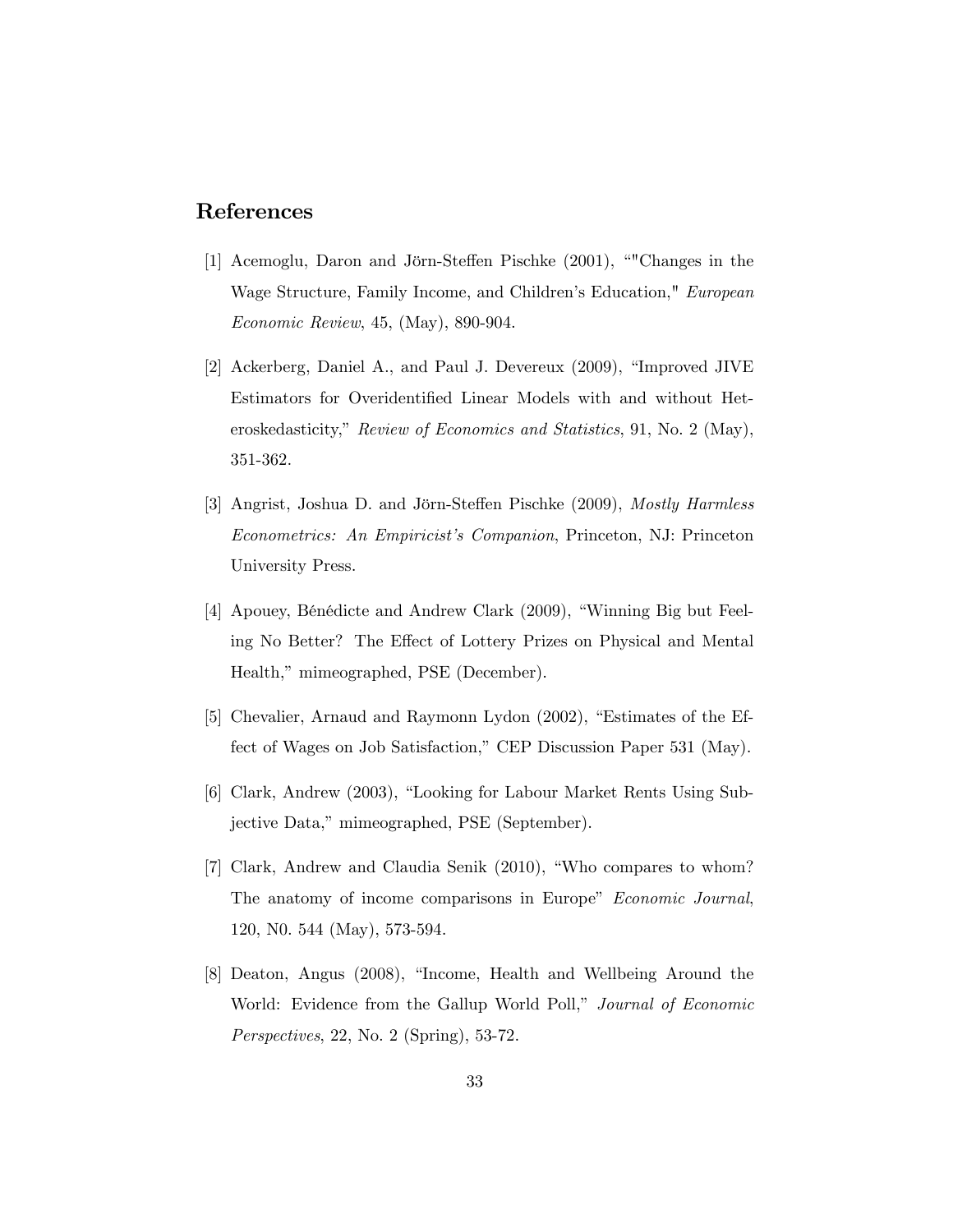- [9] Di Tella, Rafael and Robert MacCulloch (2006), "Some Uses of Happiness Data in Economics," Journal of Economic Perspectives, 20, No. 1 (Winter), 25-46.
- [10] Dickens, William T. and Lawrence F. Katz  $(1987)$ , "Inter-Industry Wage Differences and Industry Characteristics," in: Kevin Lang and Jonathan Leonard, editors, Unemployment and the Structure of Labor Markets, New York: Basil Blackwell, 48-89.
- [11] Easterlin, Richard A.  $(1974)$ , "Does Economic Growth Improve the Human Lot? Some Empirical Evidence," in: David, Paul A. and Reder, Melvin W., Editors, Nations and Households in Economic Growth: Essays in Honour of Moses Abramovitz, Academic Press, Inc., New York.
- $[12]$  Easterlin, Richard A. (1995), "Will raising the incomes of all increase the happiness of all?" Journal of Economic Behavior and Organization, 27, No. 1, (June), 35-47.
- [13] Easterlin, Richard A., and Laura Angelescu (2009), "Happiness and Growth the World Over: Time Series Evidence on the Happiness-Income Paradox,î IZA Discussion Paper No. 4060.
- [14] Engelhardt, Gary V. and Jonathan Gruber (2005), "Social Security and Elderly Well-Being in the United States," mimeographed, MIT (May).
- [15] Frey, Bruno S. and Alois Stutzer (2002), "What Can Economists Learn from Happiness Research?" Journal of Economic Literature, 40, No. 2 (June), 402-435.
- [16] Frijters, Paul, John P. Haisken-DeNew, and Michael A. Shields (2004), ìMoney Does Matter! Evidence from Increasing Real Income and Life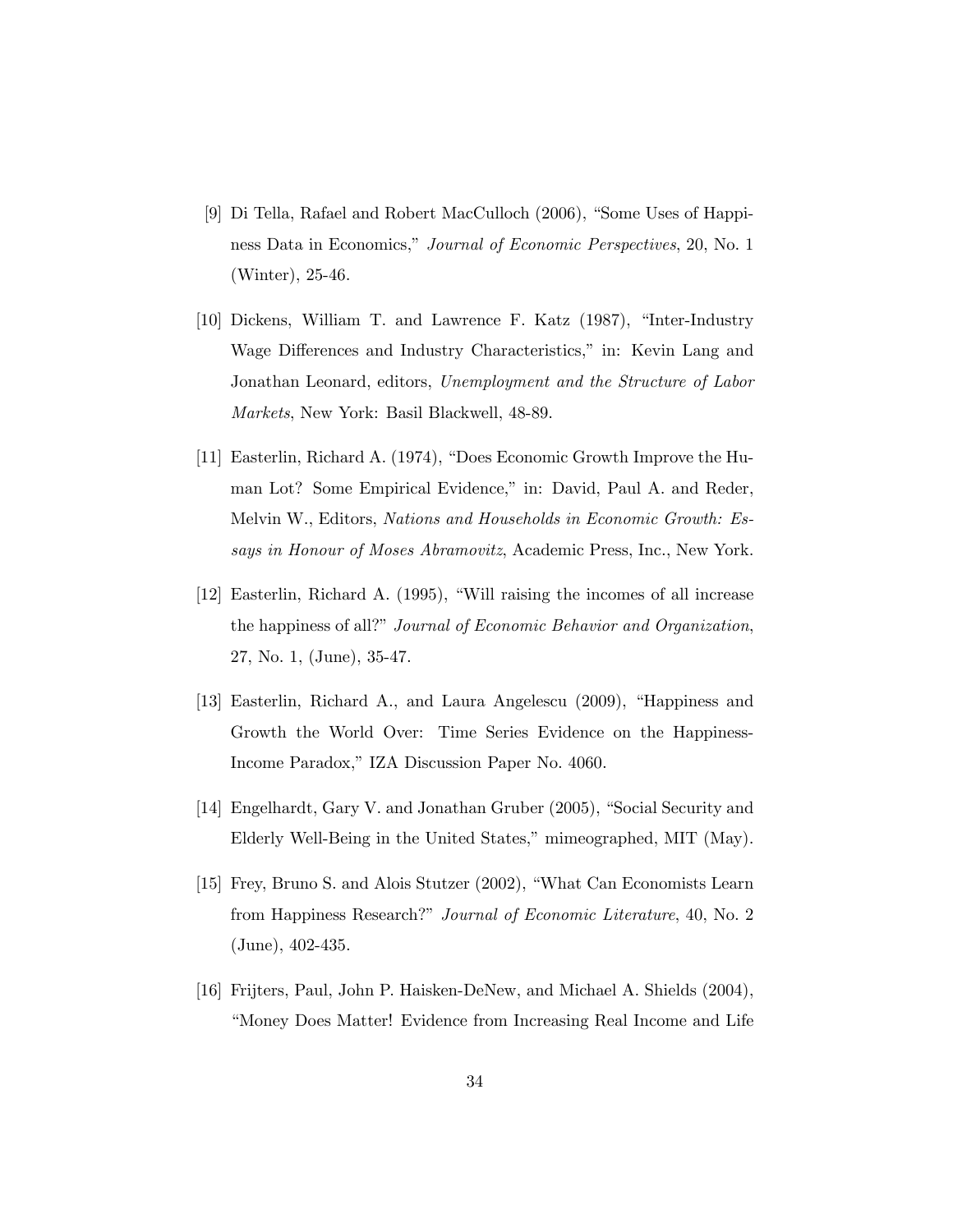Satisfaction in East Germany Following Reunification," American Economic Review, 94, No. 3 (June),  $730-740$ .

- [17] Gardner, Jonathan and Andrew J. Oswald (2007), "Money and mental wellbeing: A longitudinal study of medium-sized lottery wins," Journal of Health Economics, 26, No. 1 (January), 49-60.
- [18] Gibbons, Robert and Lawrence F. Katz (1992), "Does Unmeasured Ability Explain Inter-Industry Wage Differentials?" Review of Economic Studies, 59, No. 3 (July), 515-535.
- [19] Holzer, Harry J., Lawrence F. Katz, and Alan B. Krueger  $(1991)$ , "Job Queues and Wages," *Quarterly Journal of Economics*, 106, No. 3 (August), 739-768.
- [20] Hout, Michael (2004), "Getting the Most Out of the GSS Income Measures," GSS Methodological Report 101 (July).
- [21] Katz, Lawrence F., and Lawrence H. Summers (1989), "Industry Rents: Evidence and Implications," *Brookings Papers on Economic Activity.* Microeconomics, 209-290.
- $[22]$  Krueger, Alan B. and David Schkade  $(2008)$ , "Sorting in the Labor Market: Do Gregarious Workers Flock to Interactive Jobs?" Journal of Human Resources, 43, No. 4, 859-883.
- [23] Layard, Richard (2003), "Happiness: Has Social Science A Clue?" Lionel Robbins Memorial Lectures delivered at LSE on March 3-5, 2003.
- [24] Layard, Richard, Guy Mayraz, and Stephen Nickell (2008), "The marginal utility of income," Journal of Public Economics, 92, No. 8-9, (August), 1846-1857.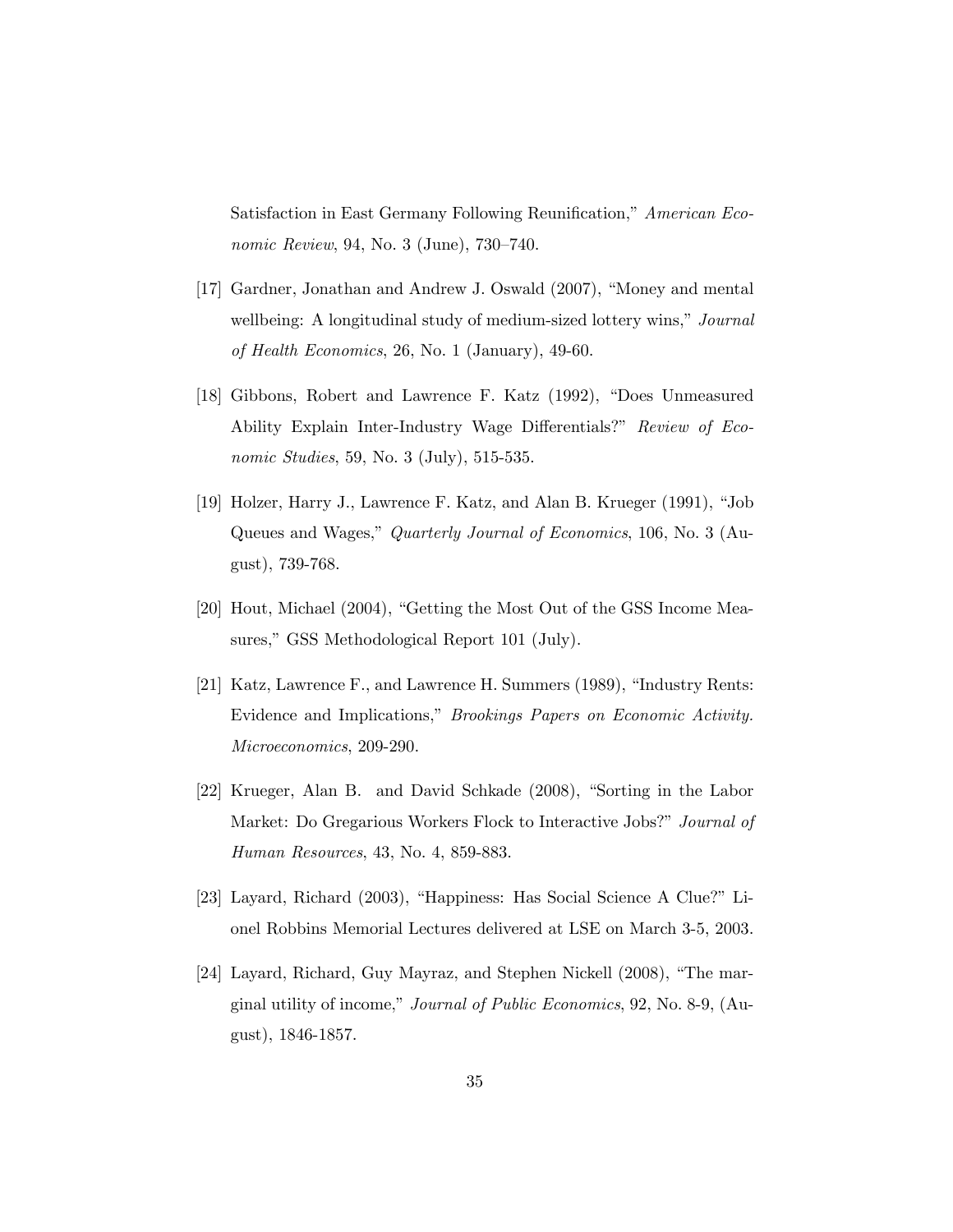- [25] Layard, Richard, Guy Mayraz, and Stephen Nickell (2009), "Does Relative Income Matter? Are the Critics Right?î CEP Discussion Paper 938, LSE (July).
- [26] Luttmer, Erzo F. P. (2005), "Neighbors as Negatives: Relative Earnings and Well-Being," Quarterly Journal of Economics, 120, No. 3 (August), 963-1002.
- [27] Manning, Alan (2003), Monopsony in Motion: Imperfect Competition in Labor Markets, Princeton, NJ: Princeton University Press.
- [28] Mayraz, Guy, Gert G. Wagner, and Jurgen Schupp (2009), "Life Satisfaction and Relative Income: Perceptions and Evidence," CEP Discussion Paper 918, LSE (March).
- [29] Murphy, Kevin M. and Robert H. Topel (1987), "Unemployment, Risk and Earnings: Theory and Evidence from a Model of Equalizing Wage Differentials," in: Kevin Lang and Jonathan Leonard, editors, Unemployment and the Structure of Labor Markets, New York: Basil Blackwell, 103-140.
- [30] Murphy, Kevin M. and Robert H. Topel (1989), "Efficiency Wages Reconsidered: Theory and Evidence," in: Yoram Weiss and Gideon Fishelson, editors, Advances in the Theory and Measurement of Unemployment, London: The Macmillan Press, 204-240.
- [31] Oreopoulos, Philip (2007), "Do dropouts drop out too soon? Wealth, health and happiness from compulsory schooling," Journal of Public Economics, 91, No. 11-12 (December), 2213-2229.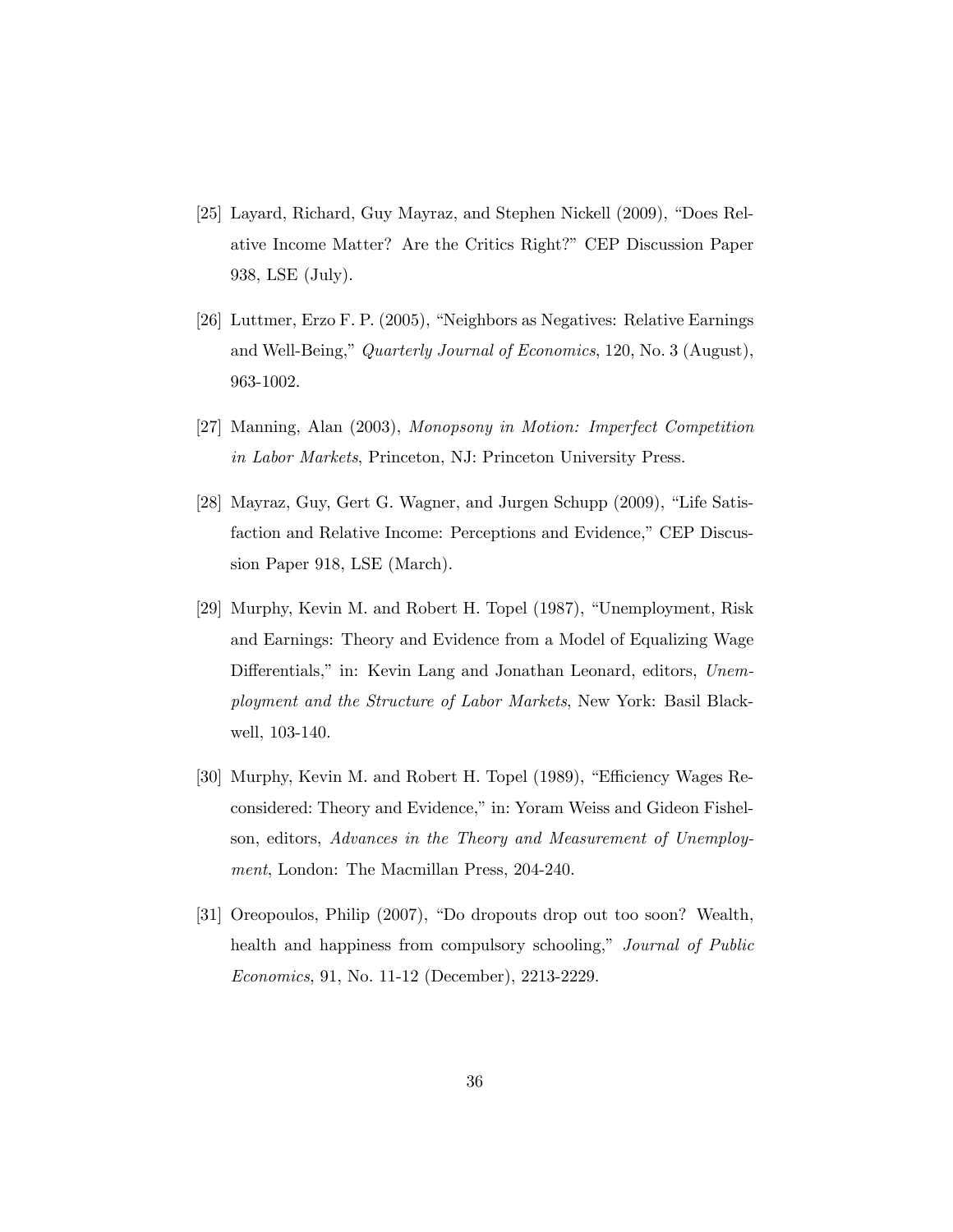- [32] Oswald, Andrew J., and Nattavudh Powdthavee (2008), "Death, Happiness, and the Calculation of Compensatory Damages," Journal of Legal Studies, 37 (June), S217-S251.
- [33] Oswald, Andrew J., Eugenio Proto, and Daniel Sgroi (2009), "Happiness and Productivity," IZA Discussion Paper No. 4645 (December).
- [34] Schwarz, Norbert (1987) Stimmung als Information: Untersuchung zum Einfluss von Stimmungen auf die Bewertung des eignenen Lebens, Lehrund Forschungstexte Psychologie, Vol. 24, Berlin: Springer Verlag.
- [35] Schwarz, Norbert and Gerald L. Clore (1983), "Mood, misattribution, and judgments of well-being: Informative and directive functions of affective states," Journal of Personality and Social Psychology, 45, No. 3, (Sept), 513-523.
- [36] Shea, John (2000) "Does parents' money matter?" Journal of Public Economics, 77, No. 2, (August), 155-184.
- [37] Stevenson, Betsey and Justin Wolfers (2008a), "Economic Growth and Subjective Well-Being: Reassessing the Easterlin Paradox," *Brookings* Papers on Economic Activity, No. 1, 1-87.
- [38] Stevenson, Betsey and Justin Wolfers (2008b), "Happiness Inequality in the United States," Journal of Legal Studies, 37 (June), S33-S79.
- [39] Stock, James H., Jonathan H Wright, and Motohiro Yogo (2002), "A Survey of Weak Instruments and Weak Identification in Generalized Method of Moments," Journal of Business and Economic Statistics, 20, No. 4 (October ), 518-529.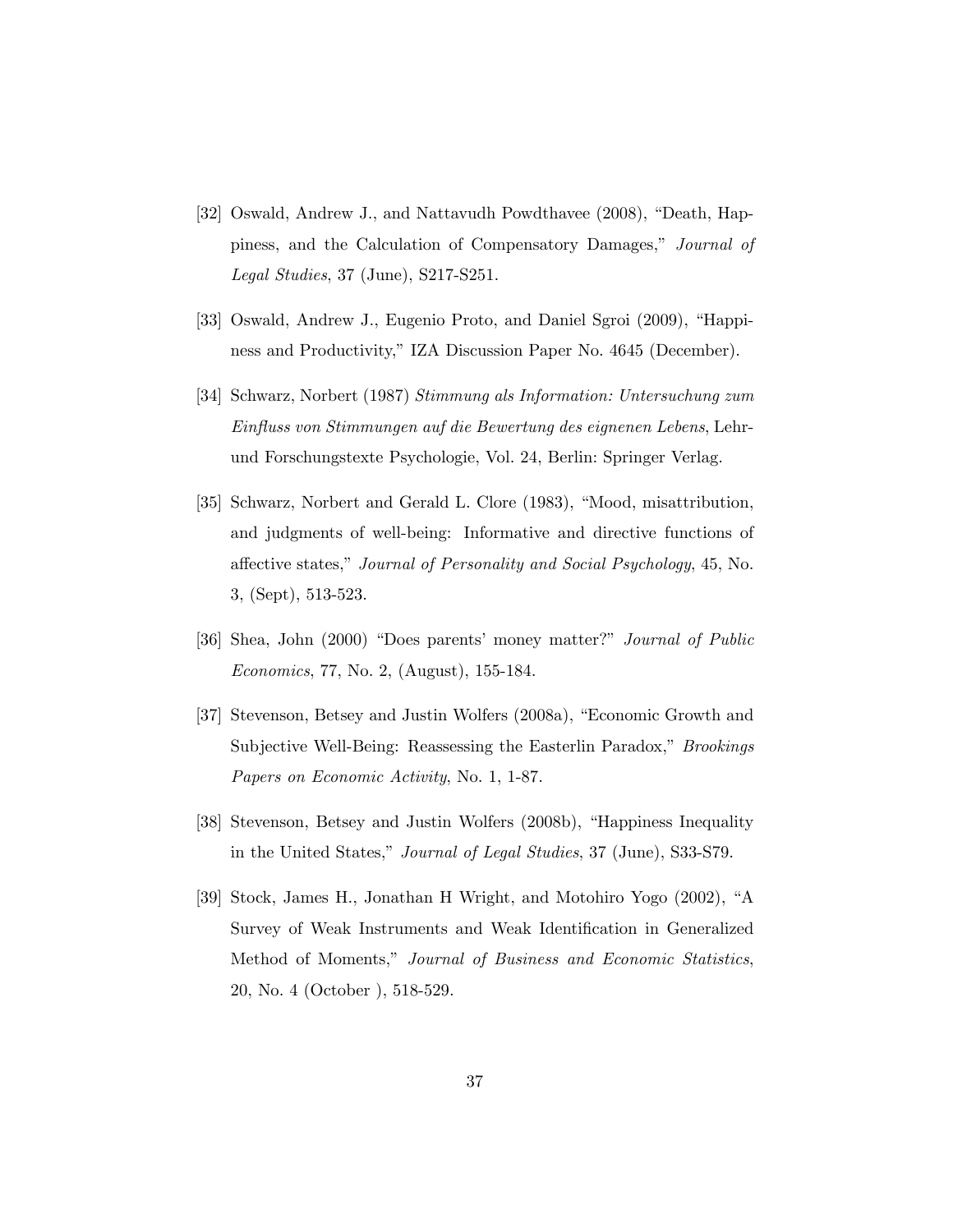- [40] Stutzer, Alois, and Bruno S. Frey (2006), "Does Marriage Make People Happy, or Do Happy People Get Married?" Journal of Socio-Economics, 35, No. 2 (April), 326-247.
- [41] van Praag, Bernard M.S. and Ada Ferrer-i-Carbonell (2008) Happiness Quantified: A Satisfaction Calculus Approach, revised edition, Oxford: Oxford University Press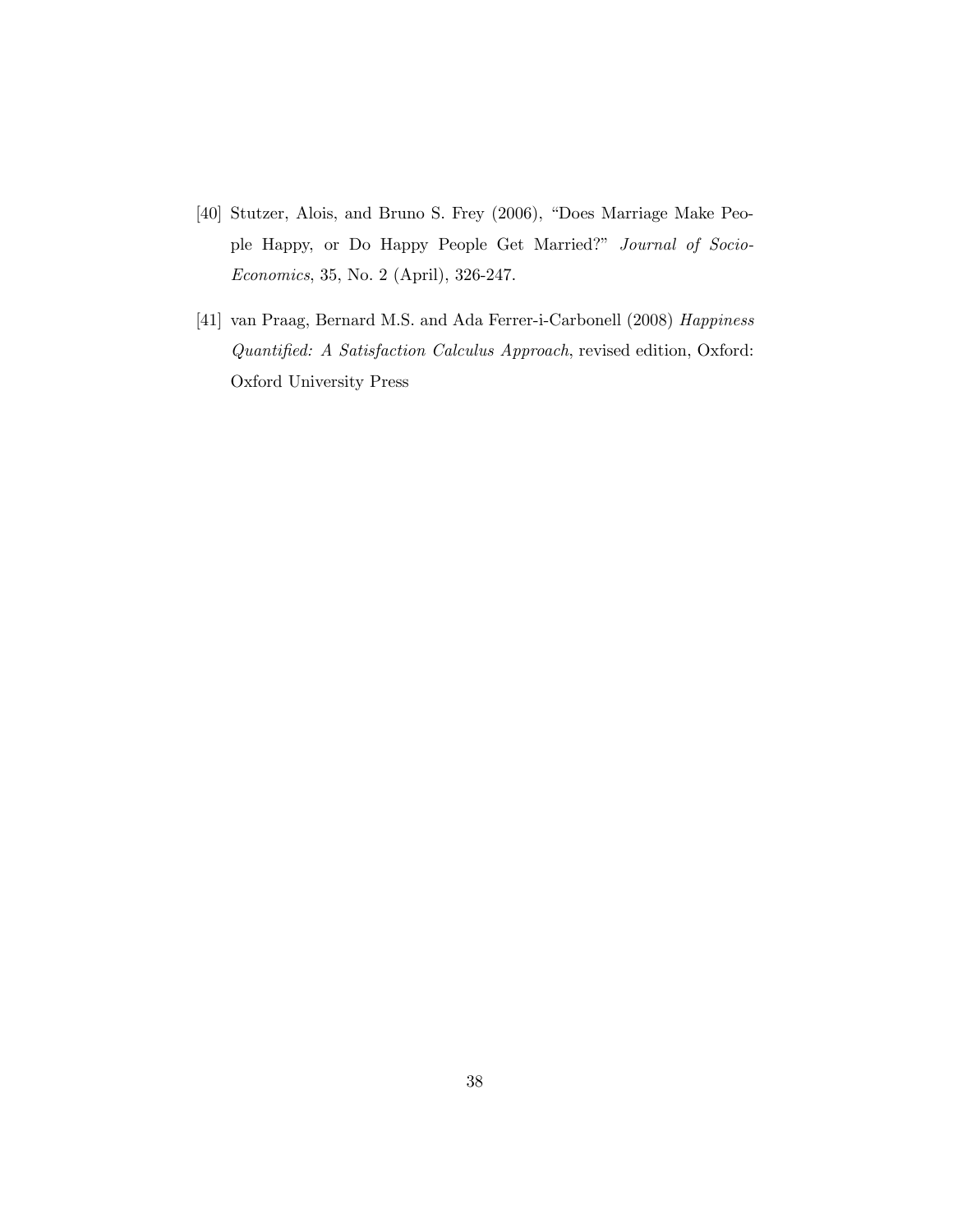# **Appendix**

## **Coding of industries**

|                |                                 | <b>GSS</b>        | ESS, GSOEP        |             |
|----------------|---------------------------------|-------------------|-------------------|-------------|
|                | Sector                          | $1972 - 1988$     | $1989 - 2006$     | <b>NACE</b> |
|                |                                 | 1970 Census codes | 1980 Census codes | codes       |
| $\mathbf{1}$   | Agriculture, forestry, fishery  | 17-28             | $10 - 31$         | $1 - 5$     |
| $\mathbf{2}$   | Mining                          | 47-57             | $40 - 50$         | $10 - 14$   |
| 3              | Construction                    | 67-77             | 60                | 45          |
| $\overline{4}$ | Lumber, wood, furniture         | 107-118           | 230-242           | 20, 36      |
| 5              | Stone, clay, glass              | 119-138           | 250-262           | 26          |
| 6              | Metal                           | 139-169           | 270-301           | 27-28       |
| 7              | Machinery, exc. electrical      | 177-198, 258      | 310-332           | 29-30       |
| 8              | Electrical machinery            | 199-209           | 340-350           | 31-32       |
| 9              | Transportation equipment        | 219-238           | 351-370           | 34-35       |
| 10             | Professional equipment          | 239-259           | 371-382           | 33          |
| 11             | Food and tobacco                | 268-299           | 100-130           | $15 - 16$   |
| 12             | Textile, apparel, leather       | 307-327, 388-397  | 132-152, 220-222  | $17-19$     |
| 13             | Paper                           | 328-337           | 160-162           | 21          |
| 14             | Printing                        | 338-339           | 171-172           | 22          |
| 15             | Chemicals                       | 347-369           | 180-192           | 24          |
| 16             | Petroleum and rubber            | 377-387           | 200-212           | 23, 25      |
| 17             | Other manufacturing             | 259, 398          | 390-392           | 37          |
| 18             | Transportation                  | 407-429           | 400-432           | $60 - 63$   |
| 19             | Communication                   | 447-449           | 440-442           | 64          |
| 20             | <b>Utilities</b>                | 467-479           | 460-472           | 40-41, 90   |
| 21             | Wholesale trade                 | 507-588           | 500-571           | 51          |
| 22             | Retail trade                    | 607-698           | 580-691           | 50, 52      |
| 23             | Finance, insurance, real estate | 707-718           | 700-712           | 65-71       |
| 24             | <b>Business services</b>        | 727-748           | 721-742           | 72-74       |
| 25             | Repair services                 | 749-759           | 750-760           |             |
| 26             | Personal services               | 769-798           | 761-791           | 95-97       |
| 27             | Recreation services             | 807-809           | 800-802           | 92          |
| 28             | Health                          | 828-848           | 812-840           | 85          |
| 29             | Legal services                  | 849               | 841               |             |
| 30             | Education                       | 857-868           | 842-860           | 80          |
| 31             | Religious and welfare services  | 877-879           | 861-871, 880      |             |
| 32             | Other services                  | 869, 887-897      | 872, 881-892      | 91, 93      |
| 33             | Public administration           | 907-937           | 907-937           | 75, 99      |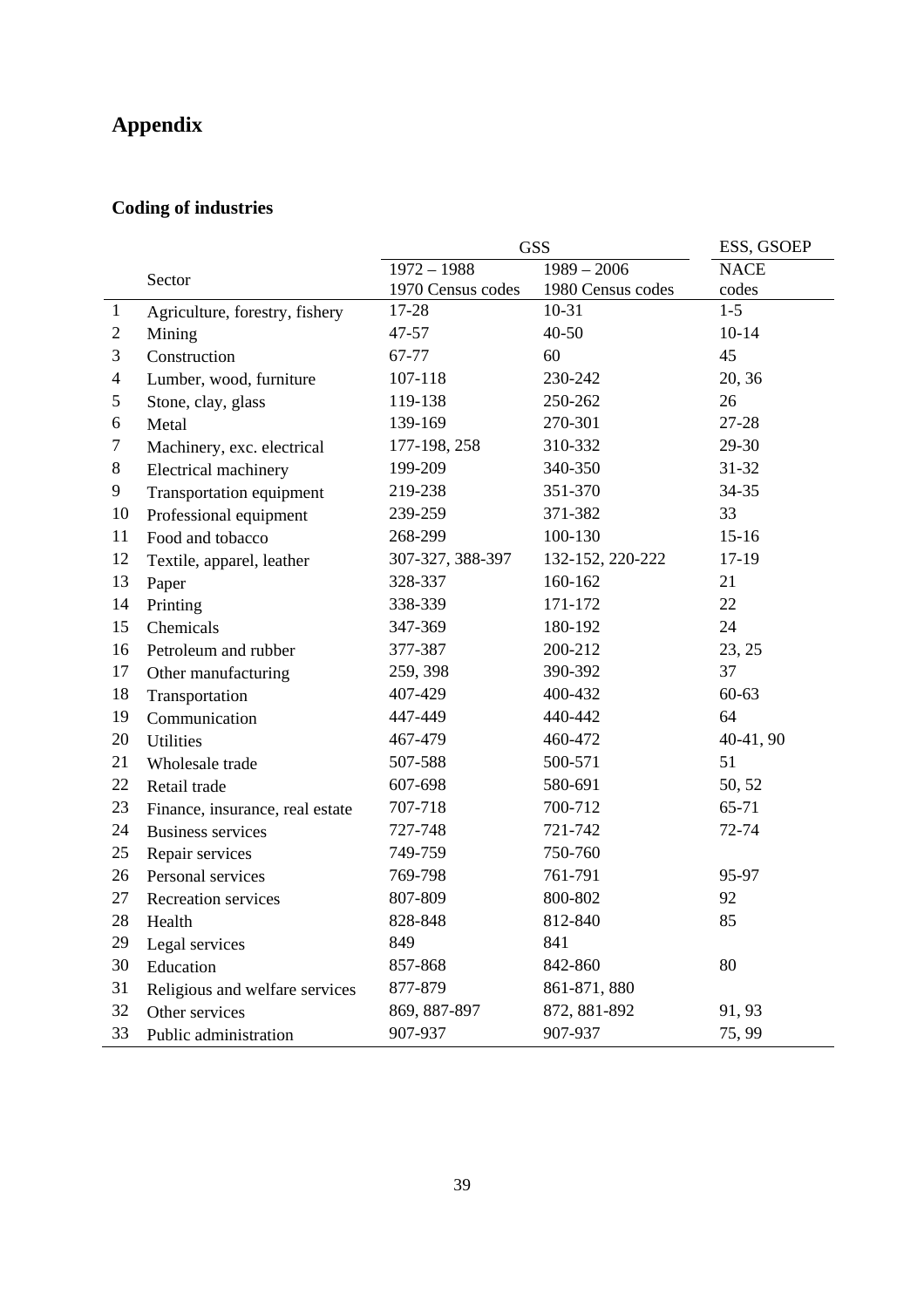## **Coding of occupations**

|              |                                            | <b>GSS</b>                     |                   | ESS, GSOEP                                      |
|--------------|--------------------------------------------|--------------------------------|-------------------|-------------------------------------------------|
|              | Occupation                                 | $1972 - 1988$<br>$1989 - 2006$ |                   |                                                 |
|              |                                            | 1970 Census codes              | 1980 Census codes | ISCO-88 codes                                   |
| $\mathbf{1}$ | Administrative and<br>managerial           | 1, 56, 201-246                 | $3 - 37$          | 1000-1319, 2400, 2410-<br>2419, 2470, 3440-3449 |
| 2            | Engineers                                  | $2, 6-26$                      | $43 - 63$         | 2000-2100, 2140-2149                            |
| 3            | Math and computer<br>scientists            | 2-5, 34-36, 55                 | 64-68             | 2120-2139                                       |
| 4            | Natural scientists                         | $42 - 54$                      | 69-83             | 2110-2114, 2210-2213                            |
| 5            | Health professionals                       | 61-73                          | 84-89             | 2200, 2220-2222                                 |
| 6            | Health treatment<br>occupations            | 74-76                          | 95-106            | 2223-2230, 3220-3223,<br>3230-3232              |
| 7            | Post-secondary teachers                    | 102-140                        | 113-154           | 2310                                            |
| 8            | Teachers, exc. post-<br>secondary          | 141-145                        | 155-159           | 2300, 2320-2359                                 |
| 9            | Counsellors, librarians,<br>archivists     | 32-33, 174                     | 163-165           | 2430-2432                                       |
| 10           | Social scientists, urban<br>planners       | 91-96                          | 166-173           | 2440-2445                                       |
| 11           | Social and religious<br>workers            | 86-90, 100, 101                | 174-177           | 2446, 2460, 3460, 3480                          |
| 12           | Lawyers and judges                         | $30 - 31$                      | 178-179           | 2420-2429                                       |
| 13           | Writers, artists, athletes                 | 175-194                        | 183-199           | 2450-2455, 3470-3478                            |
| 14           | Technicians and<br>support occupations     | 80-85, 150-173                 | 203-235           | 3000-3213, 3224-3229                            |
| 15           | <b>Sales</b><br>occupations                | 260-296                        | 243-285           | 3400-3429, 5000, 5200-<br>5220                  |
| 16           | Clerical and admin.<br>support occupations | 301-396                        | 303-389           | 3300-3340, 3430-3434,<br>4000-4223              |
| 17           | Private household<br>workers               | 980-986                        | 403-407           | 5121, 5131, 5133                                |
| 18           | Protective services<br>workers             | 960-976                        | 413-427           | 3450, 5160-5169                                 |
| 19           | Service workers, exc.<br>17 and 18         | 901-954                        | 433-469           | 5100-5120, 5122-5130,<br>5132, 5139-5149        |
| 20           | Farming occupations                        | 801-846                        | 473-499           | 6000-6154                                       |
| 21           | Crafts and repair<br>workers               | 401-586                        | 503-699           | 7000-7442                                       |
| 22           | Operators and laborers                     | 601-796                        | 703-889           | 8000-9330                                       |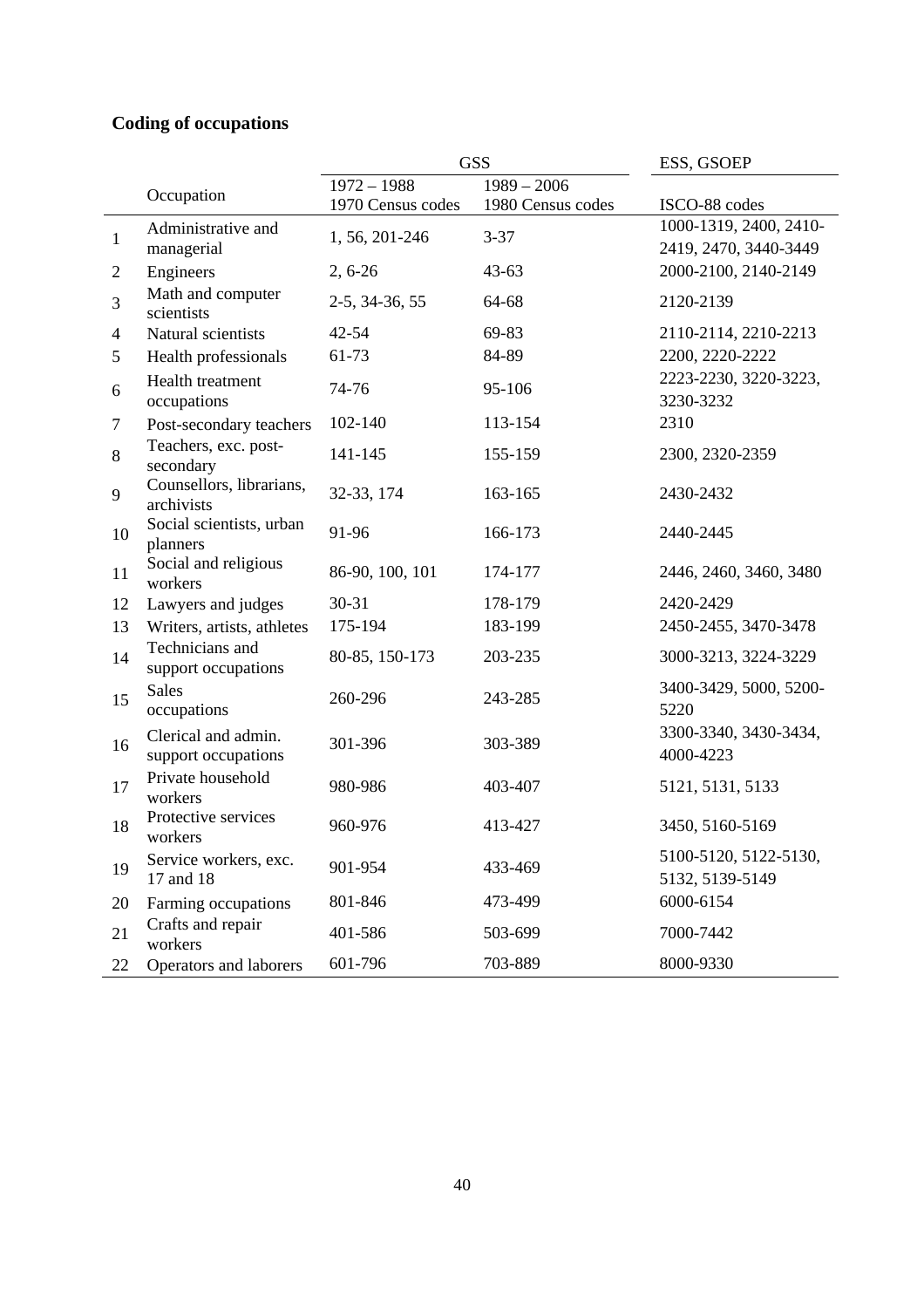**Figure 1 Visual IV Happiness Against ln of Family Income for Men, GSS, 1972 – 2006** 

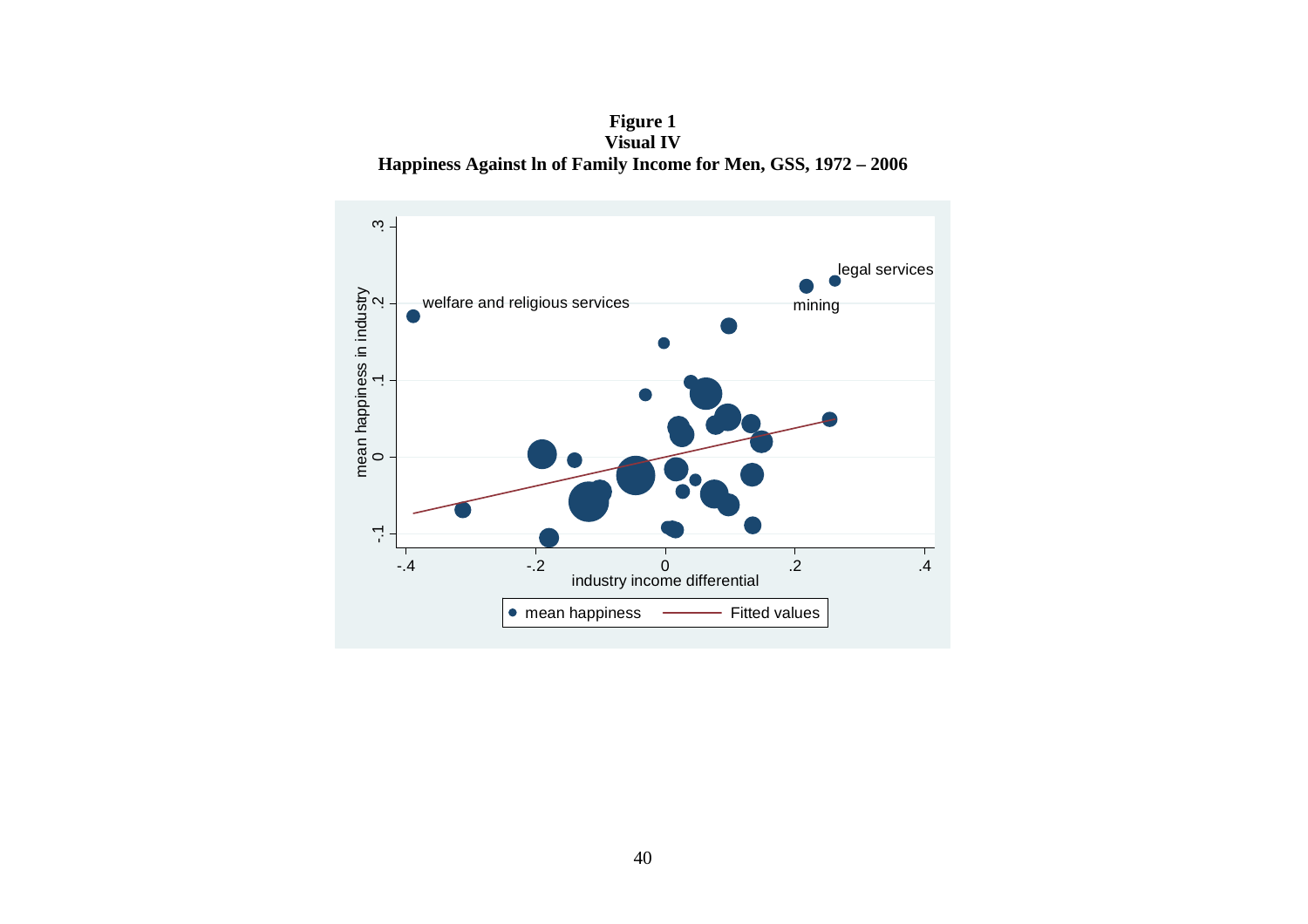**Figure 2 Visual IV Job Satisfaction Against ln of Family Income for Men, GSS, 1972 – 2006** 

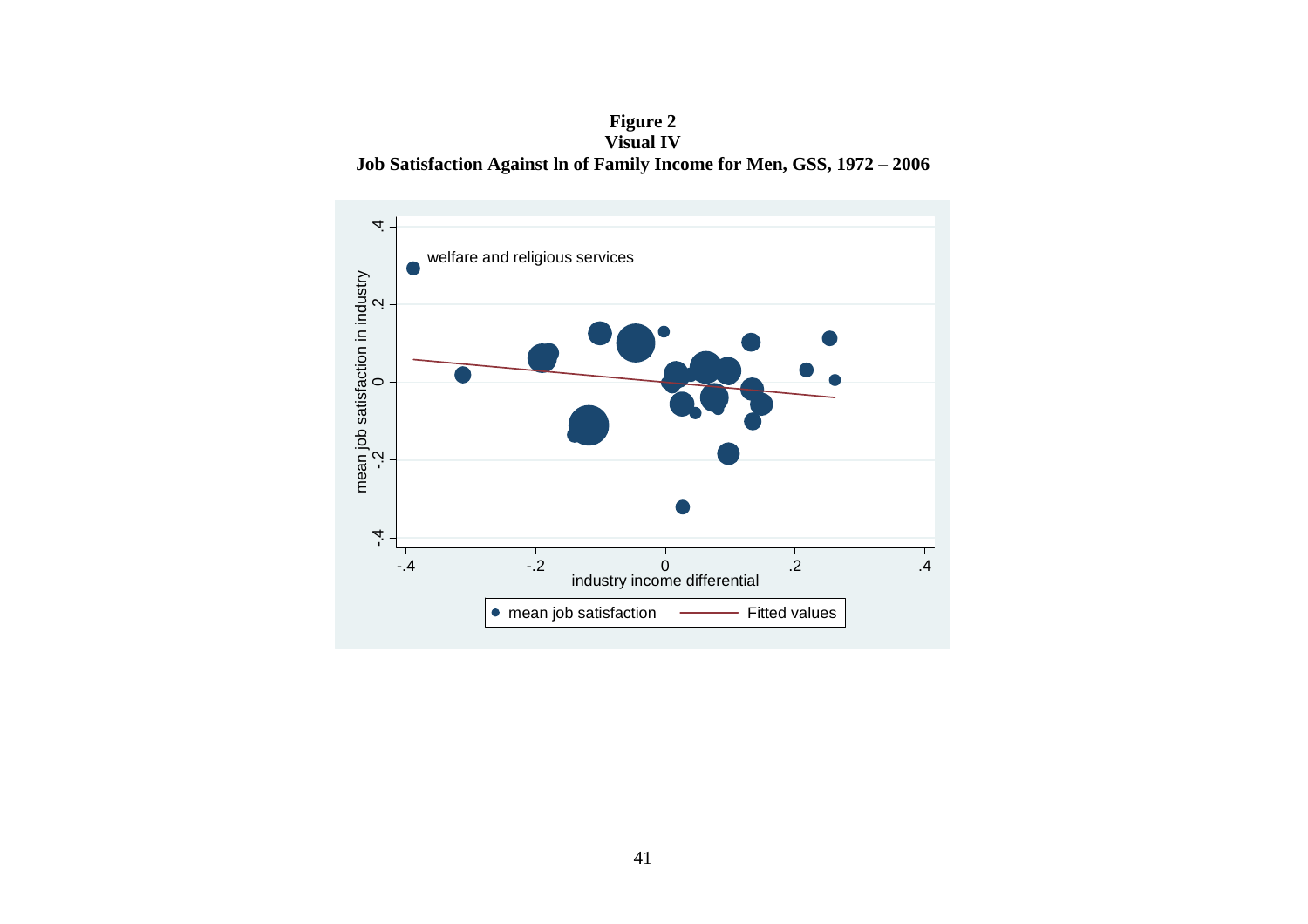#### **Table 1 Regressions of Happiness on ln of Family Income for Men General Social Survey, 1972 – 2006**  (Standard errors in parentheses)

|                            | Dependent Variable |                  |                  |                  |                         |                     |                     |  |
|----------------------------|--------------------|------------------|------------------|------------------|-------------------------|---------------------|---------------------|--|
|                            |                    |                  | Happiness        |                  | <b>Job Satisfaction</b> |                     |                     |  |
| <b>Estimation method</b>   | (1)                | (2)              | (3)              | (4)              | (5)                     | (6)                 | (7)                 |  |
| <b>OLS</b>                 | 0.163<br>(0.014)   | 0.119<br>(0.014) | 0.114<br>(0.014) | 0.089<br>(0.014) | 0.121<br>(0.014)        | 0.115<br>(0.014)    | 0.099<br>(0.014)    |  |
| 2SLS                       | 0.192<br>(0.069)   | 0.112<br>(0.072) | 0.208<br>(0.088) | 0.210<br>(0.085) | $-0.150$<br>(0.069)     | $-0.189$<br>(0.073) | $-0.046$<br>(0.089) |  |
| <b>IJIVE</b>               | 0.196<br>(0.075)   | 0.111<br>(0.079) | 0.222<br>(0.100) | 0.239<br>(0.096) | $-0.174$<br>(0.075)     | $-0.219$<br>(0.081) | $-0.066$<br>(0.101) |  |
| First stage $F$ -statistic | 13.29              | 12.20            | 8.02             | 8.05             | 13.29                   | 12.20               | 8.02                |  |
| <b>Baseline</b> controls   | $\checkmark$       | $\checkmark$     | $\checkmark$     | $\checkmark$     | $\checkmark$            | $\checkmark$        | $\checkmark$        |  |
| 4 marital status dummies   |                    | $\checkmark$     | $\checkmark$     | $\checkmark$     |                         | $\checkmark$        | $\checkmark$        |  |
| 21 occupation dummies      |                    |                  | $\checkmark$     | $\checkmark$     |                         |                     | ✓                   |  |
| 4 job satisfaction dummies |                    |                  |                  | $\checkmark$     |                         |                     |                     |  |

Weighted regressions using GSS sampling weight. The coefficient on ln(family income) is displayed. Baseline controls are age, age squared, dummies for black and other race, eight education dummies, and 25 year dummies. Instruments are 32 industry dummies. Number of observations is 12,121. Heteroskedasticity robust standard errors in parentheses.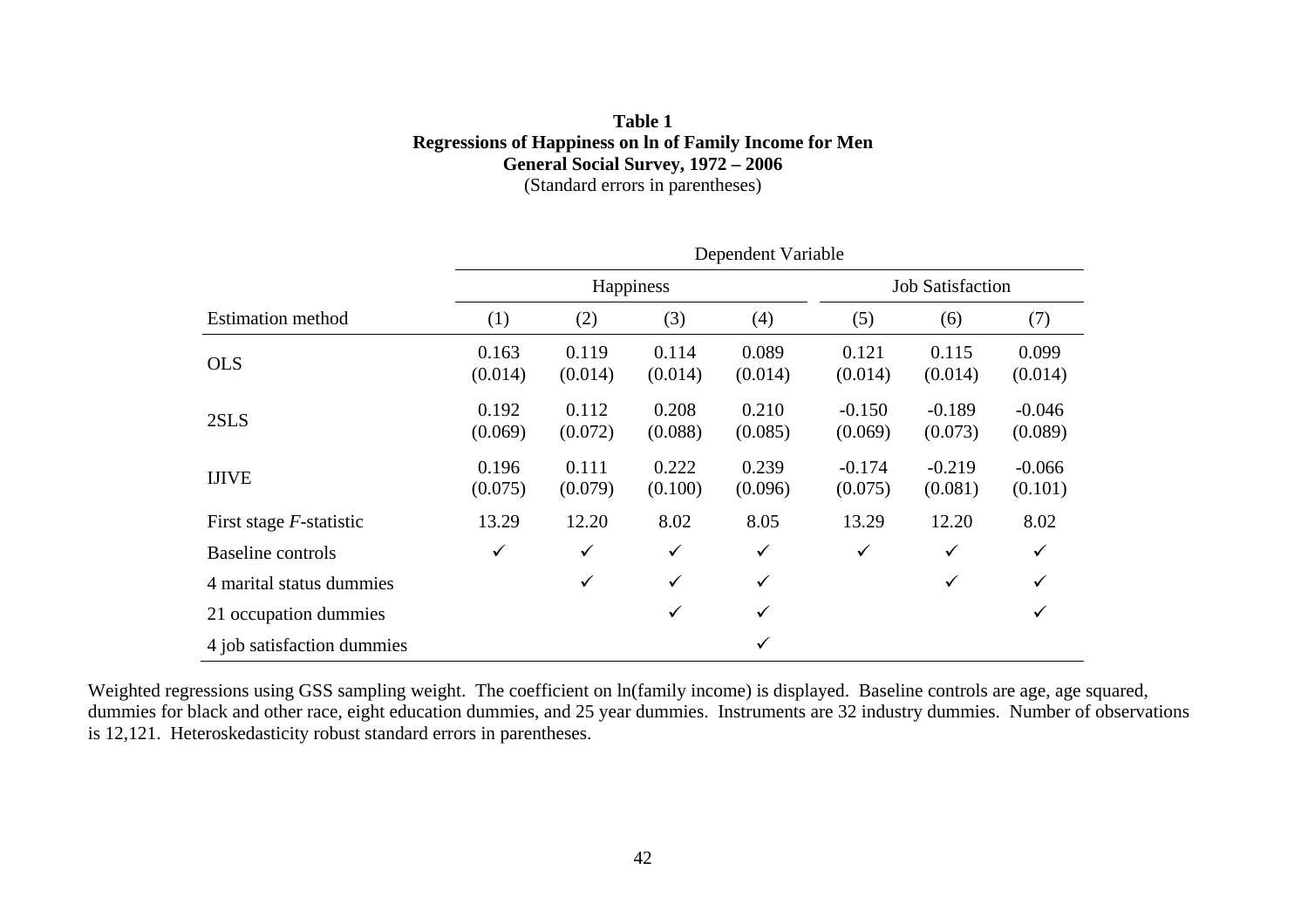#### **Table 2 Comparison with Luttmer (2005) Men, General Social Survey, 1972 – 2006**  (Standard errors in parentheses)

| <b>Estimation</b> method   | (1)      | (2)        | (3)     |
|----------------------------|----------|------------|---------|
| <b>OLS</b>                 | 0.163    | 0.163      | 0.163   |
|                            | (0.014)  | (0.014)    | (0.014) |
| 2SLS                       | 0.192    | 0.332      | 0.261   |
|                            | (0.069)  | (0.065)    | (0.044) |
| <b>IJIVE</b>               | 0.196    | 0.347      | 0.306   |
|                            | (0.075)  | (0.069)    | (0.063) |
| First stage $F$ -statistic | 13.29    | 24.06      | 3.51    |
| Instruments                | Industry | Occupation | Ind*Occ |

Weighted regressions using GSS sampling weight. The coefficient on ln(family income) is displayed. All regressions include controls for are age, age squared, dummies for black and other race, eight education dummies, and 25 year dummies. Instruments are 32 industry, 21 occupation dummies or their interactions. Number of observations is 12,121. Heteroskedasticity robust standard errors in parentheses.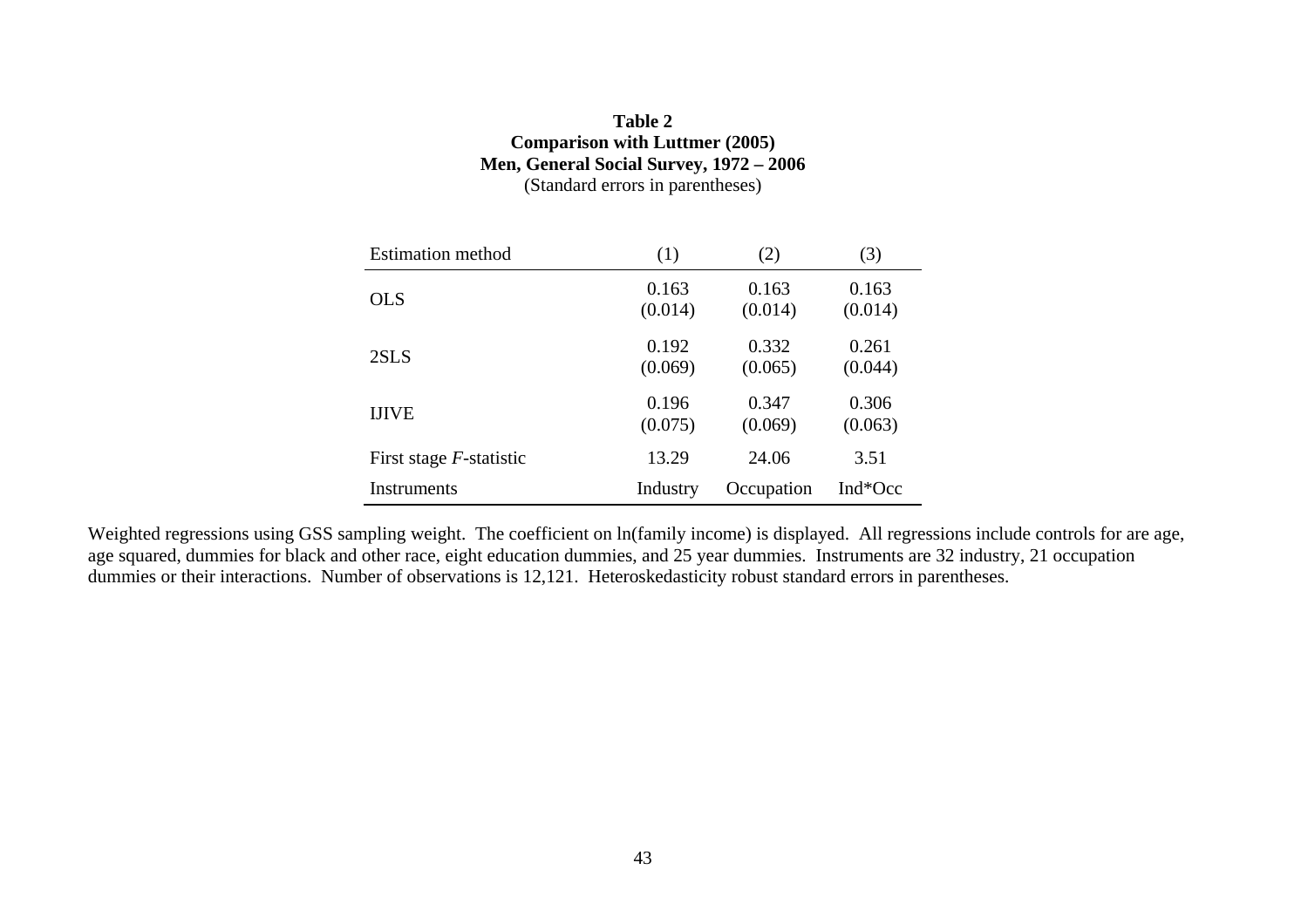#### **Table 3 Regressions of Happiness on ln of Family Income for Married Men and Women General Social Survey, 1972 – 2006**  (Standard errors in parentheses)

|                                 |                  |                  |                  |                  | Sample           |                    |                  |                  |                  |                  |
|---------------------------------|------------------|------------------|------------------|------------------|------------------|--------------------|------------------|------------------|------------------|------------------|
|                                 | Husbands         |                  |                  | Wives            |                  | Wives, not working |                  | Wives, working   |                  |                  |
| <b>Estimation method</b>        | (1)              | (2)              | (3)              | (4)              | (5)              | (6)                | (7)              | (8)              | (9)              | (10)             |
| <b>OLS</b>                      | 0.159<br>(0.021) | 0.153<br>(0.022) | 0.095<br>(0.017) | 0.089<br>(0.018) | 0.105<br>(0.025) | 0.095<br>(0.026)   | 0.090<br>(0.025) | 0.086<br>(0.026) | 0.092<br>(0.026) | 0.086<br>(0.026) |
| 2SLS                            | 0.121<br>(0.101) | 0.256<br>(0.122) | 0.056<br>(0.077) | 0.097<br>(0.094) | 0.035<br>(0.097) | 0.028<br>(0.123)   | 0.098<br>(0.107) | 0.168<br>(0.119) | 0.147<br>(0.122) | 0.194<br>(0.132) |
| <b>IJIVE</b>                    | 0.118<br>(0.114) | 0.278<br>(0.143) | 0.052<br>(0.083) | 0.098<br>(0.104) | 0.019<br>(0.114) | 0.008<br>(0.153)   | 0.100<br>(0.124) | 0.186<br>(0.141) | 0.160<br>(0.147) | 0.222<br>(0.164) |
| First stage <i>F</i> -statistic | 9.46             | 6.49             | 12.18            | 9.13             | 6.41             | 4.80               | 7.61             | 6.30             | 5.98             | 5.16             |
| Baseline controls               | ✓                | $\checkmark$     | $\checkmark$     | $\checkmark$     | $\checkmark$     | $\checkmark$       | $\checkmark$     | ✓                | ✓                | $\checkmark$     |
| 21 occupation dummies           |                  | $\checkmark$     |                  | $\checkmark$     |                  | $\checkmark$       |                  | $\checkmark$     |                  | ✓                |
| 32 industry dummies (wives)     |                  |                  |                  |                  |                  |                    |                  |                  | ✓                | $\checkmark$     |
| Number of observations          | 7,737            | 7,737            | 8,450            | 8,450            | 3,505            | 3,505              | 4,945            | 4,945            | 4,945            | 4,945            |

Weighted regressions using GSS sampling weight. The coefficient on ln(family income) is displayed. Baseline controls are age, age squared, dummies for black and other race, eight education dummies, and 25 year dummies. Instruments are 32 industry dummies for husband's industry affiliation. Heteroskedasticity robust standard errors in parentheses.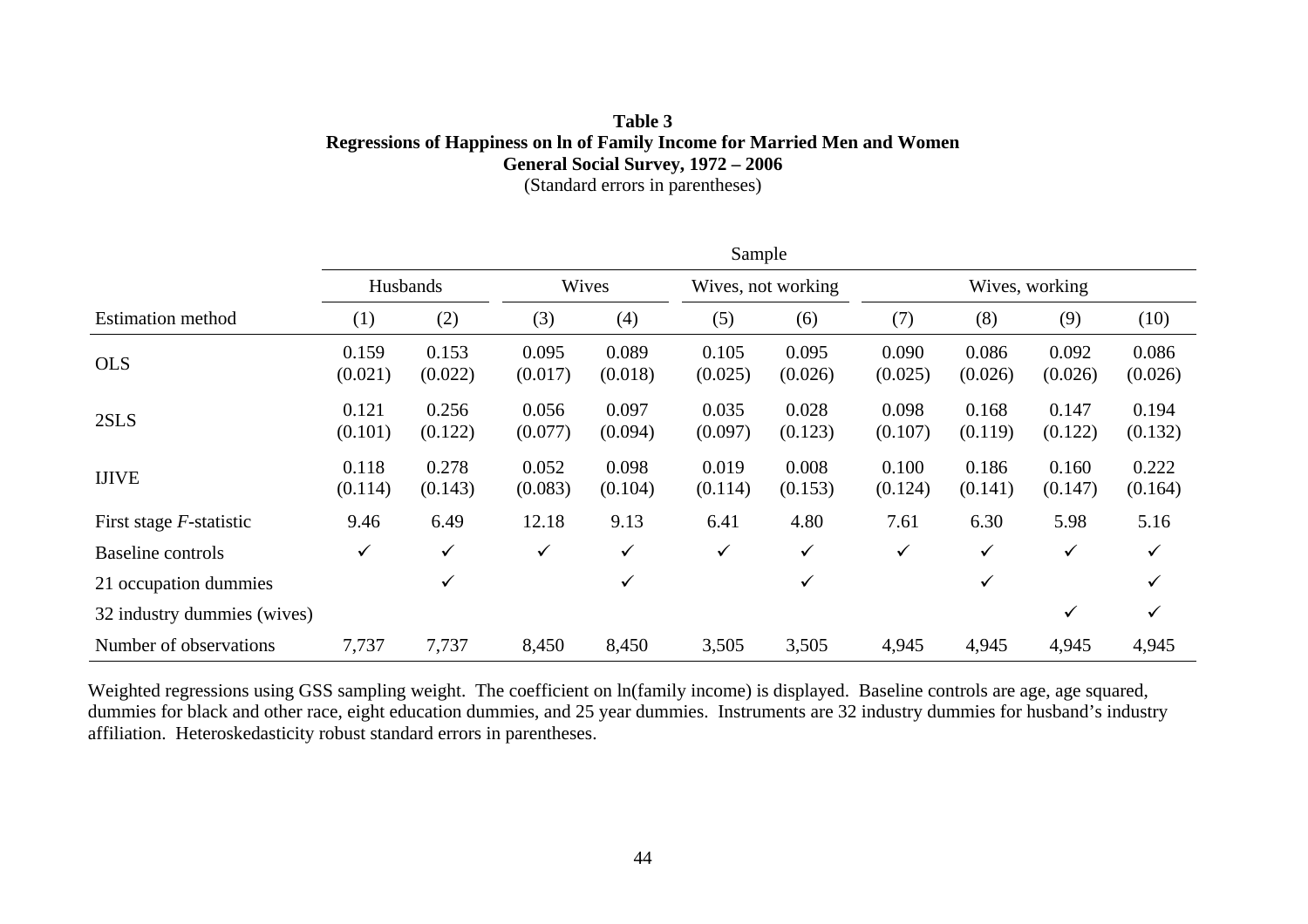#### **Table 4 Regressions of Satisfaction on ln of Family Income for Men European Social Survey, 2002 – 2008**  (Standard errors in parentheses)

|                            | Dependent Variable |                  |                  |                  |                          |                  |  |
|----------------------------|--------------------|------------------|------------------|------------------|--------------------------|------------------|--|
|                            |                    | Happiness        |                  |                  | <b>Life Satisfaction</b> |                  |  |
| <b>Estimation method</b>   | (1)                | (2)              | (3)              | (4)              | (5)                      | (6)              |  |
| <b>OLS</b>                 | 0.215<br>(0.016)   | 0.180<br>(0.015) | 0.169<br>(0.016) | 0.243<br>(0.015) | 0.219<br>(0.015)         | 0.204<br>(0.016) |  |
| 2SLS                       | 0.135<br>(0.091)   | 0.098<br>(0.091) | 0.081<br>(0.115) | 0.155<br>(0.090) | 0.131<br>(0.090)         | 0.179<br>(0.113) |  |
| <b>IJIVE</b>               | 0.124<br>(0.102)   | 0.085<br>(0.102) | 0.060<br>(0.136) | 0.145<br>(0.101) | 0.118<br>(0.102)         | 0.172<br>(0.133) |  |
| First stage $F$ -statistic | 9.40               | 9.25             | 6.80             | 9.40             | 9.25                     | 6.80             |  |
| Baseline controls          | $\checkmark$       | $\checkmark$     | $\checkmark$     | $\checkmark$     | $\checkmark$             | $\checkmark$     |  |
| 4 marital status dummies   |                    | $\checkmark$     | $\checkmark$     |                  | $\checkmark$             | $\checkmark$     |  |
| 21 occupation dummies      |                    |                  | ✓                |                  |                          | ✓                |  |

Weighted regressions using the product of the population and design weights as sampling weight. The coefficient on ln(family income) is displayed. Baseline controls are age, age squared, six education dummies, and a full set of interactions of wave and country dummies. Instruments are 29 industry dummies. Number of observations is 27,950. Heteroskedasticity robust standard errors in parentheses.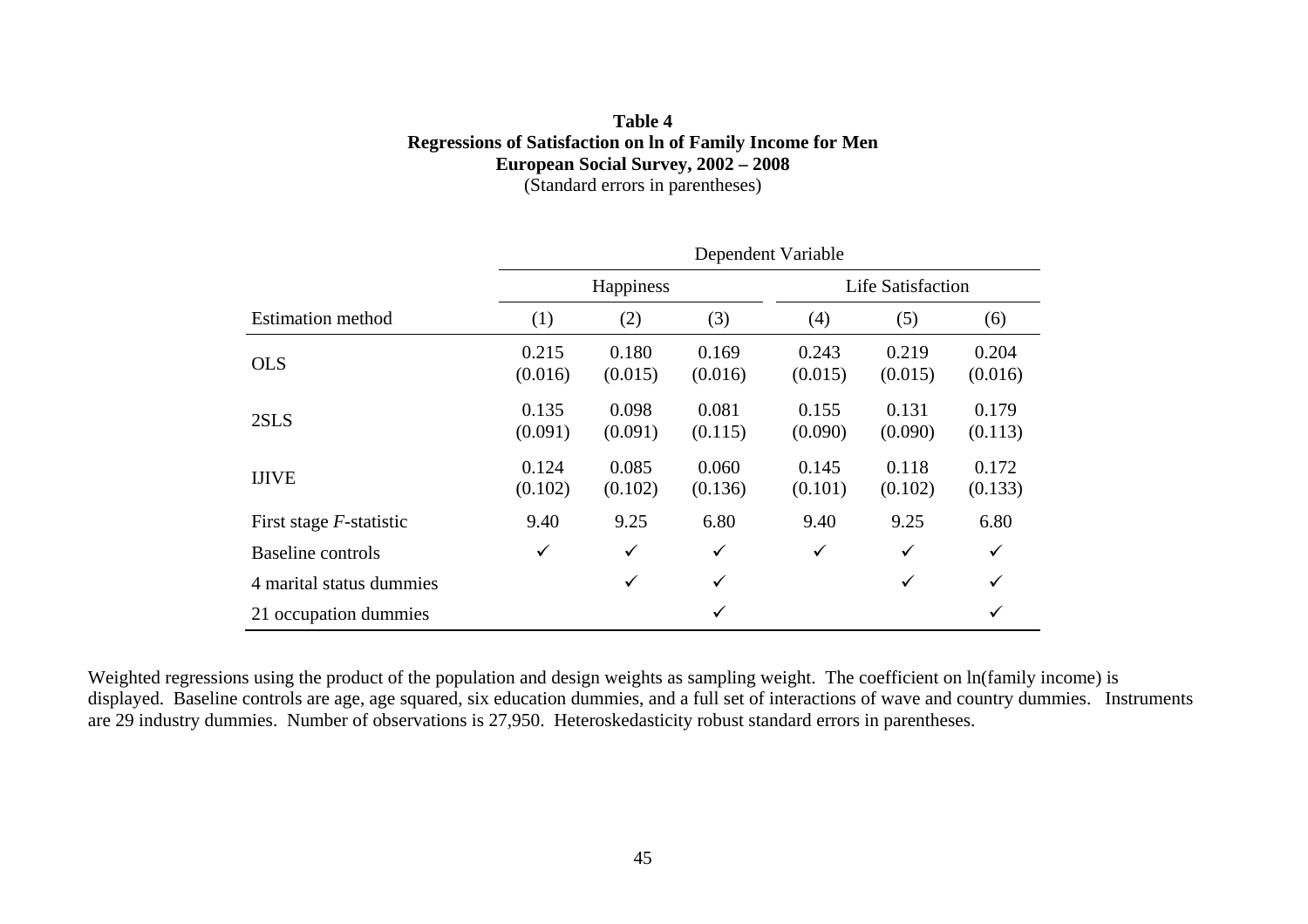#### **Table 5 Regressions of Happiness on ln of Family Income for West-German Men German Socio-economic Panel (GSOEP), 1984 – 2007**  (Standard errors in parentheses)

|                             | Dependent Variable |                  |                  |                  |                         |                  |                  |  |
|-----------------------------|--------------------|------------------|------------------|------------------|-------------------------|------------------|------------------|--|
|                             |                    |                  | Happiness        |                  | <b>Job Satisfaction</b> |                  |                  |  |
| <b>Estimation method</b>    | (1)                | (2)              | (3)              | (4)              | (5)                     | (6)              | (7)              |  |
| <b>OLS</b>                  | 0.333<br>(0.026)   | 0.292<br>(0.025) | 0.292<br>(0.024) | 0.176<br>(0.019) | 0.264<br>(0.024)        | 0.254<br>(0.024) | 0.244<br>(0.024) |  |
| 2SLS                        | 0.644<br>(0.207)   | 0.623<br>(0.218) | 0.696<br>(0.203) | 0.596<br>(0.161) | 0.157<br>(0.186)        | 0.166<br>(0.196) | 0.199<br>(0.199) |  |
| <b>IJIVE</b>                | 0.658<br>(0.218)   | 0.640<br>(0.232) | 0.721<br>(0.218) | 0.626<br>(0.173) | 0.144<br>(0.197)        | 0.153<br>(0.208) | 0.189<br>(0.213) |  |
| First stage $F$ -statistic  | 3.65               | 3.83             | 3.87             | 3.99             | 3.65                    | 3.83             | 3.87             |  |
| Baseline controls           | $\checkmark$       | $\checkmark$     | $\checkmark$     | ✓                | $\checkmark$            | $\checkmark$     | $\checkmark$     |  |
| 4 marital status dummies    |                    | $\checkmark$     | $\checkmark$     | $\checkmark$     |                         | $\checkmark$     | $\checkmark$     |  |
| 22 occupation dummies       |                    |                  | $\checkmark$     | $\checkmark$     |                         |                  | ✓                |  |
| 10 job satisfaction dummies |                    |                  |                  | ✓                |                         |                  |                  |  |

Weighted regressions using GSOEP sampling weight. The coefficient on ln(family income) is displayed. Baseline controls are age, age squared, dummies for nationality, nine education dummies, nine state dummies, and 23 year dummies. Instruments are 28 industry dummies. Number of observations is 57,271. Standard errors, clustered by individual, in parentheses.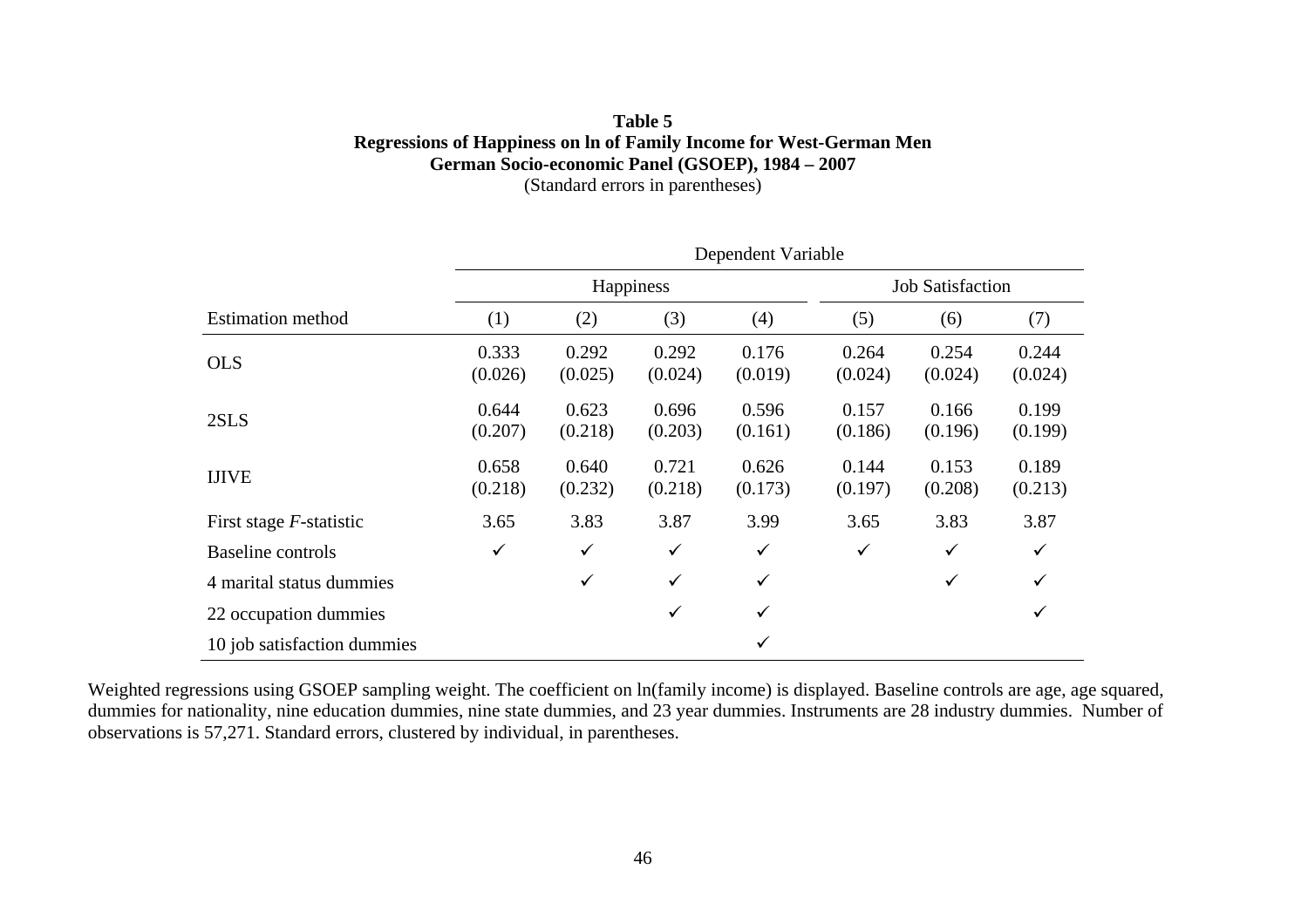#### **Table 6 Fixed Effects Regressions of Happiness on ln of Family Income for West-German Men German Socio-economic Panel (GSOEP), 1984 – 2007**  (Standard errors in parentheses)

|                             |                  |                  | Happiness        |                  | <b>Job Satisfaction</b> |                     |                     |  |
|-----------------------------|------------------|------------------|------------------|------------------|-------------------------|---------------------|---------------------|--|
| <b>Estimation method</b>    | (1)              | (2)              | (3)              | (4)              | (5)                     | (6)                 | (7)                 |  |
| <b>OLS</b>                  | 0.183<br>(0.028) | 0.166<br>(0.026) | 0.163<br>(0.026) | 0.125<br>(0.023) | 0.123<br>(0.025)        | 0.128<br>(0.025)    | 0.126<br>(0.025)    |  |
| 2SLS                        | 0.584<br>(0.340) | 0.583<br>(0.353) | 0.431<br>(0.379) | 0.506<br>(0.349) | $-0.074$<br>(0.413)     | $-0.103$<br>(0.429) | $-0.279$<br>(0.452) |  |
| <b>IJIVE</b>                | 0.670<br>(0.452) | 0.690<br>(0.480) | 0.507<br>(0.556) | 0.650<br>(0.515) | $-0.181$<br>(0.564)     | $-0.226$<br>(0.594) | $-0.505$<br>(0.680) |  |
| First stage $F$ -statistic  | 1.69             | 1.66             | 1.41             | 1.44             | 1.69                    | 1.66                | 1.41                |  |
| Baseline controls           | $\checkmark$     | $\checkmark$     | $\checkmark$     | $\checkmark$     | $\checkmark$            | $\checkmark$        | $\checkmark$        |  |
| 4 marital status dummies    |                  | ✓                | $\checkmark$     | $\checkmark$     |                         | $\checkmark$        | $\checkmark$        |  |
| 22 occupation dummies       |                  |                  | $\checkmark$     | $\checkmark$     |                         |                     | $\checkmark$        |  |
| 10 job satisfaction dummies |                  |                  |                  | ✓                |                         |                     |                     |  |

Weighted fixed effects regressions using GSOEP sampling weight. The coefficient on ln(family income) is displayed. Baseline controls are age squared and 23 year dummies. Instruments are 28 industry dummies. Number of observations is 57,271, number of individuals is 9,212. Standard errors, clustered by individual, in parentheses.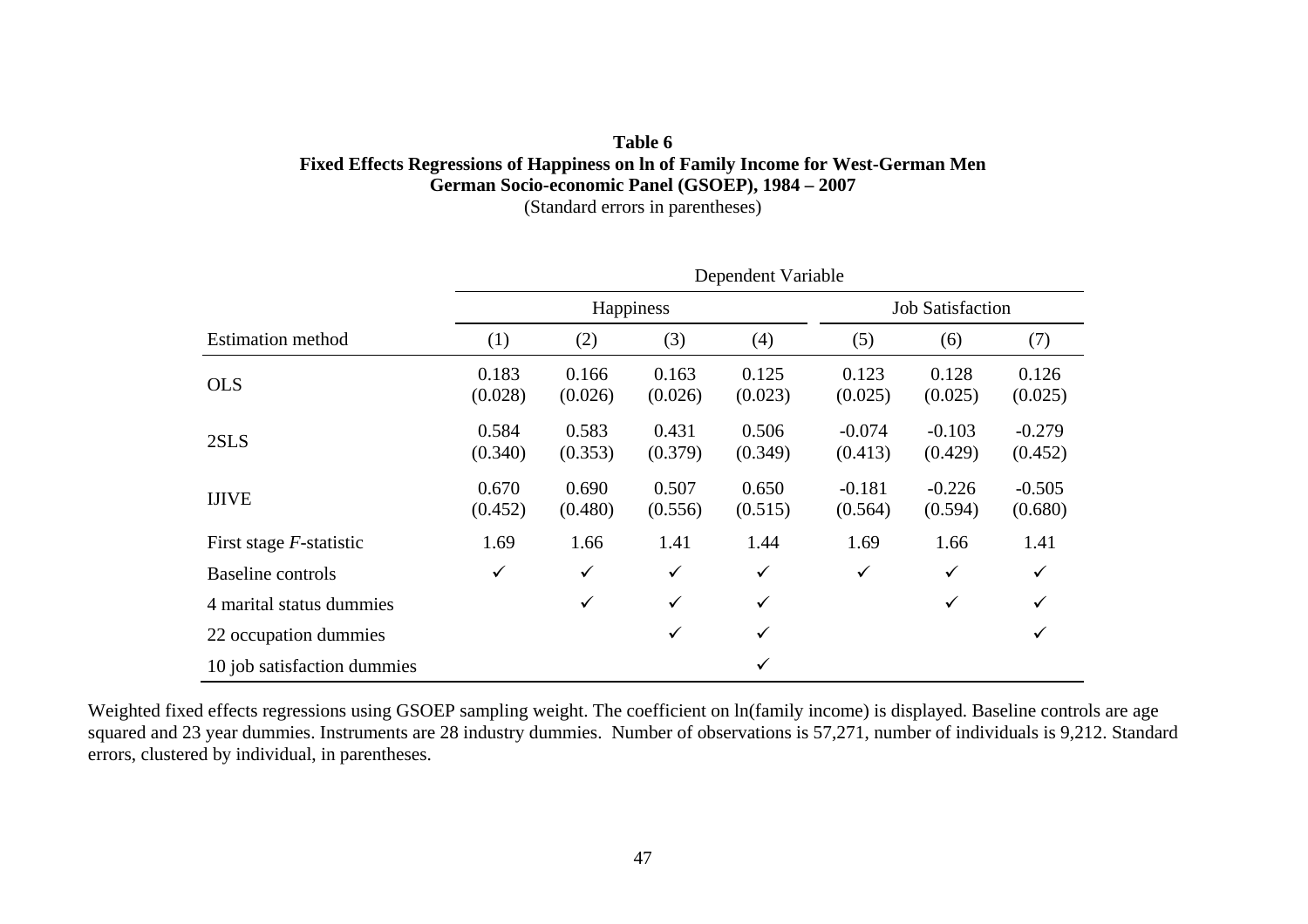### **Table 7 Regressions of Happiness on ln of Family Income for Married Men and Women (West-Germany) German Socio-economic Panel (GSOEP), 1984 – 2007**

(Standard errors in parentheses)

|                             |                  |                  |                  |                  | Sample           |                    |                  |                  |                  |                  |
|-----------------------------|------------------|------------------|------------------|------------------|------------------|--------------------|------------------|------------------|------------------|------------------|
|                             |                  | Husbands         |                  | Wives            |                  | Wives, not working |                  |                  | Wives, working   |                  |
| <b>Estimation method</b>    | $\left(1\right)$ | (2)              | (3)              | (4)              | (5)              | (6)                | (7)              | (8)              | (9)              | (10)             |
| <b>OLS</b>                  | 0.309<br>(0.038) | 0.298<br>(0.037) | 0.294<br>(0.033) | 0.261<br>(0.034) | 0.298<br>(0.056) | 0.228<br>(0.057)   | 0.305<br>(0.037) | 0.299<br>(0.038) | 0.292<br>(0.037) | 0.287<br>(0.038) |
| 2SLS                        | 0.623<br>(0.296) | 0.683<br>(0.268) | 0.738<br>(0.189) | 0.744<br>(0.237) | 0.706<br>(0.263) | 0.450<br>(0.317)   | 0.608<br>(0.202) | 0.697<br>(0.243) | 0.579<br>(0.208) | 0.673<br>(0.257) |
| <b>IJIVE</b>                | 0.644<br>(0.320) | 0.713<br>(0.292) | 0.758<br>(0.196) | 0.781<br>(0.253) | 0.751<br>(0.289) | 0.500<br>(0.368)   | 0.630<br>(0.218) | 0.729<br>(0.261) | 0.601<br>(0.224) | 0.708<br>(0.279) |
| First stage $F$ -statistic  | 3.44             | 3.32             | 6.84             | 4.44             | 4.97             | 2.87               | 5.55             | 4.92             | 5.06             | 4.08             |
| <b>Baseline</b> controls    | ✓                | $\checkmark$     | $\checkmark$     | $\checkmark$     | ✓                | $\checkmark$       | ✓                | ✓                | ✓                | ✓                |
| 22 occupation dummies       |                  | ✓                |                  | ✓                |                  | ✓                  |                  | ✓                |                  |                  |
| 28 industry dummies (wives) |                  |                  |                  |                  |                  |                    |                  |                  | ✓                | $\checkmark$     |
| Number of observations      | 37,376           | 37,376           | 37,376           | 37,376           | 14,044           | 14,044             | 22,198           | 22,198           | 22,198           | 22,198           |

Weighted regressions using GSOEP sampling weight. The coefficient on ln(family income) is displayed. Baseline controls are age, age squared, dummies for nationality, nine education dummies, nine state dummies, and 23 year dummies. Instruments are 28 industry dummies. Standard errors, clustered by individual, in parentheses.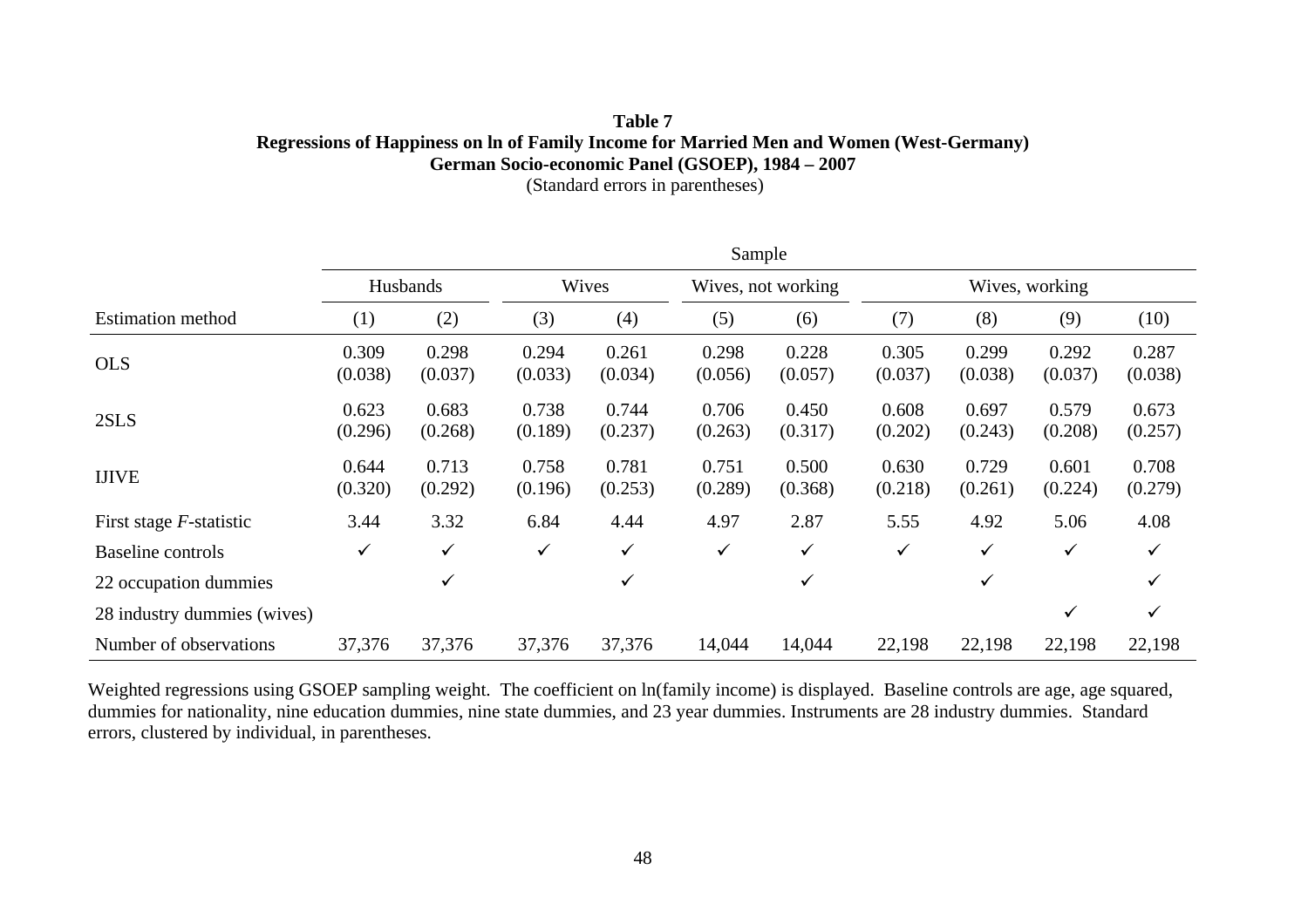#### **Table 8 Alternative Instruments Using Employer Differentials Men, General Social Survey, 1972 – 2006**  (Standard errors in parentheses)

| Instruments                                   |                  |                  |                  |                  |                  |                     |                  |                                  |  |
|-----------------------------------------------|------------------|------------------|------------------|------------------|------------------|---------------------|------------------|----------------------------------|--|
|                                               | Union status     |                  |                  | Firm size        |                  | Union and firm size |                  | Union, firm size<br>and industry |  |
| <b>Estimation method</b>                      | (1)              | (2)              | (3)              | (4)              | (5)              | (6)                 | (7)              | (8)                              |  |
| <b>OLS</b>                                    | 0.169<br>(0.017) | 0.122<br>(0.017) | 0.169<br>(0.021) | 0.108<br>(0.022) | 0.163<br>(0.026) | 0.101<br>(0.026)    | 0.163<br>(0.026) | 0.101<br>(0.026)                 |  |
| 2SLS                                          | 0.083<br>(0.158) | 0.130<br>(0.121) | 0.144<br>(0.142) | 0.131<br>(0.151) | 0.262<br>(0.153) | 0.251<br>(0.137)    | 0.333<br>(0.097) | 0.297<br>(0.106)                 |  |
| <b>IJIVE</b>                                  | 0.081<br>(0.160) | 0.129<br>(0.122) | 0.146<br>(0.153) | 0.136<br>(0.164) | 0.274<br>(0.166) | 0.259<br>(0.145)    | 0.384<br>(0.121) | 0.354<br>(0.137)                 |  |
| First stage $F$ -statistic                    | 88.06            | 148.55           | 14.28            | 8.34             | 11.31            | 14.51               | 6.37             | 4.76                             |  |
| Baseline controls                             | $\checkmark$     | $\checkmark$     | $\checkmark$     | $\checkmark$     | $\checkmark$     | ✓                   | $\checkmark$     | $\checkmark$                     |  |
| 4 marital status and<br>21 occupation dummies |                  | ✓                |                  | $\checkmark$     |                  | ✓                   |                  | ✓                                |  |
| Number of observations                        | 8,418            | 8,418            | 4,987            | 4,987            | 3,467            | 3,467               | 3,467            | 3,467                            |  |

Weighted regressions using GSS sampling weight. The coefficient on ln(family income) is displayed. Baseline controls are age, age squared, dummies for black and other race, eight education dummies, and 25 year dummies. Instruments are a dummy for union status, six dummies for firm size categories, and 32 industry dummies. Heteroskedasticity robust standard errors in parentheses.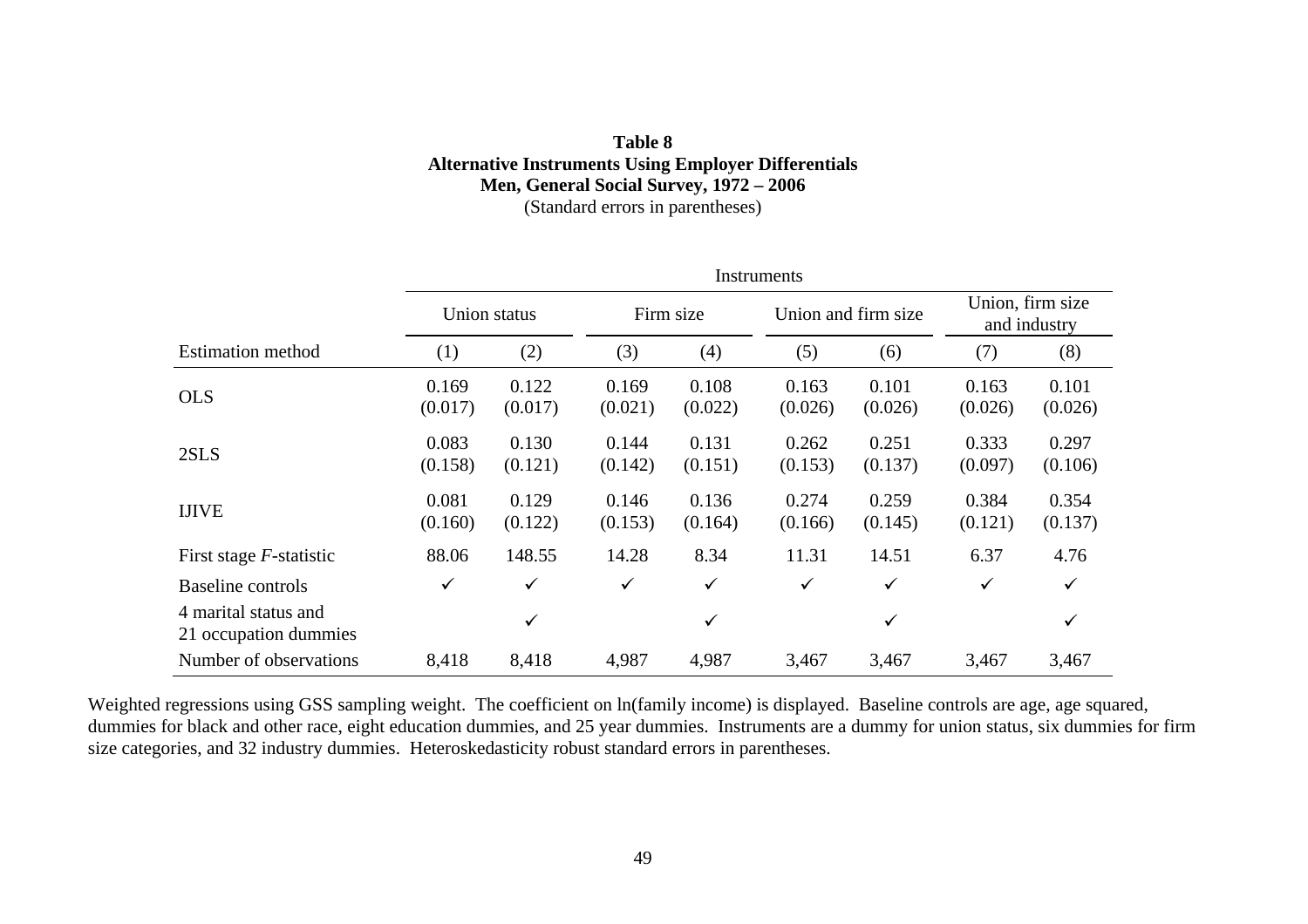#### **Table 9 Alternative Instruments Using Changes in Wage Inequality Men, General Social Survey, 1972 – 2006**  (Standard errors in parentheses)

| <b>Estimation method</b>        | (1)              | (2)              |
|---------------------------------|------------------|------------------|
| <b>OLS</b>                      | 0.163<br>(0.014) | 0.119<br>(0.014) |
| OLS controlling for rank        | 0.071<br>(0.035) | 0.034<br>(0.034) |
| 2SLS                            | 0.258<br>(0.219) | 0.167<br>(0.233) |
| <b>IJIVE</b>                    | 0.329<br>(0.771) | 0.128<br>(1.081) |
| First stage <i>F</i> -statistic | 1.10             | 0.93             |
| Baseline controls               | ✓                | ✓                |
| 21 occupation dummies           |                  |                  |

Weighted regressions using GSS sampling weight. The coefficient on ln(family income) is displayed. Baseline controls are age, age squared, dummies for black and other race, eight education dummies, and 25 year dummies. Instruments is a linear indicator for years of schooling interacted with 25 year dummies. Number of observations is 12,121. Heteroskedasticity robust standard errors in parentheses.